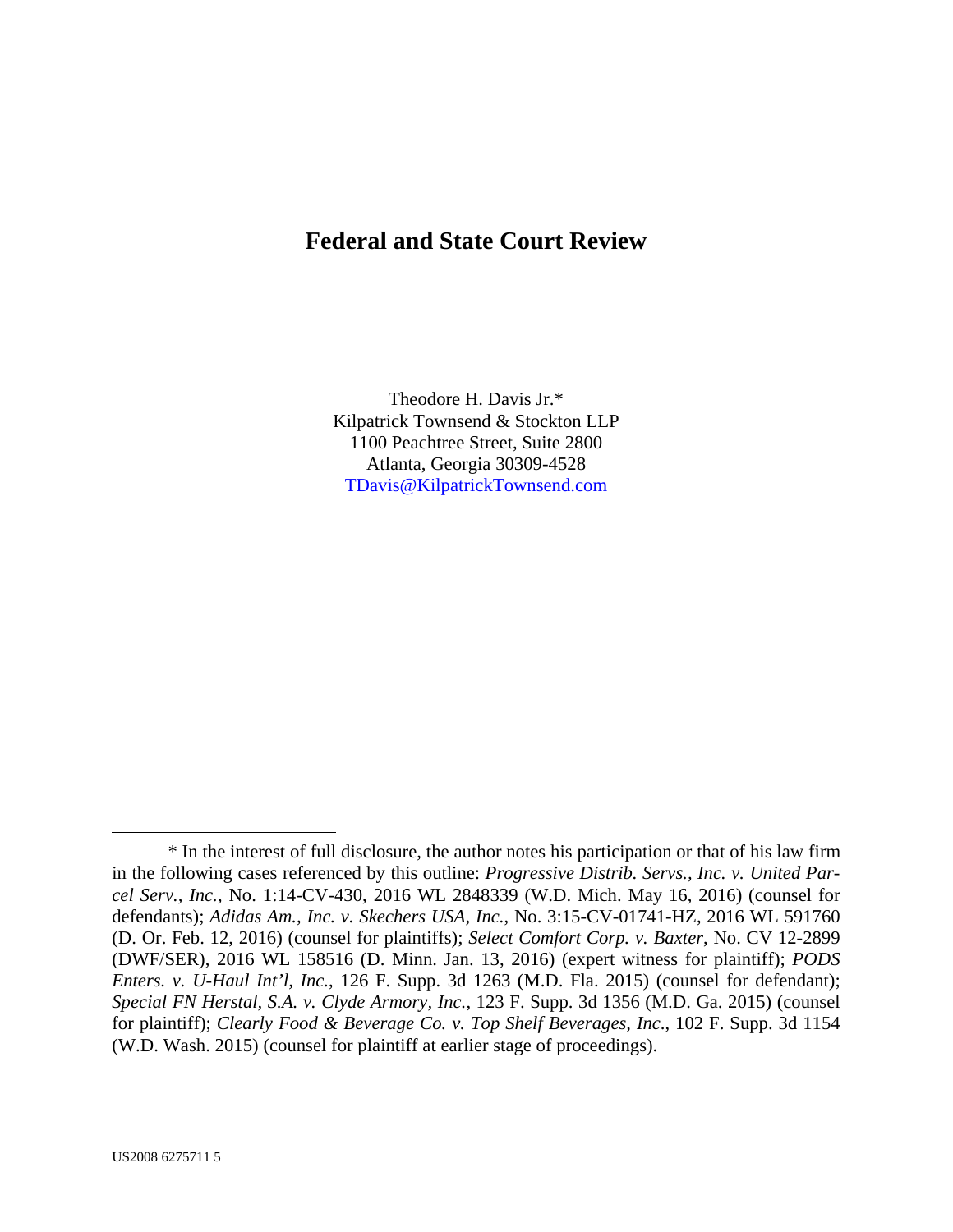# **Federal and State Court Review**

## **Table of Contents**

# Page

| I.    | ESTABLISHING PROTECTABLE TRADEMARK AND |                                                 |  |  |
|-------|----------------------------------------|-------------------------------------------------|--|--|
|       |                                        |                                                 |  |  |
|       | A.                                     |                                                 |  |  |
|       | <b>B.</b>                              |                                                 |  |  |
|       |                                        | 1.                                              |  |  |
|       |                                        | 2.                                              |  |  |
|       |                                        | 3.                                              |  |  |
|       |                                        | 4.                                              |  |  |
| II.   |                                        |                                                 |  |  |
|       | А.                                     |                                                 |  |  |
|       | <b>B.</b>                              |                                                 |  |  |
|       | C.                                     |                                                 |  |  |
|       |                                        | 1.                                              |  |  |
|       |                                        | 2.                                              |  |  |
|       | D.                                     |                                                 |  |  |
| III.  |                                        |                                                 |  |  |
| IV.   |                                        |                                                 |  |  |
| V.    |                                        | PROVING RIGHT-OF-PUBLICITY VIOLATIONS AND FALSE |  |  |
|       |                                        |                                                 |  |  |
| VI.   |                                        |                                                 |  |  |
|       |                                        |                                                 |  |  |
| VII.  |                                        |                                                 |  |  |
|       | A.                                     |                                                 |  |  |
|       | <b>B.</b>                              |                                                 |  |  |
| VIII. |                                        |                                                 |  |  |
|       | A.                                     |                                                 |  |  |
|       | <b>B.</b>                              |                                                 |  |  |
|       | C.                                     |                                                 |  |  |
|       | D.                                     |                                                 |  |  |
|       | E.                                     |                                                 |  |  |
|       | F.                                     |                                                 |  |  |
| IX.   |                                        |                                                 |  |  |
|       | A.                                     |                                                 |  |  |
|       | <b>B.</b>                              |                                                 |  |  |
|       |                                        | 1.                                              |  |  |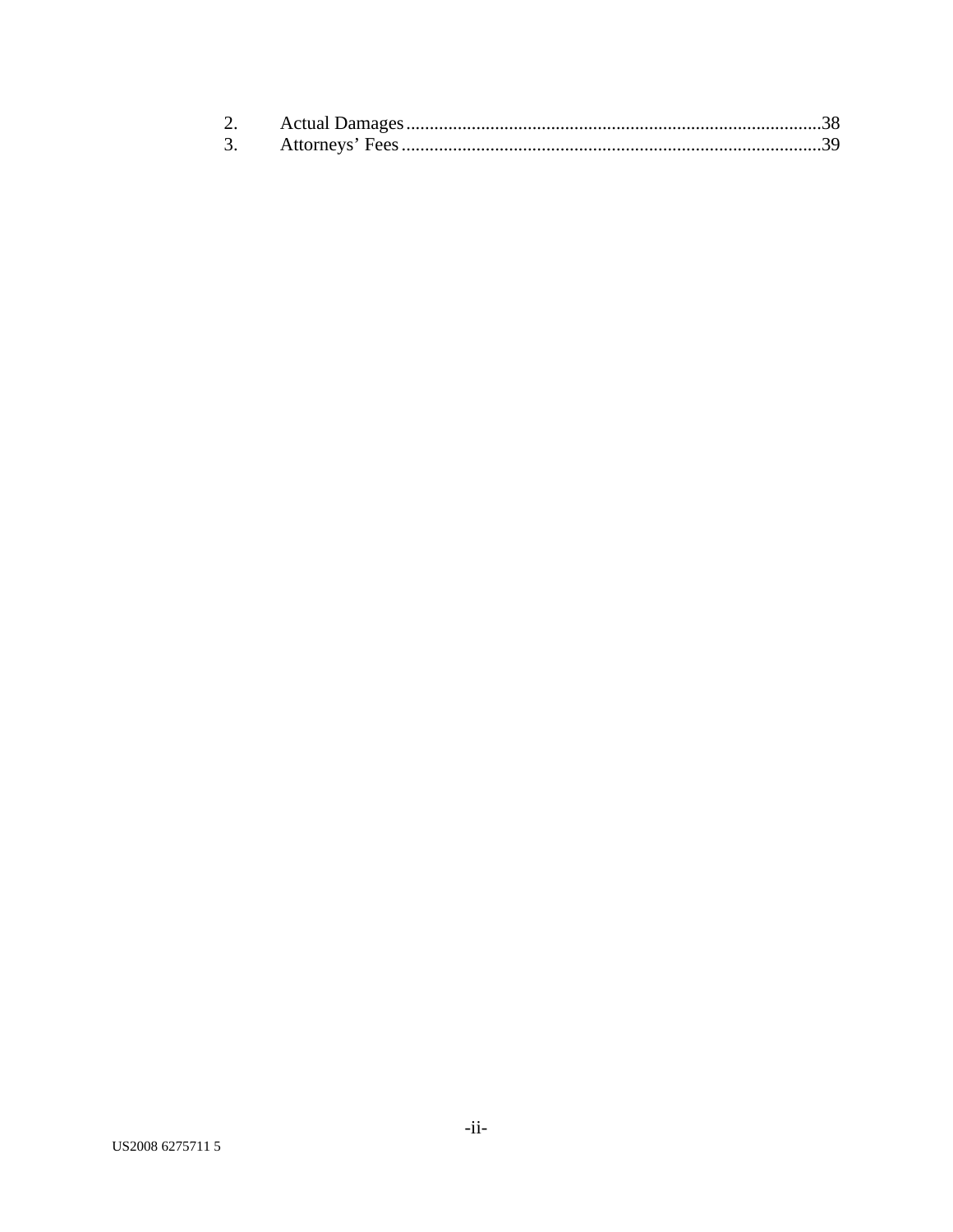## **I. ESTABLISHING PROTECTABLE TRADEMARK AND SERVICE MARK RIGHTS**

## **A. Proving Protectable Rights Through Federal Registrations**

- 1. Courts took varying approaches to the evidentiary significance of registrations that had not yet become incontestable.
	- a. Consistent with the majority rule, some courts held that the "prima facie" evidence represented by a nonincontestable registration under 15 U.S.C. §§ 1057(b), 1115(a) (2012), affirmatively shifts the burden of *proof* on mark validity from the plaintiff to the defendant; the defendant therefore must establish by a preponderance of the evidence that the registered mark is not valid. *See, e.g.*, Macy's Inc. v. Strategic Marks, LLC, 117 U.S.P.Q.2d 1743, 1746 (N.D. Cal. 2016) ("[W]here a plaintiff pursues a trademark infringement action involving a registered trademark, the burden of proving the invalidity of the trademark falls on the defendant. The defendant can only overcome the registered mark's presumption of validity by showing by a preponderance of evidence that the mark is not protectable." (citations omitted)).
	- b. Others, however, held that a nonincontestable registration merely shifts the burden of *production* to a defendant, meaning that the defendant need only introduce some cognizable evidence or testimony of invalidity. *See, e.g.*, *Apple Inc. v. Samsung Elecs. Co*., 786 F.3d 983, 994 (Fed. Cir. 2015) (applying Ninth Circuit law).
- 2. Courts addressed the evidentiary significance of incontestable registrations on the Principal Register with less frequency, but, when they did, they properly held that the registration shifted the burden of proof on the issue of the validity of the registered mark to any challenger of that validity. *See, e.g.*, *Select Comfort Corp. v. Baxter*, No. CV 12-2899 (DWF/SER), 2016 WL 158516, at \*5 (D. Minn. Jan. 13, 2016); *Tiffany & Co. v. Costco Wholesale Corp*., 127 F. Supp. 3d 241, 247 (S.D.N.Y. 2015), *appeal dismissed* (Nov. 10, 2015). Thus, for example, one court declined to grant a motion to dismiss an incontestable registrant's claim of distinctiveness because, as it explained, "the allegation of incontestability is sufficient to allege plausibly the distinctiveness required by the dilution statute." *A.V.E.L.A., Inc. v. Estate of Marilyn Monroe, LLC*, No. 12 Civ. 4828(KPF), 2015 WL 5507147, at \*16 (S.D.N.Y. Sept. 18, 2015).

## **B. Proving Common-Law Rights**

## **1. Proving Ownership**

a. A federal district court confirmed that the purchase of a parcel of real estate on which a defunct business once operated does not in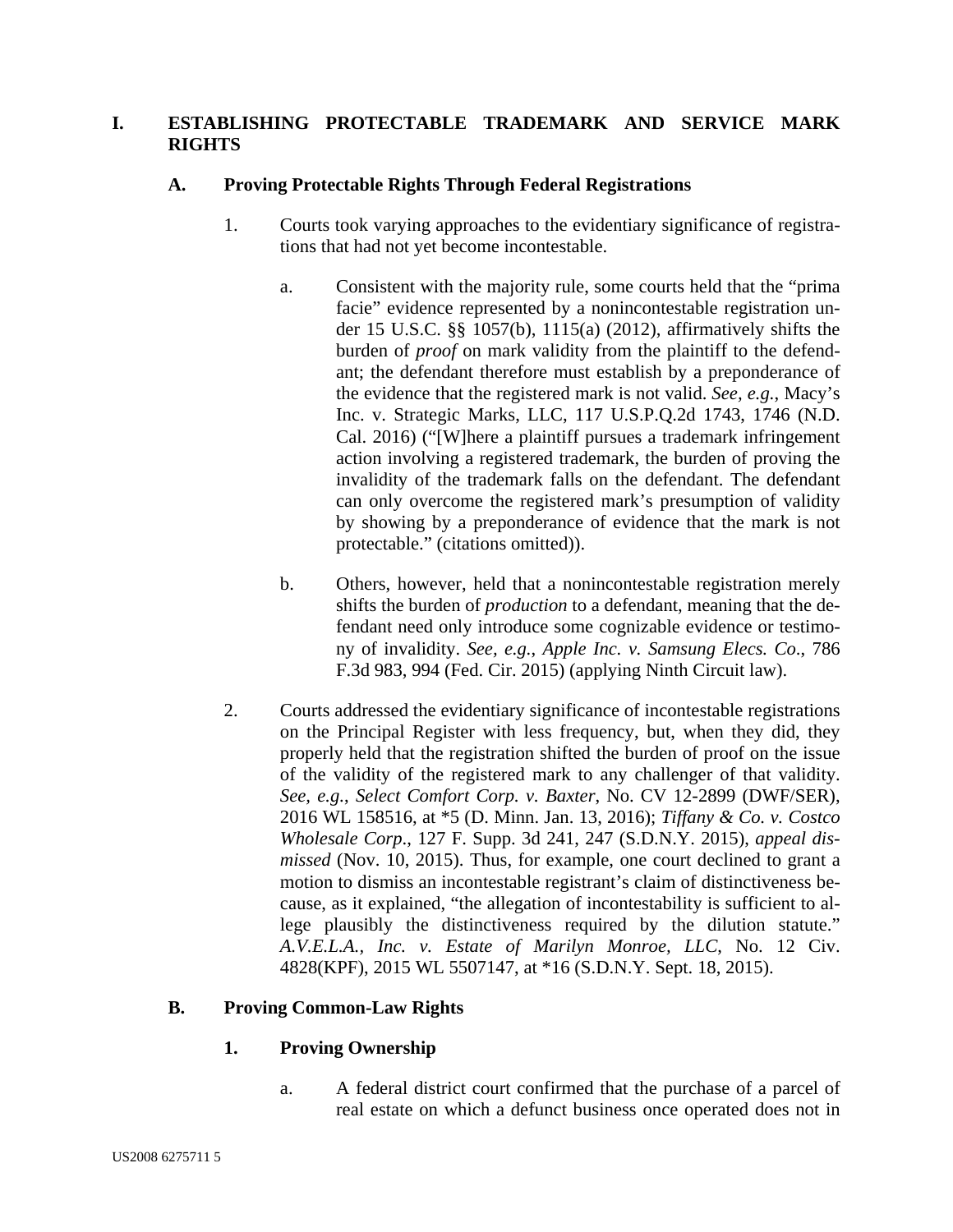and of itself result in the purchaser acquiring the rights to the marks under which the defunct business operated. *See Russell Rd. Food & Beverage, LLC v. Galam*, No. 213CV00776RFBNJK, 2016 WL 1465330, at \*7 (D. Nev. Apr. 13, 2016).

b. In a mark-ownership dispute between the manufacturer of goods bearing a disputed mark, on the one hand, and the distributor of those goods, on the other, the court applied a presumption that the manufacturer owned the mark. *See Prod. Source Int'l, LLC v. Nahshin*, 112 F. Supp. 3d 383, 395 (E.D. Va. 2015), *appeal dismissed* (Dec. 22, 2015). Although giving the distributor the opportunity to rebut the presumption, the court held on the parties' cross motions for summary judgment that the manufacturer had failed to do so. *Id.* at 395-96; *see also Covertech Fabricating, Inc. v. TVM Bldg. Prods., Inc.*, 124 F. Supp. 3d 489, 519 (W.D. Pa. 2015) (similarly resolving issue of mark ownership against distributor).

#### **2. Proving Use in Commerce**

For the most part, use in commerce is a prerequisite for protectable rights to a trademark or service mark under the Lanham Act's private causes of action, *see* 15 U.S.C. §§ 1114, 1125(a), 1125(c) (2012); except where non-U.S. applicants relying on foreign filings are concerned, a showing of use in commerce also is necessary to secure a federal registration. *See id.* §§ 1051(a)-(b).

- a. Of the opinions addressing what the use-in-commerce prerequisite for trademark rights, the most notable came from the Fourth Circuit. *See Belmora LLC v. Bayer Consumer Care AG*, No. 15-1335, 2016 WL 1135518 (4th Cir. Mar. 23, 2016).
	- i. The parties agreed the plaintiff was the first to use and register the disputed mark in the United States—indeed, the defendants had never done so—as well as that the defendants owned the mark in many jurisdictions outside the United States. Despite their apparent lack of priority, however, the defendants asserted three counterclaims based on evidence and testimony that the plaintiff had packaged and advertised its goods in a manner suggesting they originated with the defendants, namely: (1) false association in violation of Section  $43(a)(1)(A)$  of the Act, 15 U.S.C.  $§ 1125(a)(1)(A) (2012); (2) false advertising in violation of$ Section 43(a)(1)(B), *id.* § 1125(a)(1)(B); and (3) cancellation based on alleged misrepresentation of source in violation of Section 14(3), *id.* § 1064(3).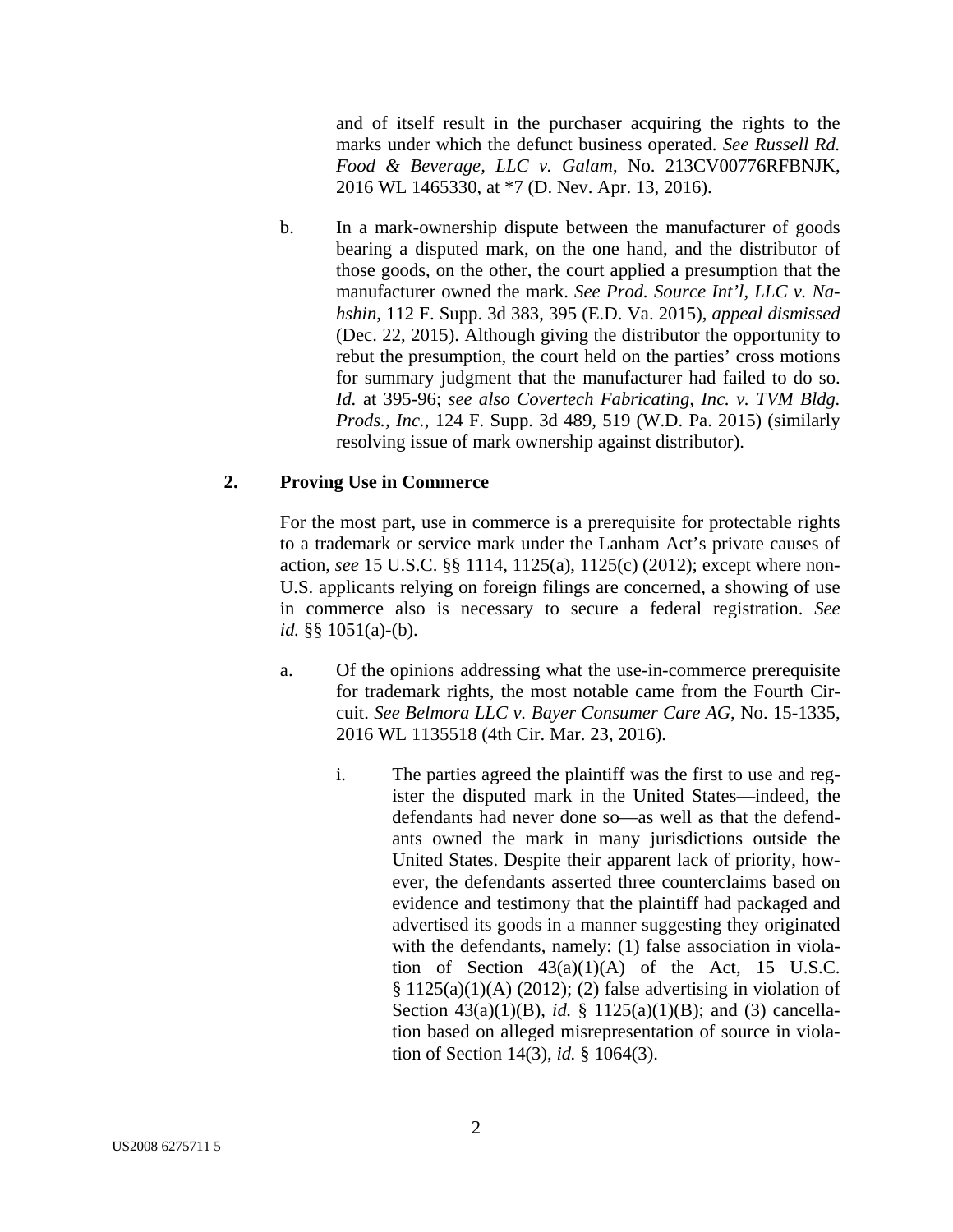ii. Because the defendants' mark was absent from United States markets, the district court entered summary judgment in the plaintiff's favor, but the Fourth Circuit reversed. The appellate court identified two rationales underlying its holding, the first of which was that "a plaintiff whose mark has become generic—and therefore not protectable—may plead an unfair competition claim against a competitor that uses that generic name and 'fail[s] adequately to identify itself as distinct from the first organization' such that the name causes 'confusion or a likelihood of confusion.'" *Belmora,* 2016 WL 1135518, at \*7 (alteration in original) (quoting *Blinded Veterans Ass'n v. Blinded Am. Veterans Found.,* 872 F.2d 1035, 1043 (D.C. Cir. 1989)). The second was that:

> [I]n a "reverse passing off" case, the plaintiff need not have used a mark in commerce to bring a § 43(a) action. A reverse-passingoff plaintiff must prove four elements: (1) that the work at issue originated with the plaintiff; (2) that origin of the work was falsely designated by the defendant; (3) that the false designation of origin was likely to cause consumer confusion; and (4) that the plaintiff was harmed by the defendant's false designation of origin.

*Id.*(footnote omitted) (internal quotation marks omitted). According to the court, "[t]he generic mark and reverse passing off cases illustrate that § 43(a) actions do not require, implicitly or otherwise, that a plaintiff have first used its own mark in United States commerce," *id.*; as a consequence, "[i]f such a use were a condition precedent to bringing a § 43(a) action, the generic mark and reverse passing off cases could not exist." *Id.*

- b. A Georgia federal district court required a plaintiff claiming a date of first use prior to that recited in the plaintiff's application in the USPTO to prove the earlier date by clear and convincing evidence. *See FN Herstal, S.A. v. Clyde Armory, Inc.*, 123 F. Supp. 3d 1356, 1367 (M.D. Ga. 2015). The plaintiff successfully did so, however, by placing before a jury evidence and testimony of eleven deliveries of goods worth \$11,000,000 prior to the defendant's date of first use. *Id.* at 1368.
- c. A California federal district court tackled the subject of ornamental use in the context of a claim that the Macy's department store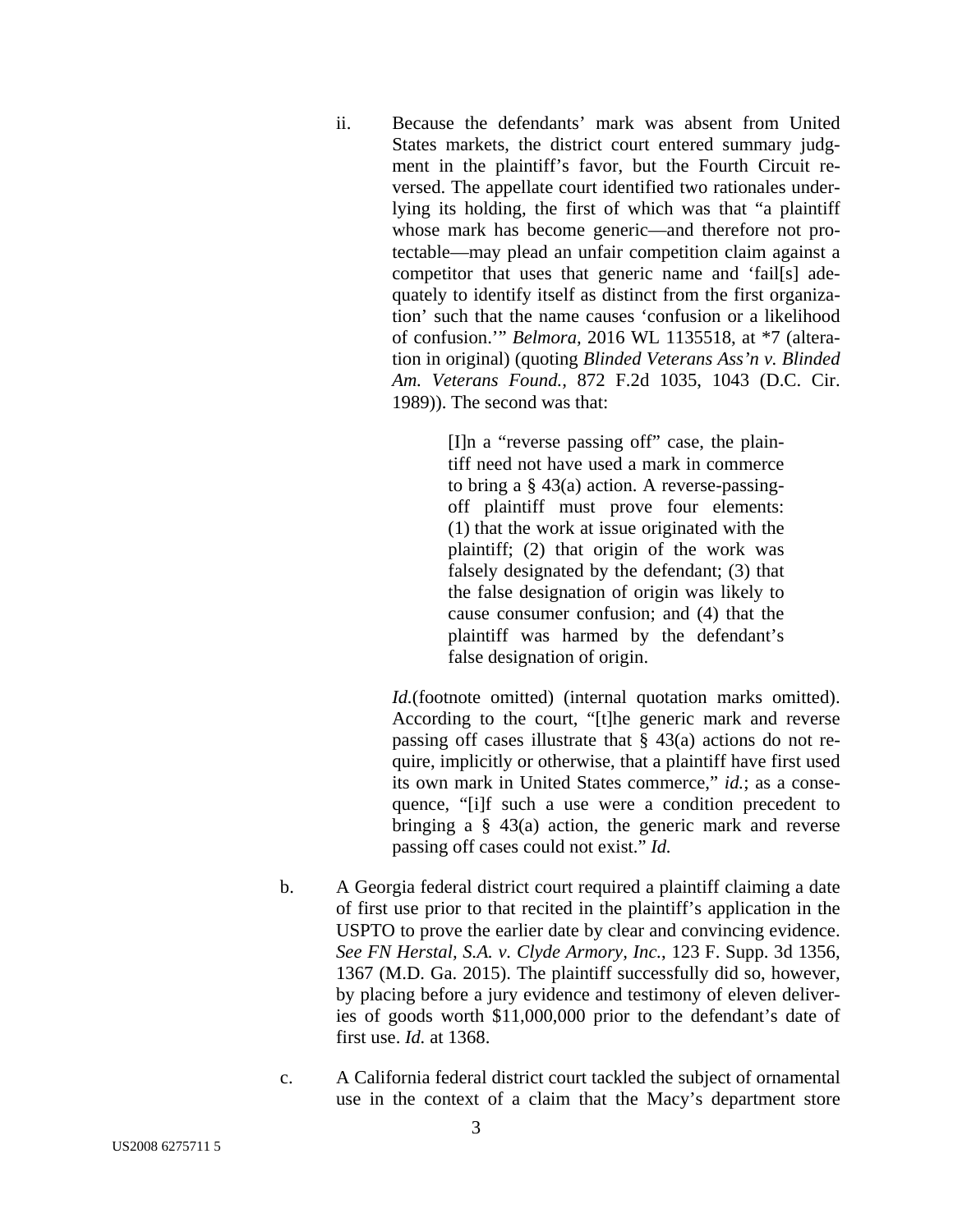chain had abandoned certain marks corresponding to the names of closed stores by failing to use them except in an allegedly ornamental fashion on T-shirts. *See Macy's Inc. v. Strategic Marks, LLC*, 117 U.S.P.Q.2d 1743 (N.D. Cal. 2016). Entering summary judgment in Macy's favor, the court acknowledged that "a designation that is solely 'ornamental' cannot be a trademark," *id.* at 1746; nevertheless, it held, "ornamentation on apparel, including shirts manufactured by third parties, qualify as trademark use if the particular ornamentation serves as an indication of a secondary source of origin, *e.g.*, the source of a shirt other than the direct manufacturer." *Id.* at 1748. As described by the opinion, the summary judgment record suggested the disputed marks appeared on Macy's shirts not as "small, neat and discrete words[s] or design[s]," *id.*  (quoting T.M.E.P. § 1202).,but instead emblazoned across the apparel. That was not enough to render them merely ornamental in nature, however; instead, "[w]here as here the mark is arbitrary and has a well-known association with a source (as here) rather than constituting some generic term without any such association, and particularly where 'TM' appears next to the mark [on] the accused products, the marks are not ornamental." *Id.*

#### **3. Proving Distinctiveness**

a. Section 2(f) of the Act provides that the USPTO "may accept as prima facie evidence that [an applied-for] mark has become distinctive . . . proof of substantially exclusive and continuous use thereof as a mark by the applicant in commerce for the five years before the date on which the claim of distinctiveness is made." 15 U.S.C. § 1052(f) (2012). Although not all courts are willing to accept claims of acquired distinctiveness under Section 2(f), *See, e.g.*, *Fla. Van Rentals, Inc. v. Auto Mobility Sales, Inc.,* 85 F. Supp. 3d 1300, 1306 (M.D. Fla. 2015) (rejecting plaintiff's attempted invocation of Section 2(f) with the explanation, "[s]tanding alone, however, this fact is insufficient to establish secondary meaning"), the Eleventh Circuit converted the permissive wording of the statute into something stronger by holding that "[a] proprietor *can* make a prima facie showing of 'secondary meaning' by showing that the name has been used in connection with the proprietor's goods or service continuously and substantially exclusively for five years." *Jysk Bed'N Linen v. Dutta-Roy*, 810 F.3d 767, 779 (11th Cir. 2015) (emphasis added) (quoting *Welding Servs. Inc. v. Forman*, 509 F.3d 1351, 1357 (11th Cir. 2007)). Affirming a finding of acquired distinctiveness as a matter of law, the court required nothing more than evidence in the summary judgment record than use of the disputed marks for five years: "Even if [the marks] are merely descriptive of [the plaintiff's goods], [the plaintiff] has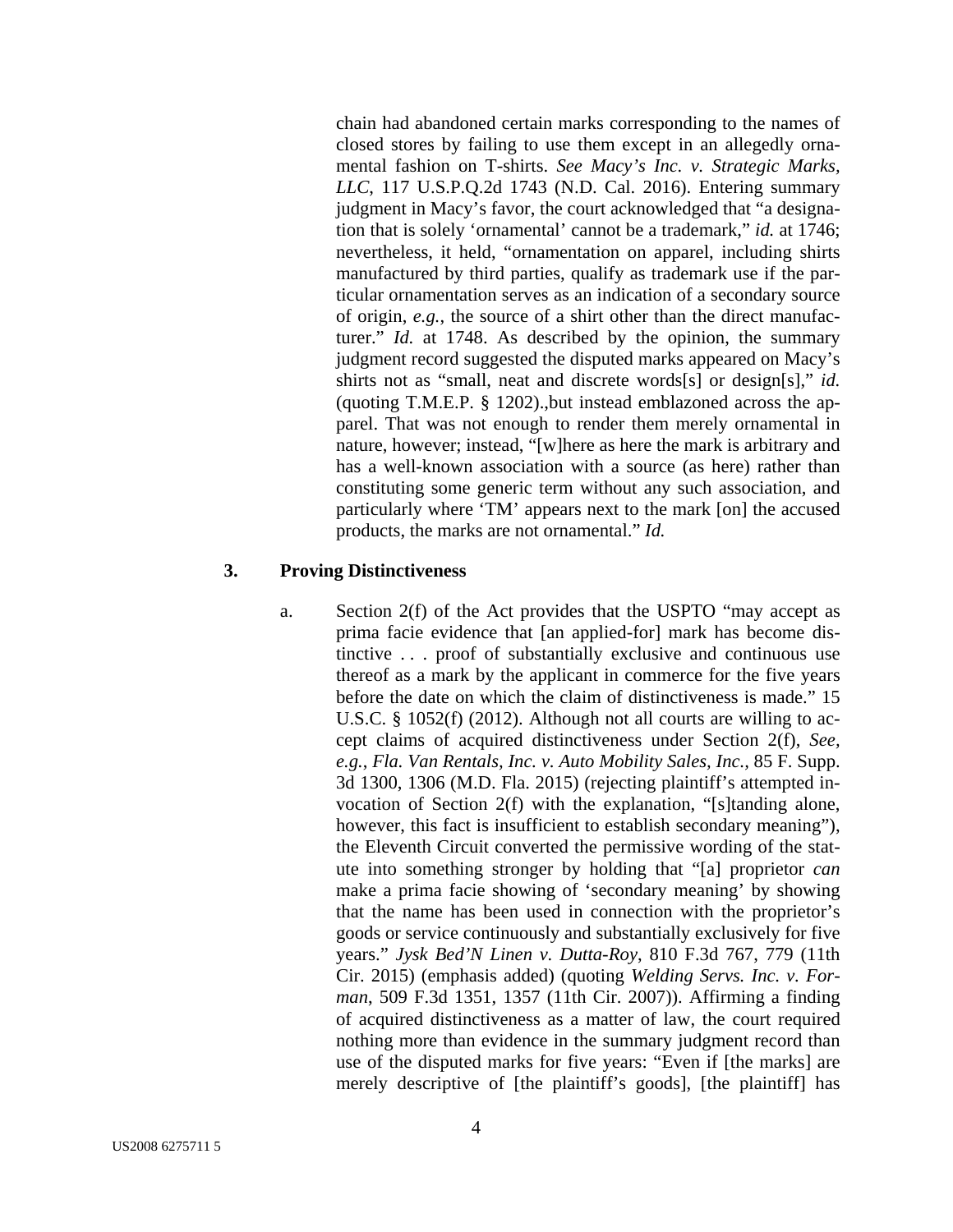been using these marks for far more than five years, and the marks therefore have acquired secondary meaning." *Id.* 

b. In contrast, the same court reached a finding of no acquired distinctiveness as a matter of law in an appeal from a bench finding to the contrary. *See Tartell v. S. Fla. Sinus & Allergy Ctr.*, 790 F.3d 1253 (11th Cir. 2015). The plaintiff was a Florida physician whose personal name had been incorporated into six domain names registered by the defendants. Particularly in light of past acrimony between the parties, the plaintiff successfully established the defendants' liability for cybersquatting, but his victory fell apart on appeal when the Eleventh Circuit took a more skeptical view of his showing that his name had the acquired distinctiveness necessary for protection. The appellate court noted that "[a] plaintiff may prove secondary meaning with direct evidence, such as consumer surveys, or circumstantial evidence," *id.* at 1257, and it defined the latter category of evidence as including "(1) the length and nature of the name's use, (2) the nature and extent of advertising and promotion of the name, (3) the efforts of the proprietor to promote a conscious connection between the name and the business, and (4) the degree of actual recognition by the public that the name designates the proprietor's product or service." *Id.* (quoting *Tana v. Dantanna's*, 611 F.3d 767, 774 (11th Cir. 2010)) (citation omitted) (internal quotation marks omitted). In the absence of favorable survey results in the trial record, the plaintiff pointed the court to circumstantial evidence in the form of "commercial advertisements of his practice with [one of the defendants], and testimony about patient and doctor recognition of his name." *Id.* at 1256. The court held this showing was fatally flawed in a number of respects, beginning with the "threshold" problem that "[t]he target audience for [the plaintiff's] academic activities, most of which occurred more than two decades ago, was not consumers of his medical services—that is, potential patients. And nothing in the record suggests that, 'present-day [potential patients] would specifically associate [his] name with [his services],' based on his academic activities." *Id.* at 1258 (alterations in original) (quoting *Tana*, 611 F.3d at 777). The court additionally held that "evidence that [the plaintiff] is respected by his peers 'suggests nothing more than that [his] name . . . may have a familiar ring to a discrete group,'" *id.* (alterations in original) (quoting *Tana*, 611 F.3d at 777), and it dismissed as "self-serving" the plaintiff's testimony of his name recognition. *Id.* Finally, "[a]lthough [the plaintiff's] name appeared on numerous advertisements and other promotional material, his name was not displayed 'prominently,'" especially when compared to the prominence with which the name of his practice appeared in the advertising. *Id.* at 1258-59. The district court's finding of ac-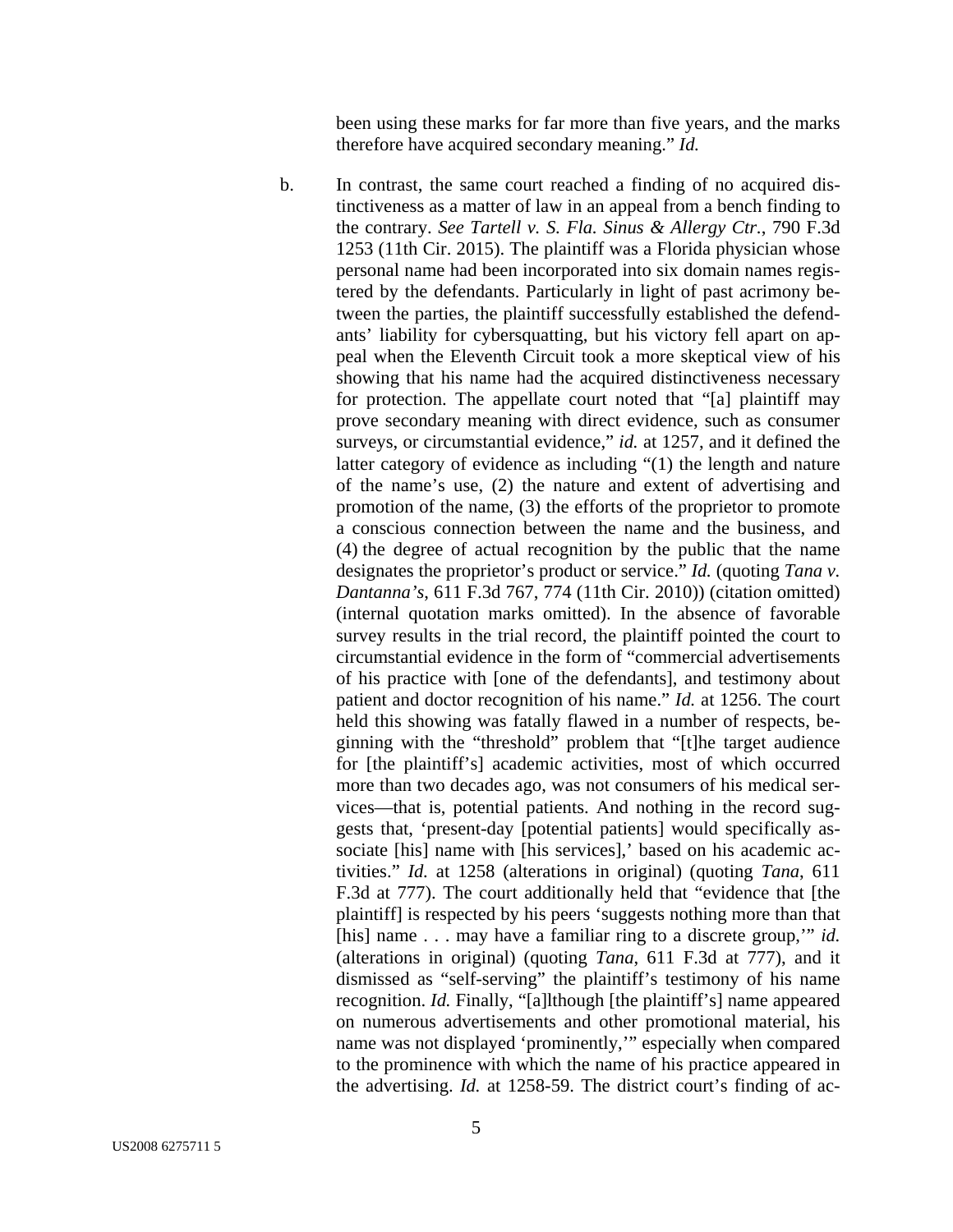quired distinctiveness therefore was unsupported by substantial evidence and could not stand. *Id.* at 1259.

c. The Tenth Circuit acknowledged the possibility of a custom home's floor plan qualifying as an inherently distinctive indicator of origin. *See Savant Homes, Inc. v. Collins*, 809 F.3d 1133, 1149 (10th Cir. 2016). Ultimately, however, it affirmed the district court's entry of summary judgment in the defendants' favor on the issue. *Id.* at 1149.

#### **4. Proving Nonfunctionality**

- a. A finding of functionality as a matter of law came in an appeal from findings by a Northern District of California jury that the configurations of Apple's IPHONE and IPHONE 3 devices qualified as protectable trade dresses and that those trade dresses were likely to be diluted by Samsung's sale of similar devices. *See Apple Inc. v. Samsung Elecs. Co*., 786 F.3d 983 (Fed. Cir. 2015).
	- i. Hearing the appeal because it presented patent-related issues, the Federal Circuit adopted restrictive applications of Ninth Circuit law in two respects, the first of which was its holding that a registration covering the IPHONE device merely shifted the burden of production, and not the burden of proof, to Samsung on the issue of the registered trade dress's nonfunctionality. *Id.* at 995. The second was the court's conclusion that the Ninth Circuit had set a "high bar for nonfunctionality," albeit apparently only for product configurations. *Id.* at 992. Having reached those conclusions, the court turned to the Ninth Circuit test for nonfunctionality, which took into account: (1) whether the configurations at issue yielded a utilitarian advantage; (2) whether alternative designs were available; (3) whether advertising had touted the utilitarian advantages of the configurations; and (4) whether the configurations resulted from a comparatively simple or inexpensive method of manufacture. *Id.*
	- ii. Weighing the trial record on appeal, the court found as a matter of law on appeal that there was an absence of substantial evidence supporting the jury's findings of nonfunctionality under any of the relevant factors. As to the first, the court held that "[n]either unusual usability nor superior performance . . . is the standard used by the Ninth Circuit," *id.* (internal quotation marks omitted); this meant that product features could only be nonfunctional if they served "*no purpose* other than identification." *Id.* (quoting *Disc Golf Ass'n v. Champion Discs, Inc*., 158 F.3d 1002, 1007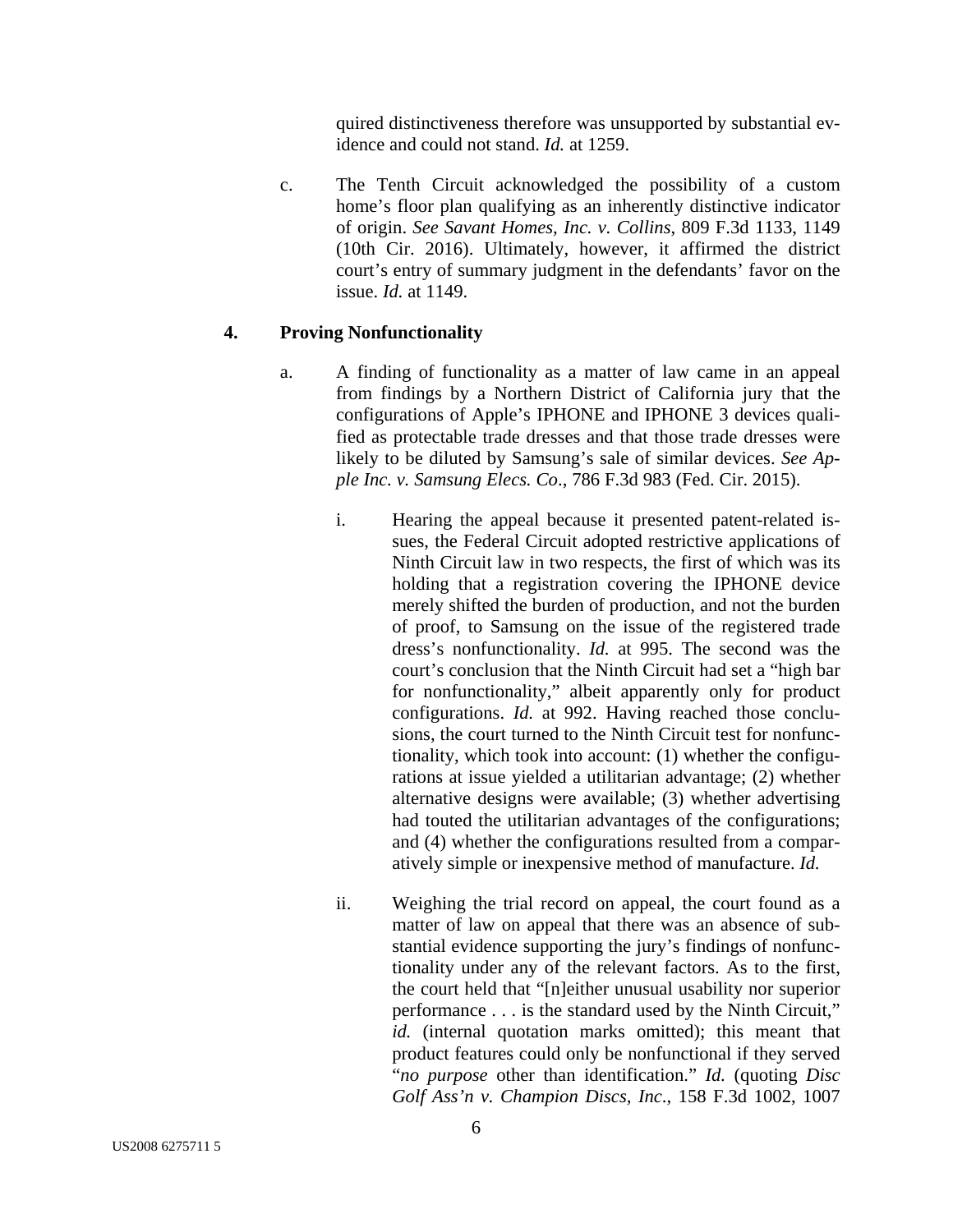(9th Cir. 1998)) (internal quotation marks omitted). Having framed the issue in this manner, the court proceeded to conclude that all the features claimed as protectable trade dress by Apple contributed to the usability of the company's devices. Those features included the devices': (1) rounded corners, which improved their "pocketability" and "durability, *id.* at 993"; (2) flat clear rectangular screens, which maximized display space, *id.*; (3) bezels, which protected the screens from impacts, *id.*; (4) borders, which were "sized to accommodate other components while minimizing the products' overall dimensions," *id.*; (5) rows of dots at the top of their screens, which indicated "multiple pages of applications that are available," *id.*; and (6) icons, which the court concluded, "allow users to differentiate the applications available to the users and the bottom dock of [which] allows for quick access to the most commonly used applications." *Id.* Somewhat ominously for the hundreds of claimants of rights to icon designs in the USPTO, the court accorded considerable weight when discussing the last of these considerations to expert witness testimony that "the whole point of an icon on a smartphone is to communicate to the consumer using that product, that if they hit that icon, certain functionality will occur on the phone." *Quoted in id.* at 995.

- iii. The court was no more inclined to uphold the jury's verdict when reviewing the remaining three factors in the nonfunctionality inquiry. It dismissed record evidence of alternative designs on the ground that that evidence "fails to show that any of these alternatives offered exactly the same features as the asserted trade dress." *Id.* at 993; *see also id.* at 996. It then discounted Apple's "product as hero" advertising because "[a]n inference of a product feature's utility in the plaintiff's advertisement is enough to weigh in favor of [the] functionality of a trade dress encompassing that feature." *Id.* at 993. Finally, the court concluded that the record lacked substantial evidence that Apple's configurations were comparatively simple or inexpensive to manufacture, holding that the complexities of assembling the devices were attributable to the goal of increasing durability, rather than anything within the scope of what was claimed as trade dress. *Id.* at 994. The upshot was that the jury's findings of the nonfunctionality of both configurations failed to survive appellate scrutiny. *Id.* at 994-95, 96.
- b. In contrast, a different court, also applying Ninth Circuit law, did not impose a "high bar" to plaintiffs seeking to demonstrate the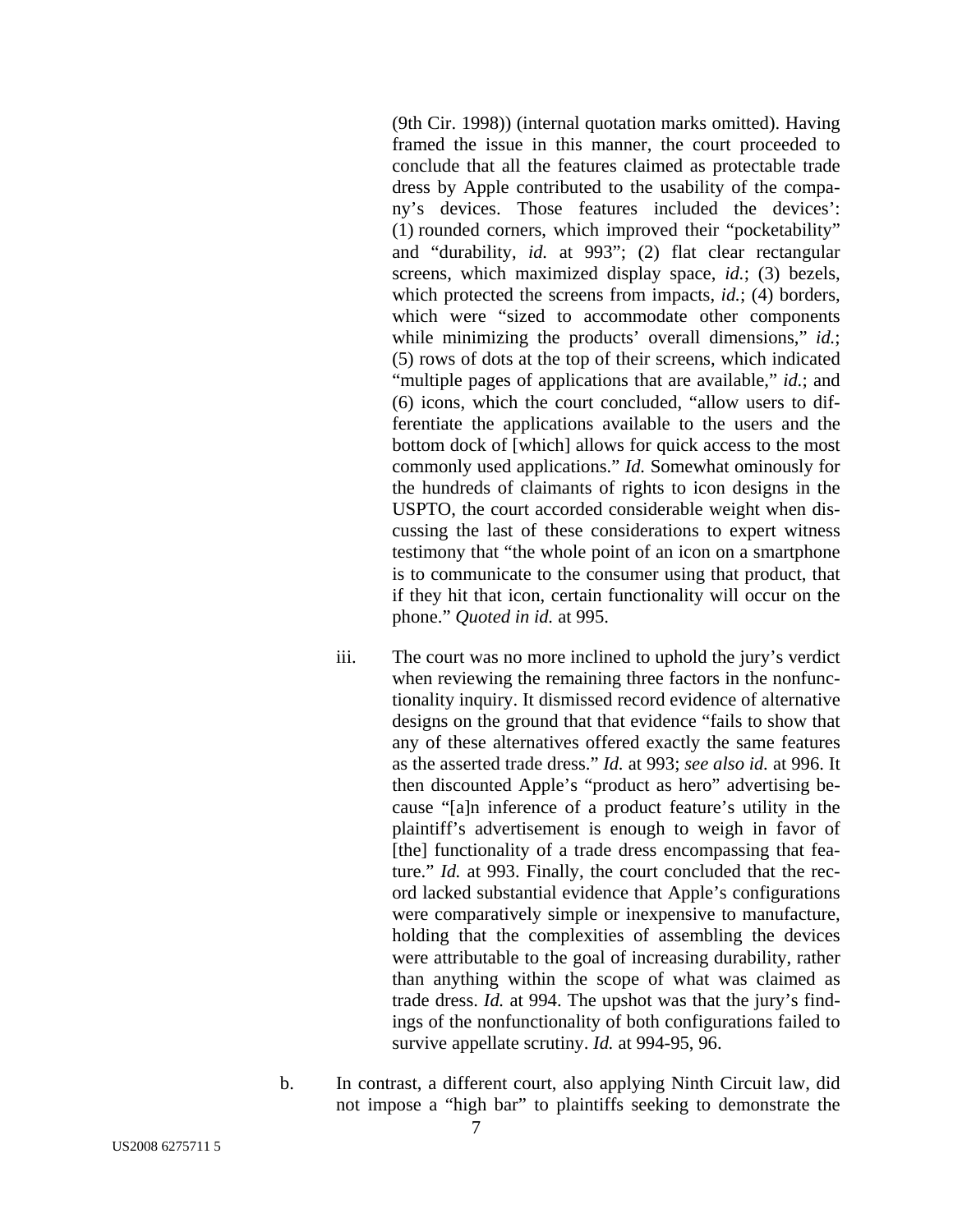nonfunctionality of product designs. *See Adidas Am., Inc. v. Skechers USA, Inc.*, No. 3:15-CV-01741-HZ, 2016 WL 591760 (D. Or. Feb. 12, 2016). It also rejected a defense attempt to dissect the plaintiffs' designs by demonstrating the functionality of the designs' component parts. *Id.* at \*8.

- c. The Ninth Circuit itself addressed the nonfunctionality or functionality of the format of a urine test report. *See Millennium Labs. v. Ameritox, Ltd.*, 817 F.3d 1123, 1125 (9th Cir. 2016). It held the relevant inquiry to be a two-part process, the first step of which was to determine whether the plaintiff's format was essential to the use or purpose of the report or affected the report's cost or quality. If the answer to that question was negative, the next step was to evaluate the possible aesthetic functionality of the format by determining whether protection of the format as a trademark would impose a significant non-reputation-related competitive disadvantage upon the defendant. *Id.* at 1128-29.
- d. Although acknowledging that the nonfunctionality inquiry is an inherently factual one, a California federal district court nevertheless concluded that the allegations of nonfunctionality in the complaint before it were so deficient that they failed to state a claim for trade dress infringement. *See Arcsoft, Inc. v. Cyberlink Corp*., No. 15- CV-03707-WHO, 2015 WL 9455516 (N.D. Cal. Dec. 28, 2015). That relatively unusual result, however, was driven in part by the plaintiff's attempt to redefine its trade dress in the papers opposing the defendants' motion to dismiss. *Id.*
- e. If a product feature is functional, does it remain so when reproduced on non-working replica of the original product? One court addressing this question in the context of a trade dress claim to the design of replica ammunition answered it in the affirmative. *See Provident Precious Metals, LLC v. Nw. Territorial Mint, LLC*, 117 F. Supp. 3d 879 (N.D. Tex. 2015). The product feature at issue was a "head stamp" identifying the weight, composition, purity, and source of the bullion used to make the parties' replica bullets:



According to the court, the summary judgment record demonstrated "the head stamp is functional because it emulates actual ammunition, which would give [the plaintiff] a non-reputation-related advantage over its competitors, particularly in appealing to military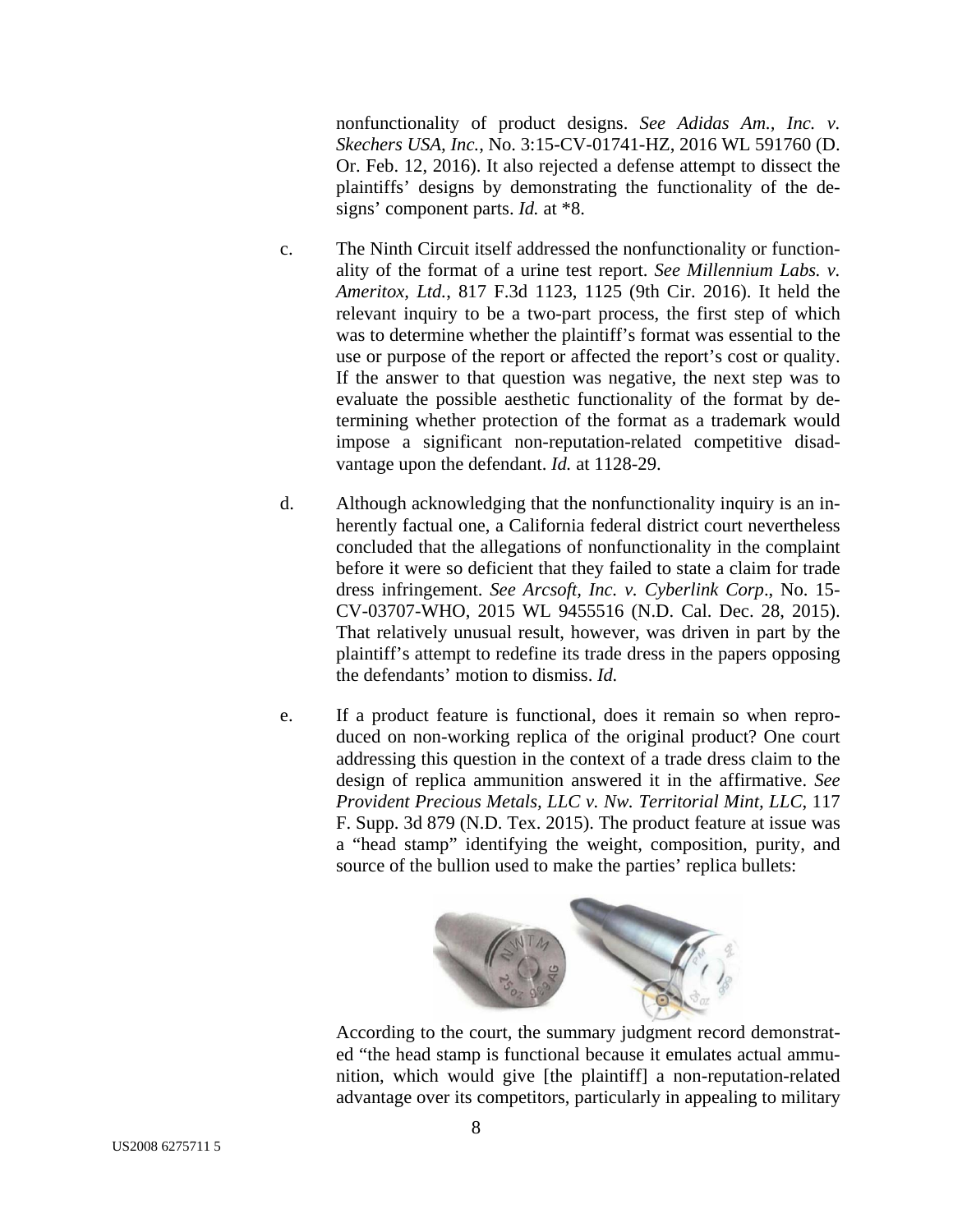service members and gun enthusiasts, who would very likely perceive head stamps that did not resemble actual ammunition as being of lesser quality." *Id.* at 895.

## **II. PROVING INFRINGEMENT AND UNFAIR COMPETITION**

#### **A. Proving Actionable Uses in Commerce by Defendants**

To trigger liability, each of the Lanham Act's statutory causes of action requires that a defendant use the challenged mark in commerce. *See* 15 U.S.C. §§ 1114, 1125(a), 1125(c) 1125(d)(1)(D) (2012).

- 1. The Fourth Circuit reached a finding of no actionable use in commerce as a matter of law. *See Radiance Found. v. NAACP*, 786 F.3d 316 (4th Cir. 2015).
	- a. The counterclaim defendants in that litigation were a nonprofit anti-abortion foundation and its principal, who had written several articles referring to a putative organization named the NATIONAL ASSOCIATION FOR THE ABORTION OF COLORED PEO-PLE, which the counterclaim defendants abbreviated to the NAACP. The National Association for the Advancement of Colored People, which did not have an official position on abortion and which owned registrations of its name and of NAACP as service marks for various community outreach, informational, and educational services, successfully established that the counterclaim defendants' activities qualified as actionable uses in commerce. To begin with, because one of the defendants' online uses appeared in the results of a Google search for "NAACP," the resulting diversion of Internet users to the counterclaim defendants' website demonstrated a nexus to the NAACP's services. *Id.* at 884. Evidence in the trial record also included the NAACP's showing that the defendants had used the parties' dispute as a fundraiser, and, indeed, that they had deliberately escalated things for that reason. *Radiance Found. v. NAACP*, 25 F. Supp. 3d 865, 884-85 (E.D. Va. 2014), *rev'd*, 786 F.3d 316 (4th Cir. 2015). As the district court summarized the evidence and testimony on this point, "[the counterclaim defendants] offered various opportunities for visitors [to their websites] to donate to [the lead counterclaim defendant], pay to sponsor billboards, secure license[d] content, or erect statespecific anti-abortion webpages for a fee." *Id.* at 899.
	- b. The Fourth Circuit was not similarly convinced. Although not holding that the First Amendment protected the counterclaim defendants' conduct, the appellate court nevertheless concluded that "the 'in connection with' language [of Sections  $32$  and  $43(a)$ ] must denote a real nexus with goods and services if the Act is not to fa-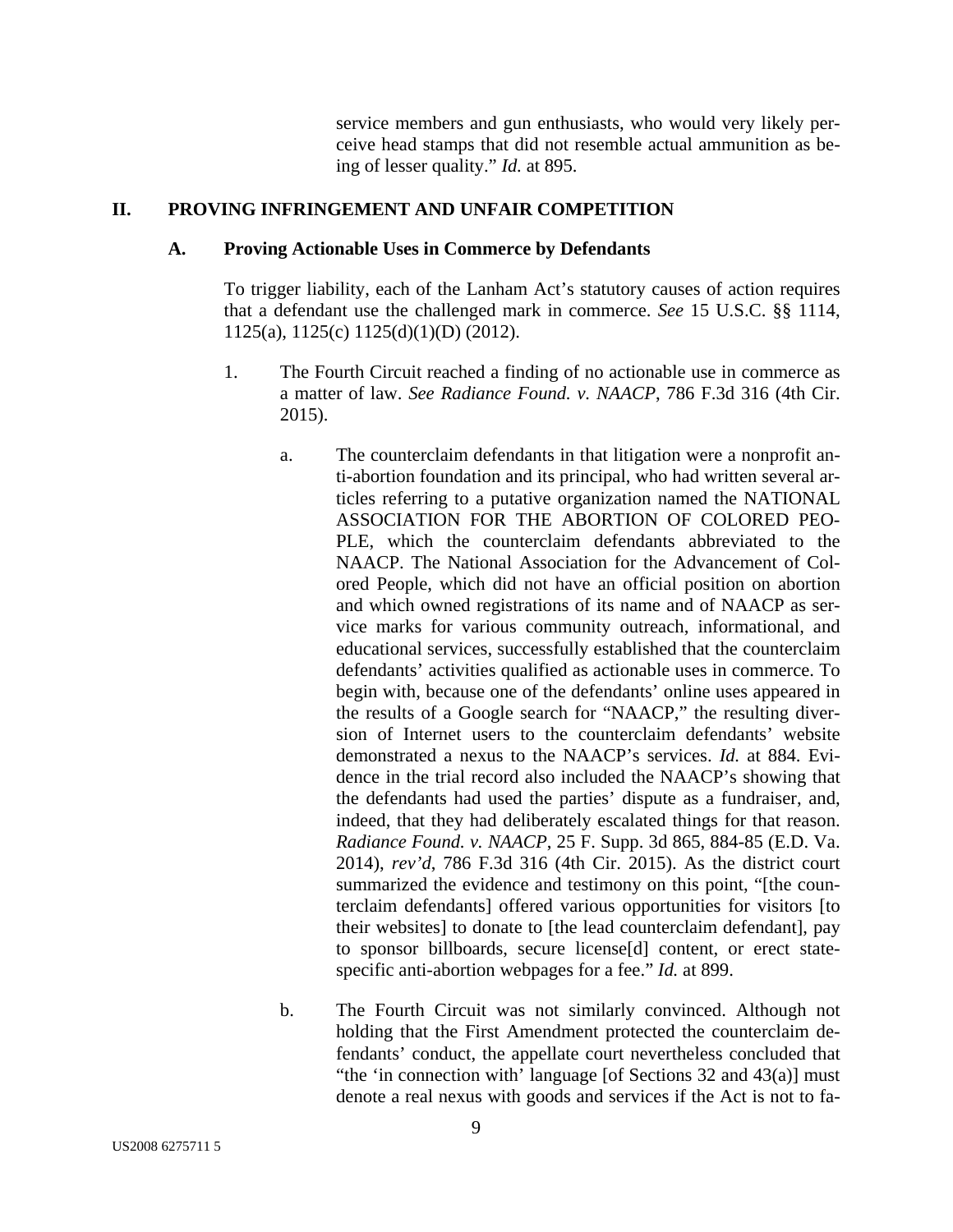tally collide with First Amendment principles." 786 F.3d at 324. Rejecting the district court's initial rationale, it held:

> [T]ypically the use of the mark has to be in connection with the infringer's goods or services, not the trademark holder's.

> If the general rule was that the use of the mark merely had to be in connection with the trademark holder's goods or services, then even the most offhand mention of a trademark holder's mark could potentially satisfy the "in connection with" requirement. That interpretation would expand the requirement to the point that it would equal or surpass the scope of the Lanham Act's "in commerce" jurisdictional element. This would not only make the jurisdictional element superfluous, but would hamper the ability of the "in connection with" requirement to hold Lanham Act infractions within First Amendment limits.

*Id.* at 325 (citation omitted).

- c. The court also rejected the district court's conclusion that the counterclaim defendants' use of the NAACP's marks was in connection with fundraising services, holding instead "[t]hat the protected marks appear somewhere in the content of a website that includes transactional components is not alone enough to satisfy the 'in connection with' element." *Id.* at 326. A holding to the contrary, the court held, "would come too close to an absolute rule that any social issues commentary with any transactional component in the neighborhood enhanced the commentator's risk of Lanham Act liability." *Id.*
- d. Finally, the court concluded that the counterclaim defendants' use fell within the scope of Section  $43(c)(3)(C)$ 's exclusion from liability for likely dilution of "[a]ny noncommercial use of a mark." 15 U.S.C. § 1125(c)(3)(C) (2012). According to the court:

In determining whether speech is commercial, we consider several factors: (1) whether the speech is an advertisement; (2) whether speech refers to specific products or services; (3) whether the speaker has an economic motivation for the speech; and (4) the viewpoint of the listener, i.e. whether the listener would perceive the speech as proposing a transaction. The factors are cumulative, but, again, the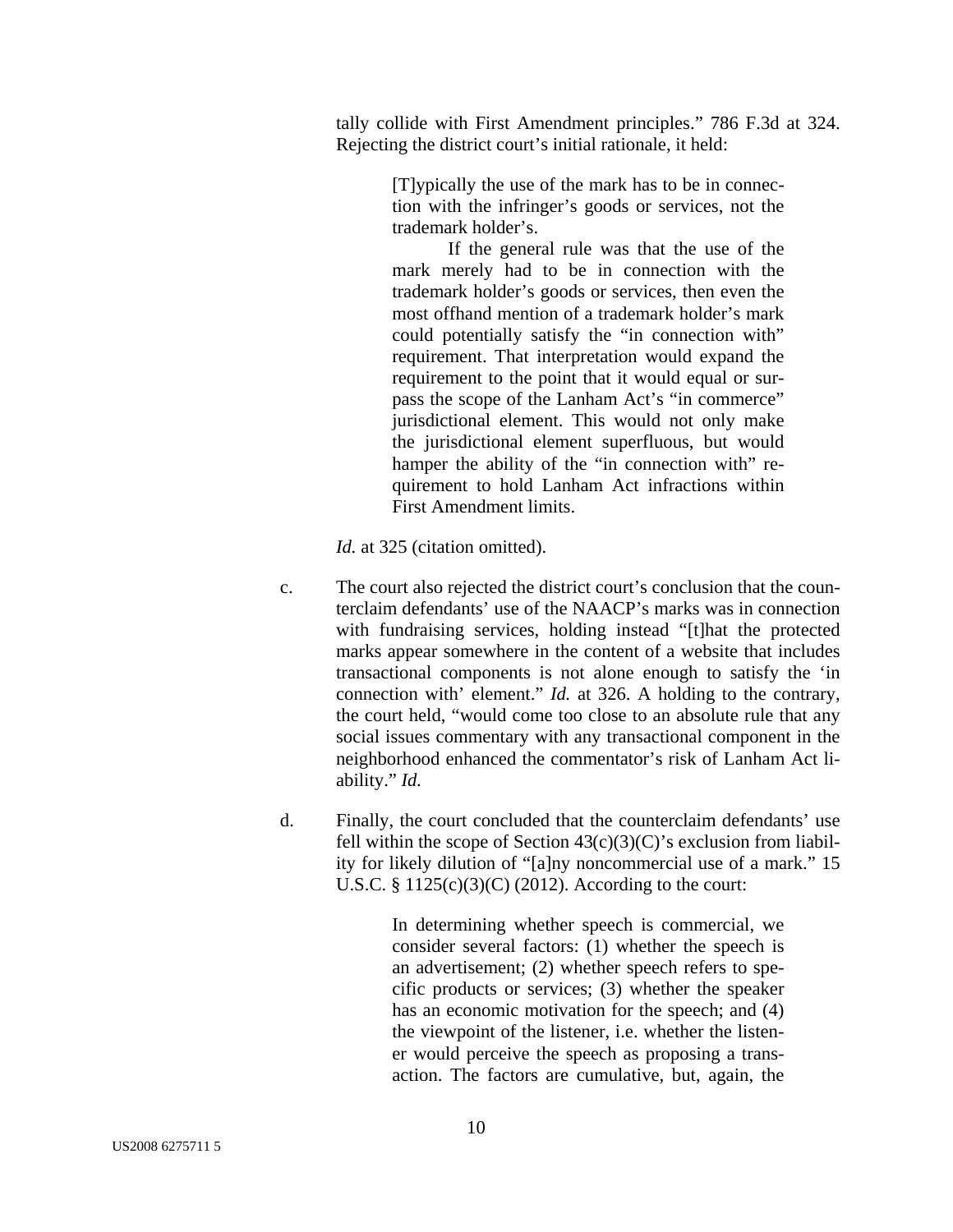absence of any particular element does not necessarily render the speech noncommercial.

*Radiance Found.*, 786 F.3d at 331 (citation omitted) (internal quotation marks omitted). In applying this test, the court held that the counterclaim defendants' solicitation of donations did not render their conduct commercial in nature. Rather, ""[t]he article in contention was not an advertisement. Nowhere in the piece did it offer the reader anything for sale. The article did not even mention [the counterclaim defendants'] services." *Id.* at 332.

2. A California federal district court took an even more restrictive approach to the use-in-commerce prerequisite for liability under Section 43(c). *See Lions Gate Entm't Inc. v. TD Ameritrade Servs. Co.*, No. CV 15-05024 DDP (EX), 2016 WL 1027998 (C.D. Cal. Mar. 14, 2016). The plaintiff before that court alleged the defendants had used an imitation of the plaintiff's famous and distinctive mark for baby products in advertisements for the defendants' financial services. As the court explained in dismissing that claim at the pleading stage:

> Plaintiff claims that Defendants have used the mark in Defendants' ads, but that is not the same as alleging that Defendants use Plaintiff's mark, or a mark nearly identical to it, as the mark for Defendants' own goods—which would be an allegation that appears clearly contradicted by the facts of this case. Thus, it does not appear that as pled, Defendants have used the mark in commerce in the sense that the law requires.

*Id.* at \*16.

#### **B. Proving Likely Confusion**

1. The Eleventh Circuit has for years followed the idiosyncratic rule that an incontestably registered mark must necessarily be considered a strong one for purposes of the likelihood-of-confusion inquiry. *See Dieter v. B&H Indus. of Sw. Fla., Inc*., 880 F.2d 322, 328-29 (11th Cir. 1989). Nevertheless, although applying the rule as a matter of established circuit law, one panel of that court observed that "our precedent . . . is an outlier. The majority of circuits to consider the question have held that incontestability does not affect the strength of a mark for purposes of confusion." *Sovereign Military Hospitaller Order of Saint John of Jerusalem of Rhodes & of Malta v. Florida Priory of the Knights Hospitallers of the Sovereign Order of Saint John of Jerusalem, Knights of Malta, the Ecumenical Order*, 809 F.3d 1171, 1183 (11th Cir. 2015). Going beyond that conclusion, it then flatly remarked in dictum, "[t]he law in this Circuit is almost certainly in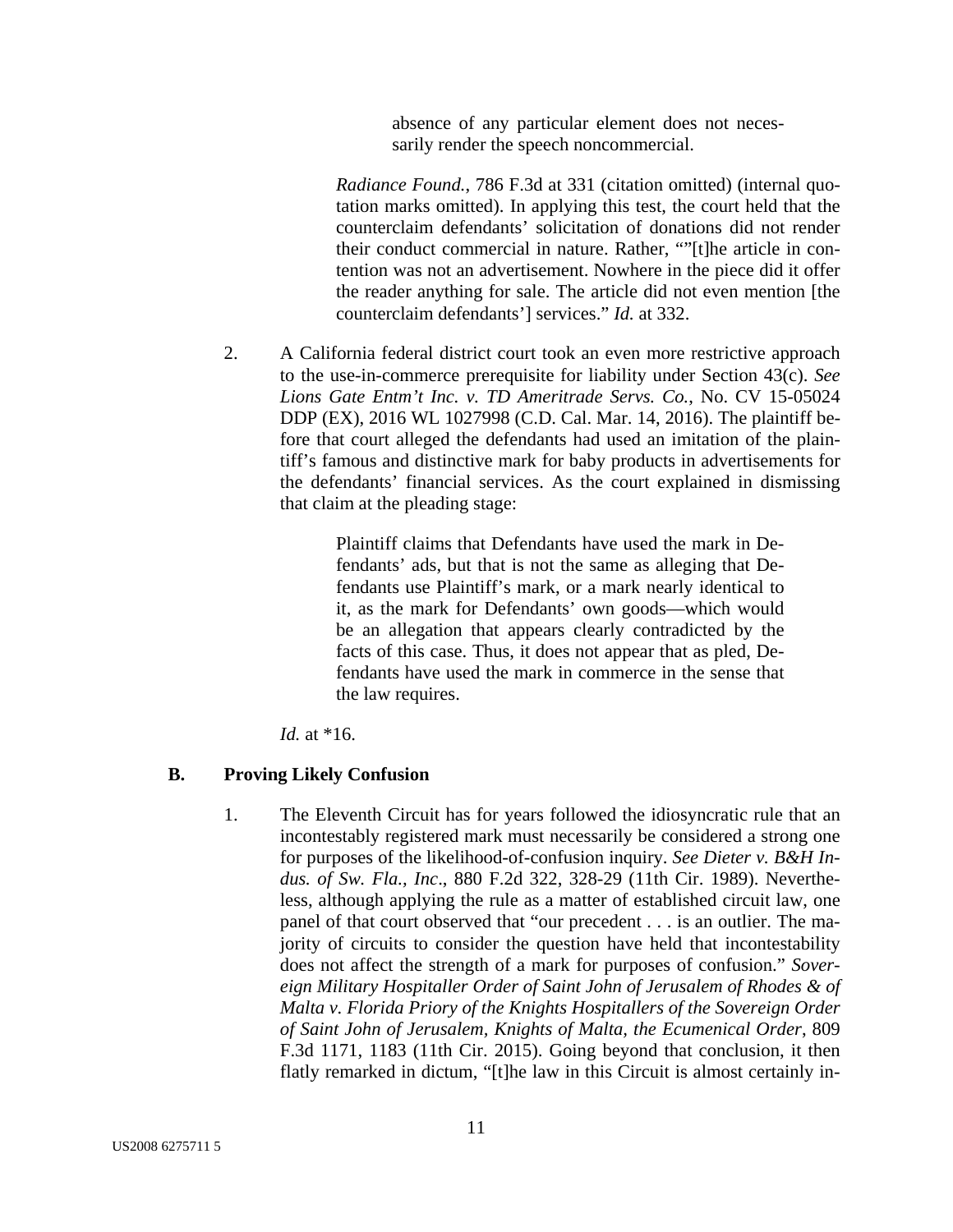correct. The incontestability of a mark, by itself, says nothing about its strength." *Id.*

- 2. The Fourth Circuit reached a finding of no likelihood of confusion as a matter of law in a declaratory judgment action in which the counterclaim defendants had used the National Association for the Advancement of Colored People's NAACP mark and the phrase "National Association for the Abortion of Colored People in connection with the counterclaim defendants' activities in opposition to abortion. *See Radiance Found. v. NAACP*, 786 F.3d 316 (4th Cir. 2015). Those activities included the publication of articles under titles that included the NAACP mark and that suggested—inaccurately, according to the NAACP—the NAACP supported abortion rights and characterizing the NAACP's "Image Awards" as honoring "black imagery churned out by often racist, anti-Christian, perpetually sexist, violent and pornographic Hollywood." *Quoted in id.* at 328. The district court found the counterclaim defendants liable for infringement following a bench trial, but that verdict met with grief at the hands of the Fourth Circuit, which faulted the lower court for failing to consider fully both the counterclaim defendants' purpose and the context in which their uses had occurred. As to the former, the appellate court held the satirical nature of the counterclaim defendants' uses "ensures that no confusion about the source of the commentary will last, if in fact it is generated at all." *Id.* And, as to the latter, the counterclaim defendants' use of their own names in connection with their articles and the articles' criticism of the NAACP "diminishes the likelihood of confusion about source even further." *Id.* Any other holding, the court concluded, "would severely restrict all kinds of speakers from criticizing all manner of corporate positions and propel the Lanham Act into treacherous constitutional terrain." *Id.* at 329.
- 3. Determinations of no likelihood of confusion also came courtesy of trial courts on motions for summary judgment in orders that withstood appellate scrutiny. One such order had its origins in an infringement action in which the plaintiff sought to protect the unregistered mark shown below on the left against the use of the design shown below on the right, both of which were used in connection with products with corrosion-inhibiting characteristics: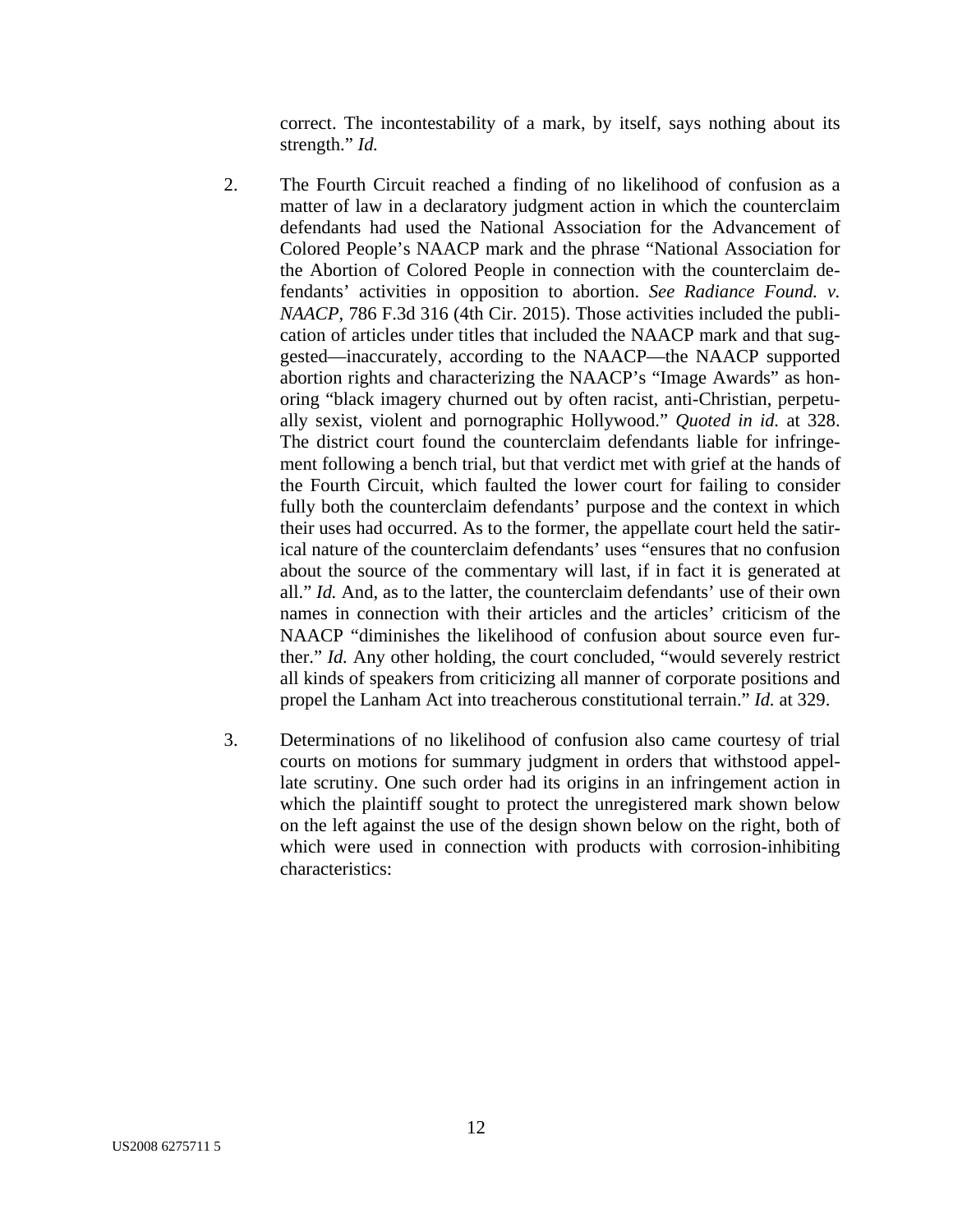

*See Sorensen v. WD-40 Co*., 792 F.3d 712 (7th Cir. 2015). In affirming a finding of noninfringement as a matter of law, the Seventh Circuit acknowledged there were "basic similarities between the marks," *id.* at 727, but, based in part on the differing colors of the parties' bottles and the relative sizes of the marks on those bottles, the court concluded that "the overall commercial impression of the two bottles is quite distinct," *id.*; it also credited the argument that the defendant's use of its well-known WD-40 mark on its packaging further distinguished the parties' uses. *Id.* Other factors favoring the defendant were the absence of evidence of actual confusion, *id.* at 731, or that the defendant had adopted its design in bad faith. *Id.* Taken together with the weakness of the plaintiff's mark, *see id.*, these three considerations pointed "decisively" toward a finding of noninfringement as a matter of law. *Id.* The plaintiff might have established that the parties' goods were related, *id.* at 729, that the area and manner of the parties' concurrent uses of their designs "weakly" supported his position, *id.* at 730, and that consumers of the parties' goods were "unlikely to exercise a great deal of care," *id.* at 731, but his showings on these issues were insufficient to create a factual dispute on the ultimate issue of likely confusion. *Id.* at 732.

- 4. Online retailer Amazon.com and its affiliates escaped an allegation of infringement as a matter of law in an appeal to the Ninth Circuit. *See Multi Time Machine, Inc. v. Amazon.com, Inc.*, 804 F.3d 930 (9th Cir. 2015).
	- a. It was undisputed that the defendants did not carry the plaintiff's military-style watches and, additionally, that they listed competitive watches for sale when consumers searched for the plaintiff's MTM SPECIAL APPS-branded wares. The search results in this scenario displayed the plaintiff's mark twice, namely, "in the search query box and directly below the search query box in what is termed a 'breadcrumb,'" *id.* at 933, the latter being "a trail for the consumer to follow back to the original search." *Id*. As summarized by the court of appeals, "[d]irectly below the breadcrumb, is a 'Related Searches' field, which provides the consumer with alternative search queries in case the consumer is dissatisfied with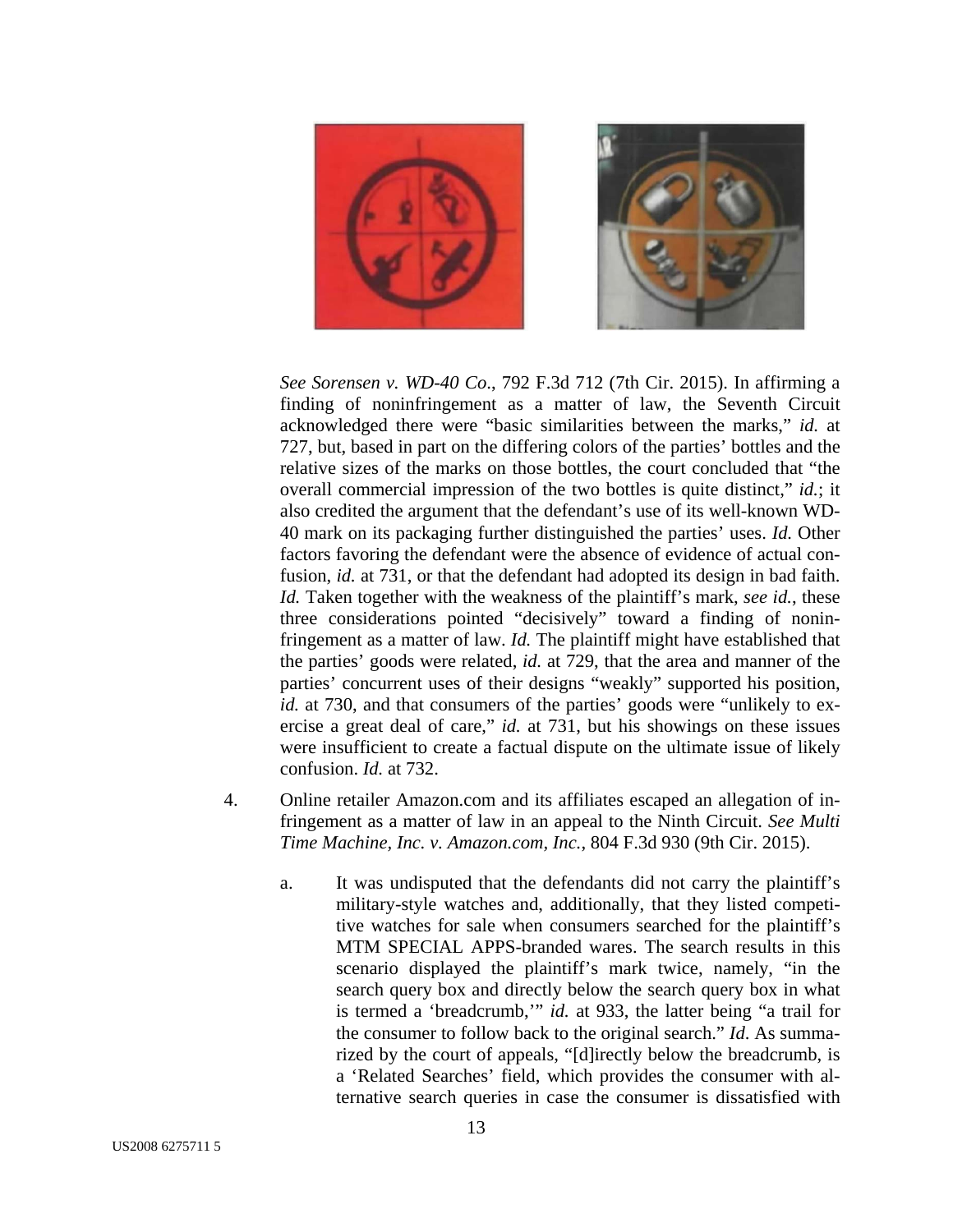the results of the original search." *Id.* A gray bar separated the defendants' alternative product listings from the breadcrumb and the "Related Searches" field.

- b. Invoking the standard multifactored test for likely confusion, the district court granted a defense motion for summary judgment, and the Ninth Circuit affirmed but for different reasons. As a threshold matter, it held that the standard test was "not particularly apt," something it considered "not surprising as the . . . test was developed for a different problem—i.e., for analyzing whether two competing brands' *marks* are sufficiently similar to cause consumer confusion." *Id.* at 936. It therefore eschewed the standard factors in favor of a two-part inquiry: "(1) Who is the relevant reasonable consumer?; and (2) What would he reasonably believe based on what he saw on the screen?" *Id.* at 937. The court determined with respect to the first of these inquiries that potential customers of the plaintiff's "expensive" watches were reasonably prudent consumers accustomed to shopping online. *Id.* And, as to the second, it held the summary judgment record established that "[h]ere, the products at issue are clearly labeled by Amazon to avoid any likelihood of initial interest confusion by a reasonably prudent consumer accustomed to online shopping," *id.* at 937-38; specifically, "[b]ecause Amazon clearly labels each of the [alternative] products for sale by brand name and model number accompanied by a photograph of the item, it is unreasonable to suppose that the reasonably prudent consumer accustomed to shopping online would be confused about the source of the goods." *Id.* at 938. Observing that "[t]he likelihood of confusion is often a question of fact, but not always," the court affirmed the district court' s finding of nonliability as a matter of law. *Id.* at 939.
- 5. The Seventh Circuit similarly held it unnecessary to resort to an application of its standard multifactored test for likely confusion in a battle over the LAND O' LAKES mark, used by the plaintiff in connection with fishing tackle and by the defendant in connection with dairy products. *See Hugunin v. Land O' Lakes, Inc.*, 815 F.3d 1064 (7th Cir. 2016). In affirming the district court's entry of summary judgment of nonliability, the appellate court acknowledged the plaintiff's showing that the defendant had promoted its goods through fishing-themed promotions. *Id.* at 1068 ("A typical fishing-themed ad by the dairy company depicts the "Land O' Lakes Walleye Pro," a champion fisherman whom [the dairy company] sponsors in fishing competitions in return for his promoting its dairy products. The fisherman is shown sitting next to packages of Land O' Lakes butter and cheese. The dairy company's logo is also found on fishing boats during tournaments."). Nevertheless, it held, "just as no one watching a NASCAR race and seeing a racing car emblazoned with Budweiser's logo would think that the beer company had entered the automobile industry, so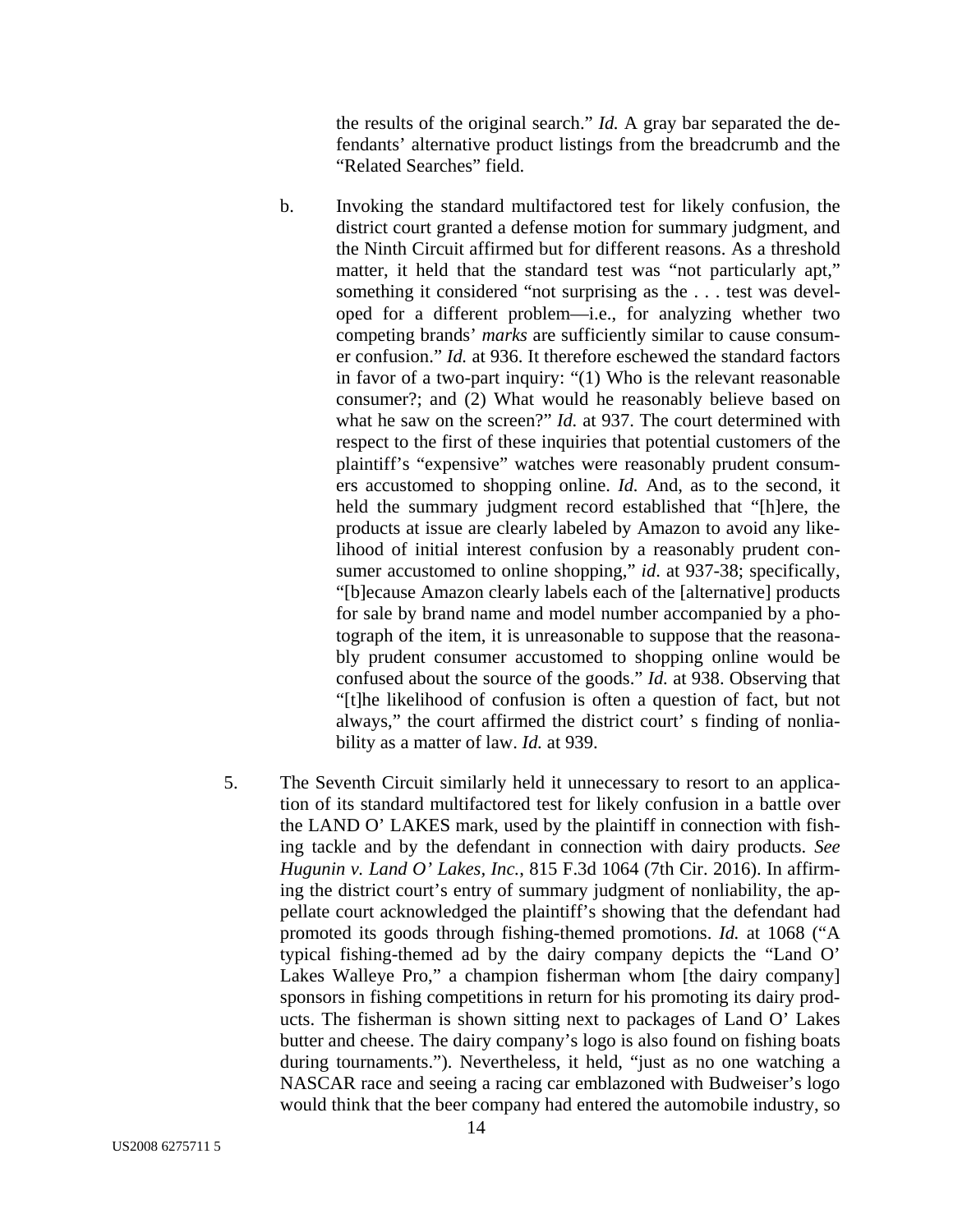no one reading the 'Walleye Pro' ad or seeing a boat sponsored by the dairy company would think that the advertiser sells fishing tackle." *Id.*

6. In concluding that confusion was unlikely between the marks before it, a Michigan federal district court declined to defer to a prior determination to the contrary by a USPTO examining attorney. *See Progressive Distrib. Servs., Inc. v. United Parcel Serv., Inc.*, No. 1:14-CV-430, 2016 WL 2848339 (W.D. Mich. May 16, 2016). As it explained, "[b]ecause the USPTO's rejection of [the defendants'] mark was a low-level determination, and there is no indication in the record that the examining attorney reviewed the evidence presented to this Court in the instant case, this Court declines to give any weight to the PTO examiner's likelihood of confusion determination." *Id.* at \*5.

## **C. Proving Actual and Likely Dilution**

## **1. Proving Mark Distinctiveness and Fame**

- a. As usual, most claims of mark fame under Section 43(c) failed. *See, e.g.*, *Clearly Food & Beverage Co. v. Top Shelf Beverages, Inc*., 102 F. Supp. 3d 1154, 1176-77 (W.D. Wash. 2015) (finding CLEARLY CANADIAN mark for flavored water products insufficiently famous as a matter of law for protection under Section 43(c); *Pronman v. Styles*, 114 U.S.P.Q.2d 1525, 1534-35 (S.D. Fla. 2015) (finding DAN PRONMAN, GARY PRONMAN, MOVIE STAR MUSCLE CARS, GPMUSCLECARS, and DPMUS-CLECARS marks, all used in the classic car industry, insufficiently famous as a matter of law to qualify for protection under Section 43(c)); *Bern Unlimited, Inc. v. Burton Corp*., 95 F. Supp. 3d 184, 211 (D. Mass. 2015) (finding configuration of visor of athletic helmet ineligible for protection under Section 43(c) as a matter of law based on prior finding that design lacked acquired distinctiveness as a matter of law).
- b. In contrast, one dispute produced a relatively rare finding that the following shade of purple was sufficiently famous when used in connection with pharmaceutical products to qualify for protection under Section 43(c):



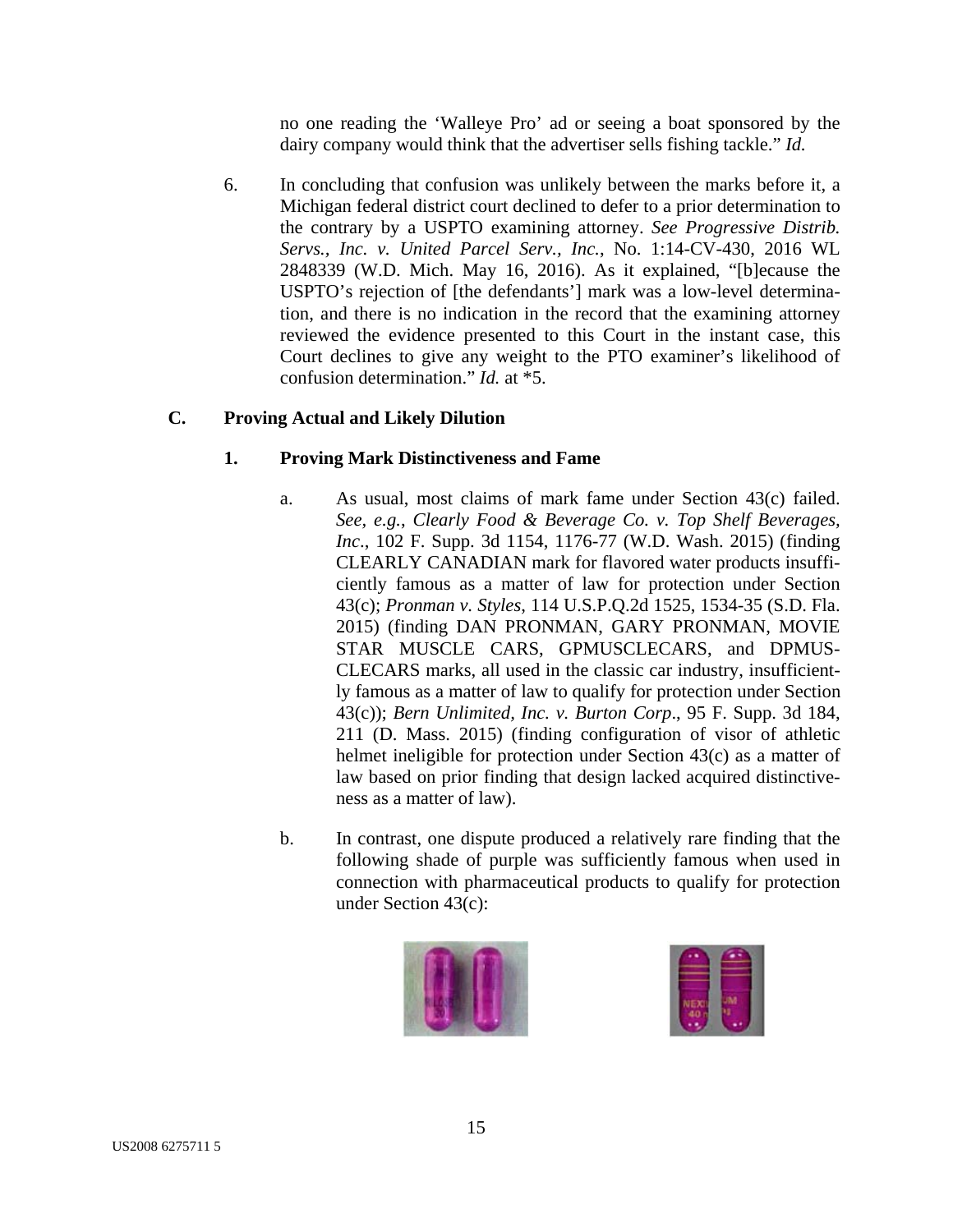*See Astrazeneca AB v. Dr. Reddy's Labs.*, 117 U.S.P.Q.2d 1182, 1187 (D. Del. 2015) ("[The plaintiff] has provided sufficient evidence to demonstrate that its trademarks are 'famous.'").

c. Another nontraditional mark to be found sufficiently famous to qualify for protection under Section 43(c) was the following configuration:



*See adidas Am., Inc. v. Skechers USA, Inc.*, No. 3:15-CV-01741- HZ, 2016 WL 591760 (D. Or. Feb. 12, 2016). In addition to relying on past opinions reaching similar findings, the court noted evidence and testimony in the preliminary injunction record:

> that [the plaintiff] has used [its] trade dress extensively and continuously since the 1970s, and spent significant resources and time in publicizing the [design], that the [design] has enjoyed substantial sales success, and that the [design] has been the subject of numerous media and pop culture references. This evidence supports the conclusion that adidas is likely to succeed in establishing that the [design] is famous.

*Id.* at \*16.

d. One court declined to grant a motion to dismiss a claim of eligibility for protection under Section 43(c) because, as it explained, "the [counterclaim defendants'] allegation of incontestability is sufficient to allege plausibly the distinctiveness required by the dilution statute," *A.V.E.L.A., Inc. v. Estate of Marilyn Monroe, LLC*, No. 12 Civ. 4828(KPF), 2015 WL 5507147, at \*16 (S.D.N.Y. Sept. 18, 2015); whether that allegation should have been given dispositive effect in the mark fame inquiry was not addressed.

## **2. Proving Liability**

a. One district court took a restrictive view of the Illinois dilution statute, declining to hold that the defendants' use of the plaintiff's mark in publications criticizing the plaintiff's services diluted the distinctiveness of that mark. *See Doctor's Data, Inc. v. Barrett*, No. 10 C 03795, 2016 WL 1086510 (N.D. Ill. Mar. 21, 2016). According to the court, "[d]ilution of a trademark's distinctiveness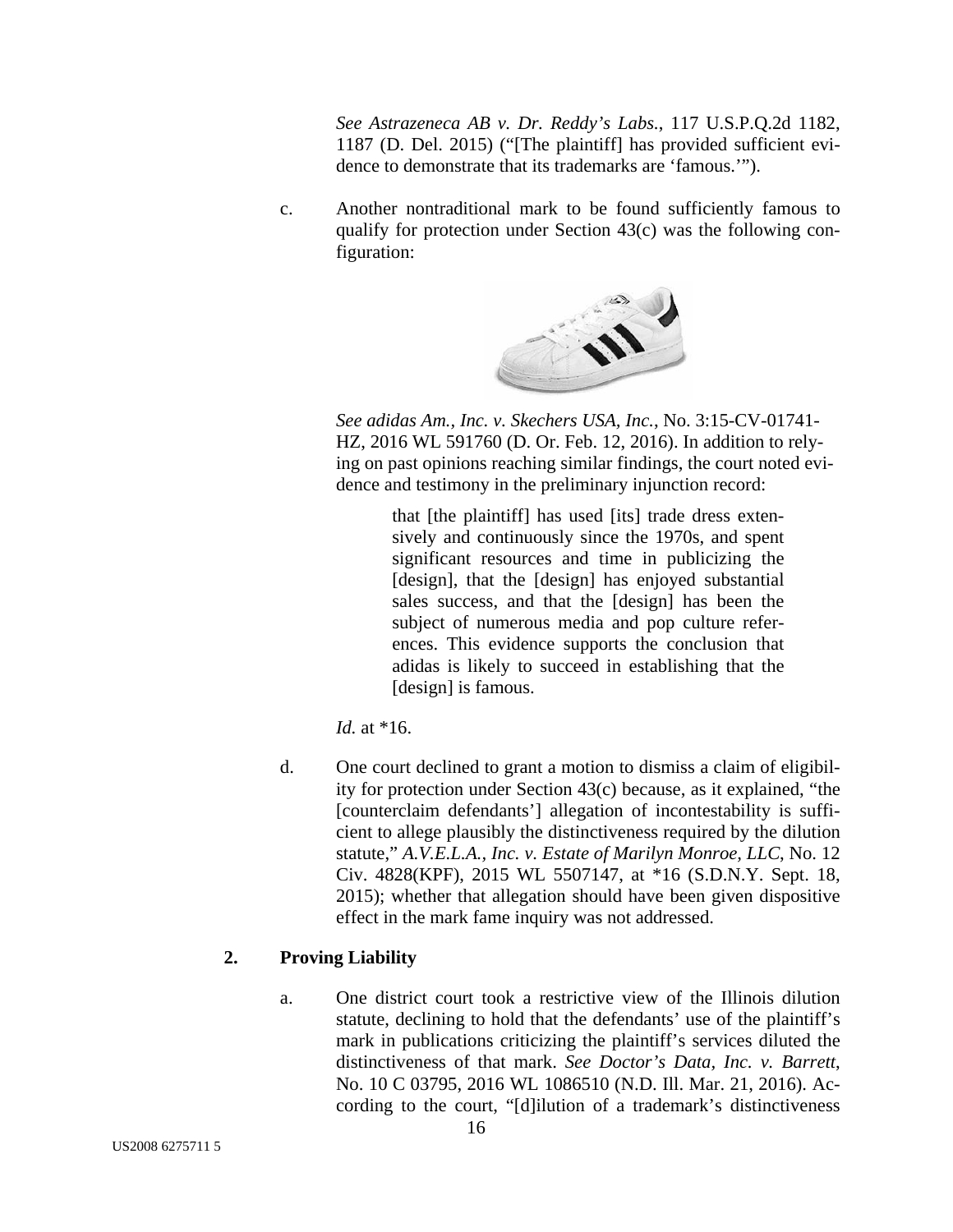generally occurs when consumers are led to mistakenly associate the plaintiff's famous mark with the defendant's inferior product or service, or when a famous mark appears on different goods and services and therefore no longer serves as a unique identifier of the plaintiff's product or service." *Id.* at \*4. The defendant's conduct did not meet that standard because, as the court explained:

> Taken together, the allegations and evidence . . . may suggest that [the plaintiff's] reputation was damaged by the defendants' use of its trademarks and that [the plaintiff] suffered financially as a result of that reputational damage. But causing consumers to think less highly of a trademarked product or service—even if accomplished through false or misleading statements—is not equivalent to diluting the distinctiveness of that product or service. Allegations solely of the former nature point not to trademark dilution but to defamation and other similar claims . . . .

*Id.* at \*5.

b. Another failed claim of likely dilution came in *Louis Vuitton Malletier, S.A. v. My Other Bag, Inc.*, 117 U.S.P.Q.2d 1537 (S.D.N.Y. 2016), in which Louis Vuitton challenged the defendant's sale of handbags featuring an emulation of Vuitton's own bags on one side:



In granting a defense motion for summary judgment, the court held "as a matter of law that [the defendant's] bags are protected as fair use—in particular, that its use of Louis Vuitton's marks constitutes 'parody.'" *Id.* at 1542. In the process, the court rejected Vuitton's claim that the defendant was ineligible for Section  $43(c)(3)$ 's parody exception, which protects "[a]ny fair use … of a famous mark by another person *other than as a designation of source for the*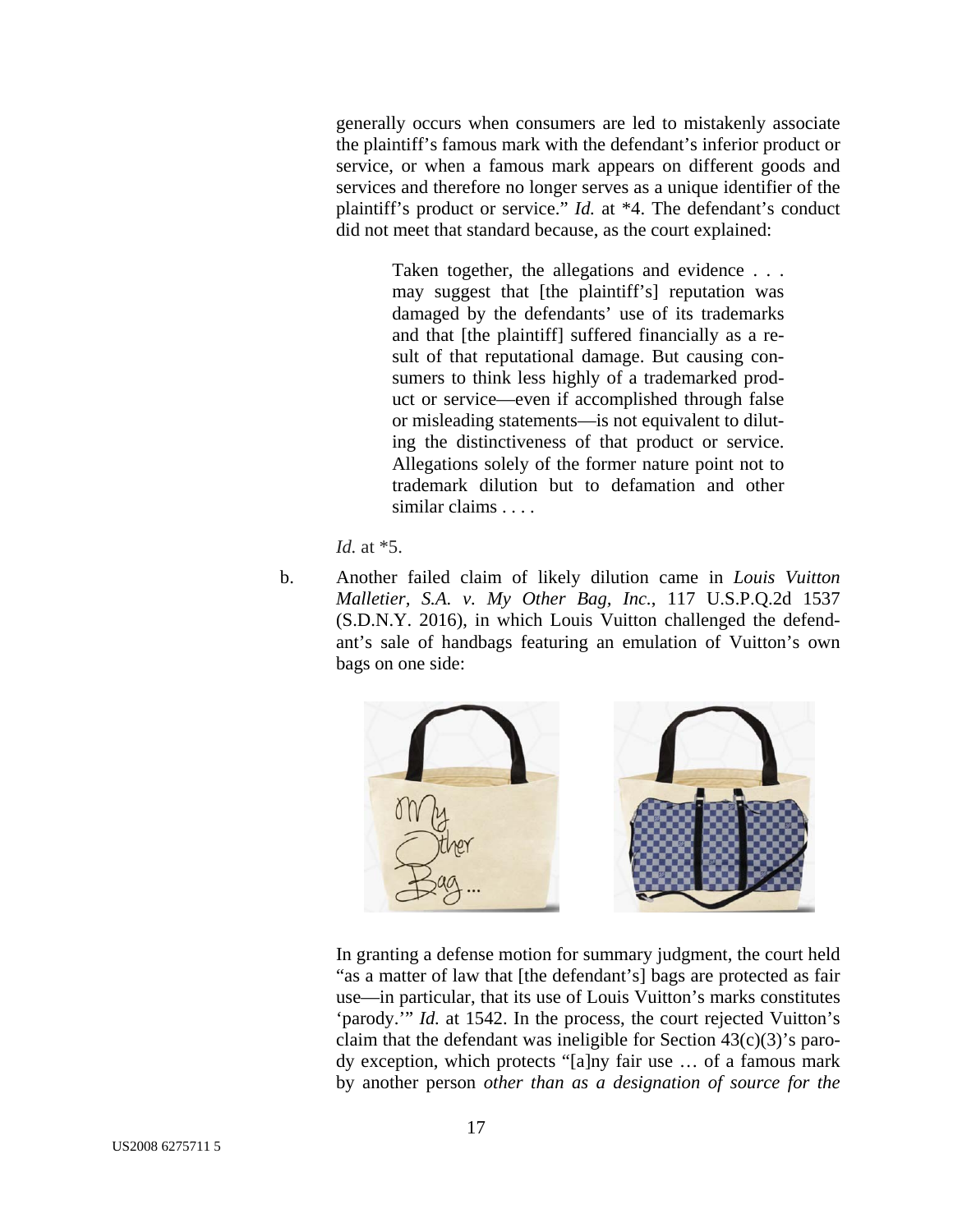*person's own goods or services*." 15 U.S.C. § 1125(c)(3) (emphasis added). As the court explained:

> Given the overall design of [the defendant's] tote bags (the identical, stylized text "My Other Bag . . ." on one side and differing caricatures on the other side), and the fact that the bags evoke a range of luxury brands with different graphics, there is no basis to conclude that [the defendant] uses Louis Vuitton's marks as a designation of source for its tote bags. Indeed, as noted, that is the whole point of [the defendant's] joke: "My other bag" that is, not this bag—is a Louis Vuitton handbag.

*Louis Vuitton Malletier*, 117 U.S.P.Q.2d at 1545. Moreover, even if the defendant was ineligible for Section  $43(c)(3)$ 's parody exception, the court held that Vuitton had failed to demonstrate the existence of a factual dispute as to whether the defendant's bags were likely to dilute the distinctiveness of Vuitton's registered design under either Section 43(c) or the New York dilution statute, N.Y. GEN. BUS. L. 360-l (MCKINNEY 1996 & SUPP. 2008); in particular, "it is not enough to show—as Louis Vuitton indisputably can that members of the public are likely to 'associate' the defendant's mark with the plaintiff's mark (or that the defendant promotes such association). *Louis Vuitton Malletier*, 117 U.S.P.Q.2d at 1545-46.

c. In contrast, one court determined the color purple as used on the following pharmaceutical preparations:





was likely to be diluted by the color shown on the following capsule:



*See Astrazeneca AB v. Dr. Reddy's Labs.*, 117 U.S.P.Q.2d 1182, 1187 (D. Del. 2015). The defendant's case was not helped by the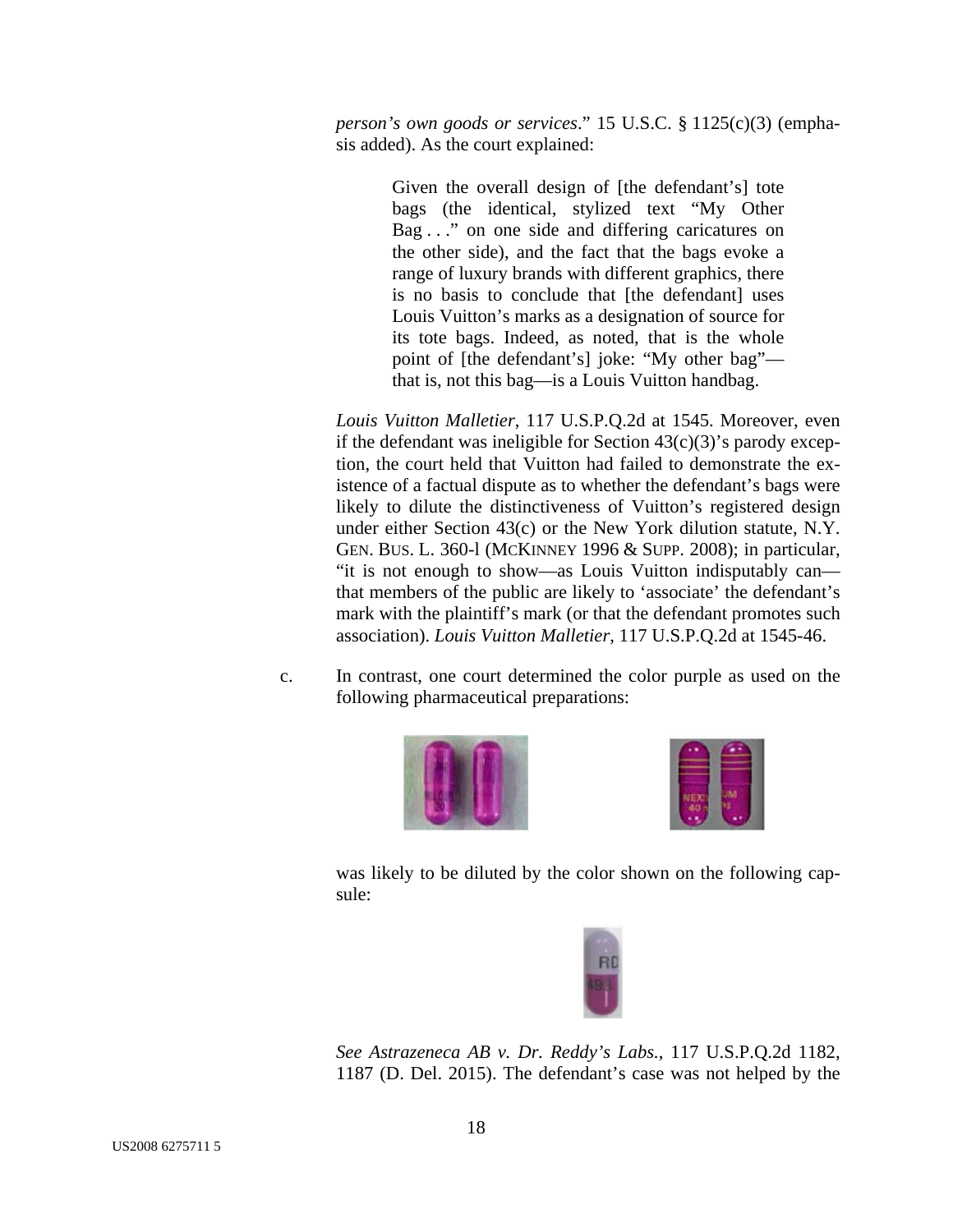evolution of its color scheme to one similar to that of the plaintiffs. *Id.* 

d. In another dispute involving nontraditional marks, the court found on a motion for a preliminary injunction that the following configuration:



was likely to be diluted by the following configuration:



*See adidas Am., Inc. v. Skechers USA, Inc.*, No. 3:15-CV-01741- HZ, 2016 WL 591760 (D. Or. Feb. 12, 2016). In addition to the similarity of the two designs, this determination rested in part on an "expert survey show[ing] that more than twenty percent of respondents believed that the [defendant's] shoe was made or approved by [the plaintiffs], evidence that a substantial number of consumers actually associate the [defendant's] shoe with [the plaintiffs]." *Id.* at \*16.

## **D. Proving Cybersquatting**

Where in personam actions are concerned, the Anticybersquatting Consumer Protection Act generally provides for civil liability if a plaintiff can prove (1) the defendant registered, trafficked in, or used a domain name; (2) the domain name is identical or confusingly similar to a protected mark owned by the plaintiff; and (3) the defendant acted with a bad-faith intent to profit from that mark. The last of these requirements is governed by nine factors found in Section  $43(d)(1)(B)(i)$ , 15 U.S.C. §  $1125(d)(1)(B)(i)(I) - (IX)$ , and is subject to a carve-out found in Section  $43(d)(1)(B)(ii)$ , which provides that "[b]ad faith intent . . . shall not be found in any case in which the court determines that the person believed and had reasonable grounds to believe that the use of the domain name was a fair use or otherwise lawful." *Id.* § (d)(1)(B)(ii).

1. One reported opinion served as a reminder that a plaintiff lacking a protectable mark as of the registration of the challenged domain name is in a uniquely poor position to assert a claim for cybersquatting. *See New World*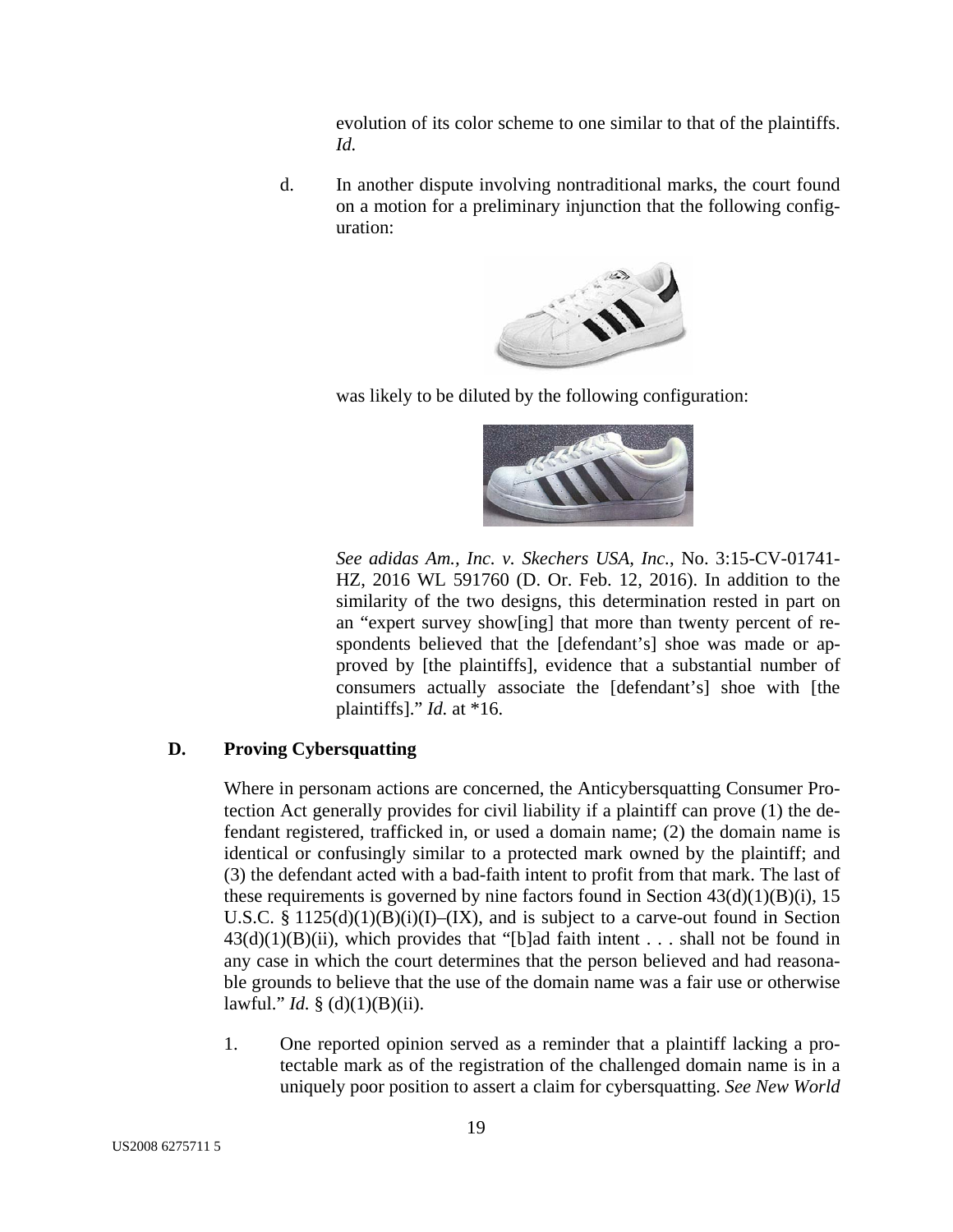*Sols., Inc. v. NameMedia Inc.*, No. 11-CV-2763 (KMK), 2015 WL 8958390, at \*22 (S.D.N.Y. Dec. 15, 2015). Perhaps significantly, the court based its conclusion that the plaintiff was not using its mark in 2005 when the defendant registered its domain name in part on the plaintiff's application to register its mark in the USPTO, which recited a 2007 date of first use. *Id.* 

- 2. In a case of first impression for it, the Eleventh Circuit held that the reregistration of an offending domain name can fall within the scope of the ACPA. *See Jysk Bed'N Linen v. Dutta-Roy*, 810 F.3d 767 (11th Cir. 2015).
	- a. In happier times, the plaintiff, which sold furniture under the BY DESIGN mark, had retained the defendant to design its website. As part of that project, the defendant registered the *bydesignfurniture.com* domain name in his personal name. After the parties' relationship fell on hard times, the defendant allowed the domain name to lapse, which took down the plaintiff's website. The plaintiff requested the defendant to reregister the domain name on the plaintiff's behalf, but the defendant once again submitted the application in his own name, after which he offered to assign it to the plaintiff as a quid pro quo for the "over 4,000 hours" of time he has invested into the plaintiff's site. *Quoted in id.* at 771. Noting a split between the Third and the Ninth Circuits on the issue, *compare Schmidheiny v. Weber*, 319 F.3d 581, 582-83 (3d Cir. 2003) (holding bad-faith reregistration of domain name actionable) *with GoPets Ltd. v. Hise*, 657 F.3d 1024, 1032 (9th Cir. 2011) (holding bad-fault reregistration of domain name no actionable), the court sided with the Third Circuit and held the defendant's conduct was actionable. As the court summarized its rationale, "[t]he act does not define the term *register*. The Act nowhere contains the qualifications of *initial* or *creation* when it refers to the act of registering. It simply refers to the fact of registering, and a re-registration is, by definition, a registration." *Jysk Bed'N Linen*, 810 F.3d at 777.
	- b. The court then turned to the merits of the plaintiff's claim the defendant had violated the ACPA. On that issue, the court held:

When [the defendant] re-registered *bydesignfurniture.com* under his own name rather than [the plaintiff's], he was expressing his intent or ability to infringe on [the plaintiff's] trademark. He admitted that he never had used the domain names in the bona fide offering of any goods or services. His demand for money can be looked at in two ways, and they are two sides of the same coin. First, the amount of money demanded could show how much he believes the domain name smudges the goodwill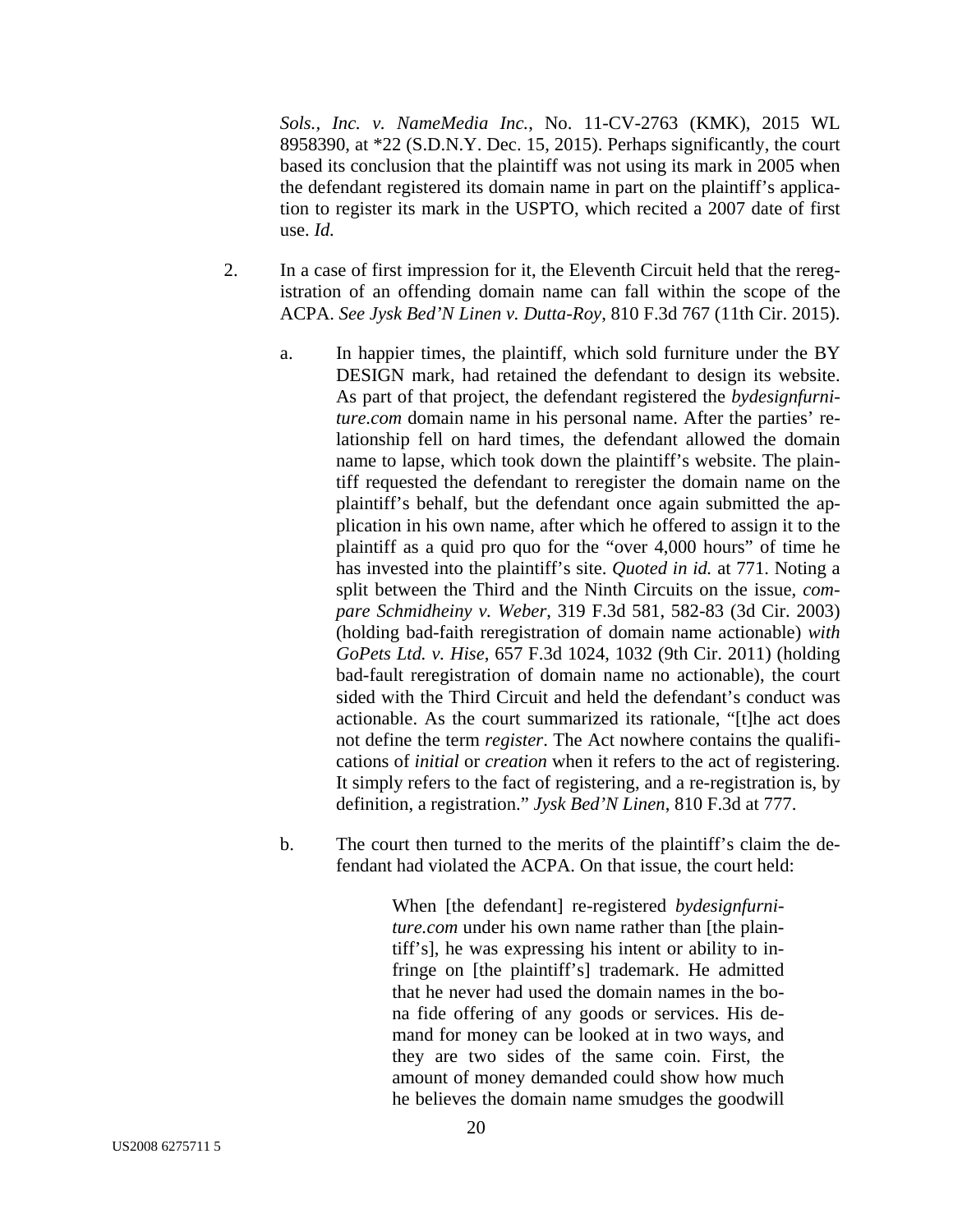of the trademark—that is, how much money [the plaintiff] would lose out on if [the defendant] were to use the domain names to misdirect [the plaintiff's] customers. Second, the amount of money demanded could show how much value he believes [the plaintiff] puts on the domain names. In either case, bad-faith intent abounds.

*Id.* at 789. That the defendant may have considered himself owed money from the plaintiff did not affect the plaintiff's entitlement to preliminary injunctive relief from the district court. *Id.* ("[The defendant's] apparent belief that he was entitled to take the domain name hostage in exchange for the alleged contract price in the partnership agreement purportedly entered into by [the plaintiff's] predecessor and [the defendant's company] is without basis in the agreement or in law, and therefore unreasonable.").

- 3. In a challenge by the owner of the GENERAL STEEL mark for prefabricated steel buildings against the registrant of the *generalsteelscam.com* domain name, the court followed "the general trend in the U.S. courts that decline to find disparaging domain names to be confusingly similar to the marks they incorporate." *Gen. Steel Domestic Sales, LLC v. Chumley*, 129 F. Supp. 3d 1158, 1187 (D. Colo. 2015). It therefore granted summary judgment in the defendant's favor because "domain names that consist of a given mark plus a disparaging suffix—*e.g.* walmartsucks.com, applestinks.com—rarely meet the 'confusingly similar' test." *Id.*
- 4. Although the use of a plaintiff's mark in metatags may be actionable under other theories, one court confirmed that it will not support a claim under the ACPA if the defendant has not registered a domain name confusingly similar to the plaintiff's mark. *See Multifab, Inc. v. ArlanaGreen.com*, 122 F. Supp. 3d 1055, 1067 (E.D. Wash. 2015).
- 5. Entertaining a claim for reverse domain name hijacking, one court required the plaintiff to prove:

(1) that it is a domain name registrant; (2) that its domain name was suspended, disabled, or transferred under a policy implemented by a registrar as described in 15 U.S.C.  $§ 1114(2)(D)(ii)(II);$  (3) that the owner of the mark that prompted the domain name to be suspended, disabled, or transferred has notice of the action by service or otherwise; and (4) that the plaintiff's registration or use of the domain name is not unlawful under the Lanham Act, as amended.

*Am. Diabetes Ass'n v. Friskney Family Trust, LLC*, No. CV 13-3720, 2016 WL 1359584, at \*12 (E.D. Pa. Apr. 6, 2016) (quoting *Barcelona.com, Inc.*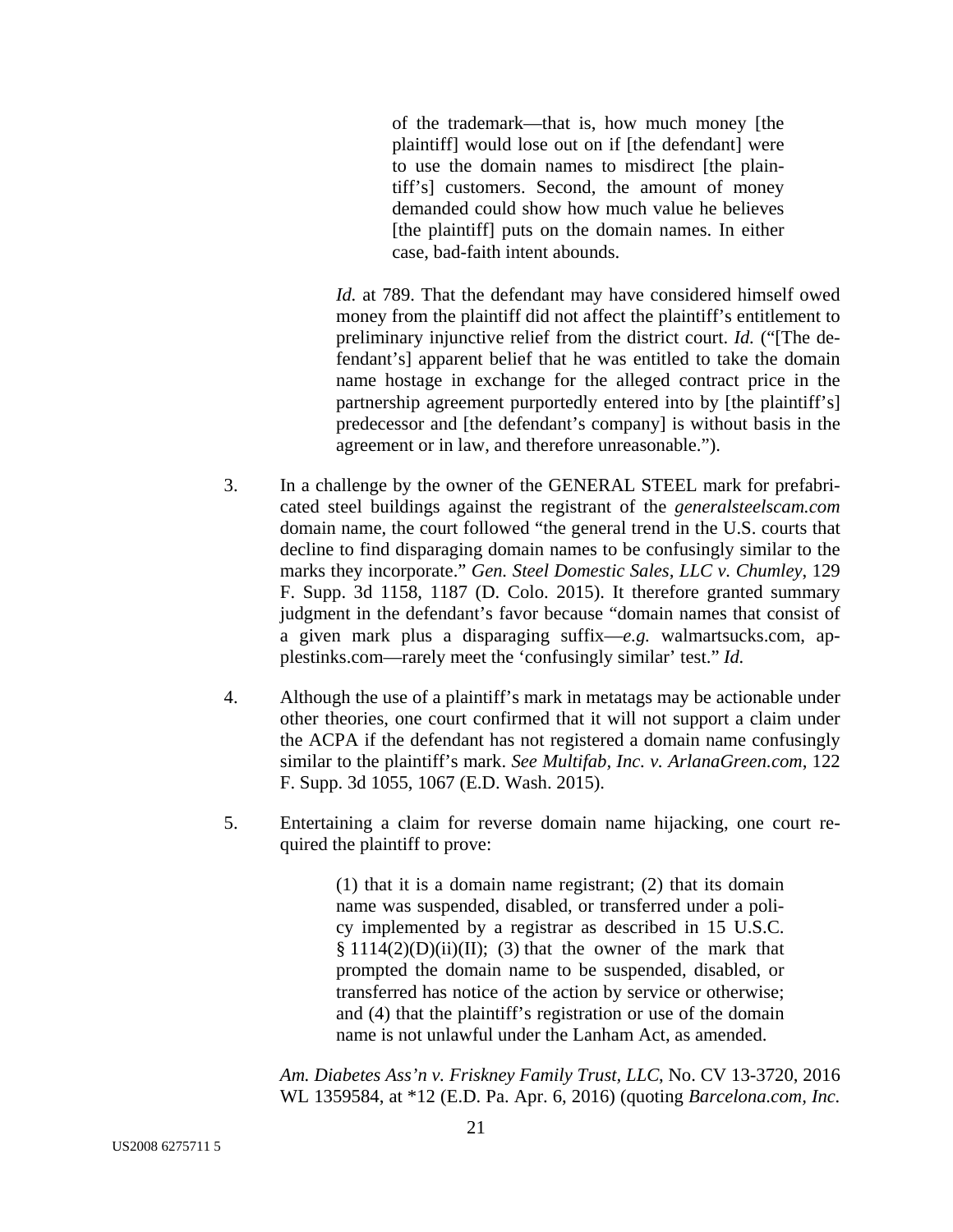*v. Excelentisimo Ayuntamiento de Barcelona*, 330 F.3d 617, 626–27 (4th Cir. 2003)). Because the plaintiff's claim rested on the allegation that the defendant had requested a "registrar lock" on the plaintiff's domain name, the court determined the plaintiff could not satisfy the second of these requirements, and it therefore entered summary judgment in the defendant's favor. In the process, the court rejected the plaintiff's claim of disablement grounded in the argument that, as summarized by the court, "the lock prevented him from entering into contracts with other companies, thus impeding his ability to conduct business operations." *Id.*

## **III. PROVING PASSING OFF AND REVERSE PASSING OFF**

In *Dastar Corp. v. Twentieth Century Fox Film Corp.*, 539 U.S. 23 (2003), the Supreme Court adopted a restrictive interpretation of Section  $43(a)(1)(A)$  of the Lanham Act, 15 U.S.C. § 1125(a)(1)(A) (2012), which reduced that section's utility as a mechanism for challenging allegations of reverse passing off unless the gravamen of those allegations was that the defendant had taken physical goods originating with the plaintiff and had sold them as its own. In doing so, however, the Court expressly acknowledged in dictum that a false advertising cause of action under Section  $43(a)(1)(B)$  remained an option for a plaintiff seeking to challenge a defendant who, "in commercial advertising or promotion, misrepresents the nature, characteristics, qualities, or geographic origin of his or another person's goods, services, or commercial activities." *Id.* § 1125(a)(1)(B).

A. In a case involving the sale by a group of counterclaim defendants of "cloned" emergency lighting products, the Sixth Circuit confirmed that the essence of the cause of action for reverse passing off is a defendant's "sell[ing] someone else's goods or services, misrepresenting them as its own—for instance, the Coca-Cola Company taking Pepsi-Cola's flagship product and marketing it as the Coca-Cola Company's own product." *Kehoe Component Sales Inc. v. Best Lighting Prods., Inc.*, 796 F.3d 576 (6th Cir. 2015). It was undisputed the physical goods underlying the parties' dispute originated with the counterclaim defendants, and that consideration doomed the counterclaim plaintiff's claim of reverse passing off:

> [The counterclaim defendants] manufactured the tangible cloned objects that [they] represented as having manufactured. The undisputed facts thus show that [the counterclaim defendants] never made a false designation of the products' "origin" within the meaning of  $\S 43(a)$ . [The counterclaim defendants] represented that the cloned products originated with [the counterclaim defendants]; and even though the ideas and initial design may well have originated with [the plaintiff], the tangible products themselves did not. For purposes of the Lanham Act, the physical products originated with [the counterclaim defendants], the entity that manufactured them. Where the initial ideas for the products came from is irrelevant.

*Id.* at 587 (citation omitted).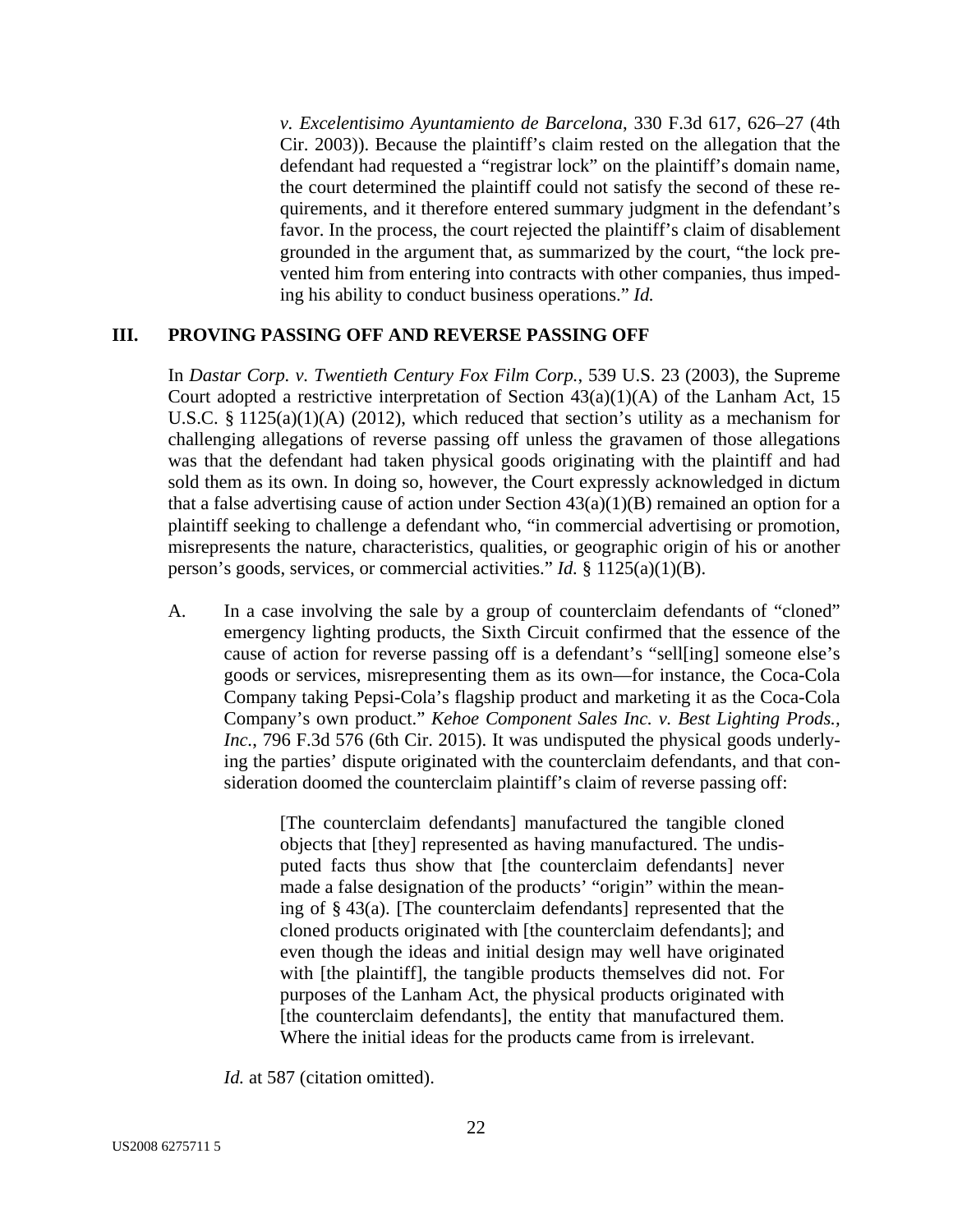- B. The denial of a motion to dismiss similarly held in a suit brought by a plaintiff that produced karaoke accompaniment tracks. *See Slep-Tone Entm't Corp. v. Sellis Enters*., 87 F. Supp. 3d 897 (N.D. Ill. 2015). The plaintiff's complaint alleged the defendants, operators of a bar, had retained karaoke jockeys using "media-shifted" copies of the plaintiff's tracks. Citing *Dastar*, the defendants challenged the adequacy of the plaintiff's averments of infringement, but they did so unsuccessfully. In denying the defendant's motion, the court observed, "[i]n the context of *Dastar*, the thrust of [the defendants'] argument is that [the plaintiff] cannot have alleged a Lanham Act violation where [the plaintiff's] own mark is applied to its own original goods." *Id.* at 905. That position, the court held, "ignores a significant portion of [the plaintiff's] complaint—it claims that karaoke operators engage in media and format shifting, creating tracks on both a new hard medium and in a completely new format." *Id.* Specifically, "[t]he media and format shifting operates as an independent creation event, placing a new 'good' in the marketplace," thereby creating an incongruity between the producer of the good and the owner of the mark appearing on it and rendering *Dastar* inapposite. *Id.*
- C. Finally, one California federal district court distinguished between the torts of passing off and reverse passing off in a case brought by a group of graffiti artists. *See Williams v. Roberto Cavalli S.p.A*., 113 U.S.P.Q.2d 1944 (C.D. Cal. 2015). The gravamen of the plaintiffs' complaint was that they had produced a mural, portions of which the defendants had misappropriated and used on various articles of clothing. One of the plaintiffs asserted a Section 43(a)-based claim against this alleged conduct, which the defendants, relying on *Dastar*, moved to dismiss. The court denied the motion, noting the claim in question accused the defendants of creating the "false and deceptive impression" that the defendants' clothing was associated with or manufactured by the plaintiffs. *Quoted in id.* at 1948. The court explained that "[t]his conduct constitutes passing off, which occurs when a producer sells its own goods while misrepresenting that they were made by another. Since [the plaintiff] alleges passing off, rather than reverse passing off, *Dastar* does not preclude [the plaintiff's] Lanham Act claim." *Id.* Moreover, this was true even though the same alleged conduct was the basis of a copyright claim as well. *Id.* ("Moving Defendants point to no authority that supports their proposition that a design may not be protected by both the Lanham Act and copyright law. . . . The Court is persuaded . . . that a defendant can simultaneously violate the Lanham Act and copyright law.").

## **IV. PROVING FALSE ADVERTISING**

A. In an appeal from the dismissal of a false advertising cause of action for failure to state a claim, the Sixth Circuit addressed the issue of whether the dissemination of an e-mail inaccurately asserting the parties were "partnering" with each other—in reality, the defendants were attempting to poach the plaintiffs' clients constituted "actionable commercial advertising and promotion," as required by Section 43(a). *See Grubbs v. Sheakley Grp.*, 807 F.3d 785 (6th Cir. 2015). That the challenged e-mail went to twenty-two recipients led the district court to an-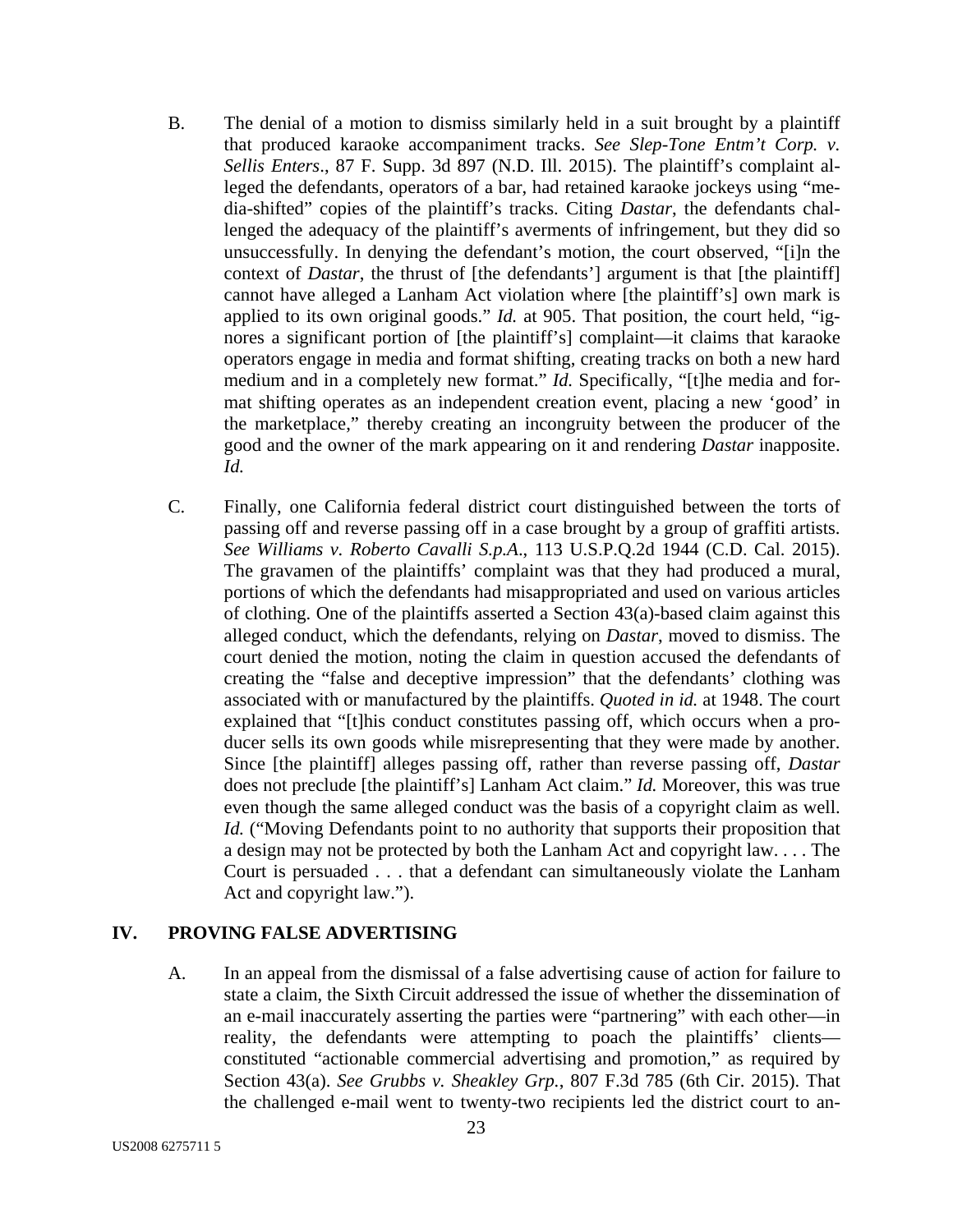swer the question in the negative, but the Sixth Circuit declined to reach the same conclusion. Adopting a doctrinal test on the issue for the first time, the appellate court held:

We . . . define "commercial advertising or promotion" as: (1) commercial speech; (2) for the purpose of influencing customers to buy the defendant's goods or services; (3) that is disseminated either widely enough to the relevant purchasing public to constitute advertising or promotion within that industry or to a substantial portion of the plaintiff's or defendant's existing customer or client base.

*Id.* at 801. It then held that the challenged e-mail "fits squarely within this definition of 'commercial promotion.'" *Id.* at 802. In particular, "[a]s Plaintiffs plead in their Complaint, this e-mail represented the culmination of a plan to move the [plaintiffs'] clients to [the defendants], and intended to induce them into transferring their business." *Id.* at 802-03.

- B. The Fourth Circuit affirmed a finding as a matter of law that a challenged statement was a nonactionable opinion. *See Design Resources, Inc. v. Leather Indus. of Am.*, 789 F.3d 495 (4th Cir. 2015). The plaintiff sold a product it described as "bonded leather" but which consisted mostly of polyurethane. An article carried by a leading trade journal quoted a defendant—a leather chemist—characterizing the phrase as "bound to confuse consumers" and "deceptive because it does not represent the true nature" of the products associated with it. *Quoted in id.* at 504. The district court held on the defendant's motion for summary judgment his statement was not a verifiable factual representation, and the Fourth Circuit agreed: "[A] prediction about a term's power to deceive expresses only an opinion about the term's likely effect on consumers; it is not a representation of fact false or otherwise—and is thus not actionable under the Lanham Act." *Id.* at 505.
- C. The Sixth Circuit confirmed that Section  $43(a)(1)(B)$  of the Lanham Act, 15 U.S.C. § 1125(a)(1)(B) (2012), is not available to protect the intellectual provenance of tangible goods. *See Kehoe Component Sales Inc. v. Best Lighting Prods., Inc.*, 796 F.3d 576 (6th Cir. 2015). The goods in question were emergency lighting products, which the counterclaim defendants had produced using molds entrusted to them by the counterclaim plaintiff at an earlier stage of the parties' relationship. Among the causes of action successfully asserted by the counterclaim plaintiff at trial was one for false advertising grounded in the theory that the counterclaim defendants had inaccurately represented themselves as the origin of the goods. That success, however, did not survive the counterclaim defendants' appeal. To the contrary, the Sixth Circuit held of Section  $43(a)(1)(B)$  that:

The statute does not encompass misrepresentations about the source of the ideas embodied in the object (such as a false designation of authorship); to hold otherwise would be to project the Lanham Act into the province of the Copyright and Patent Acts.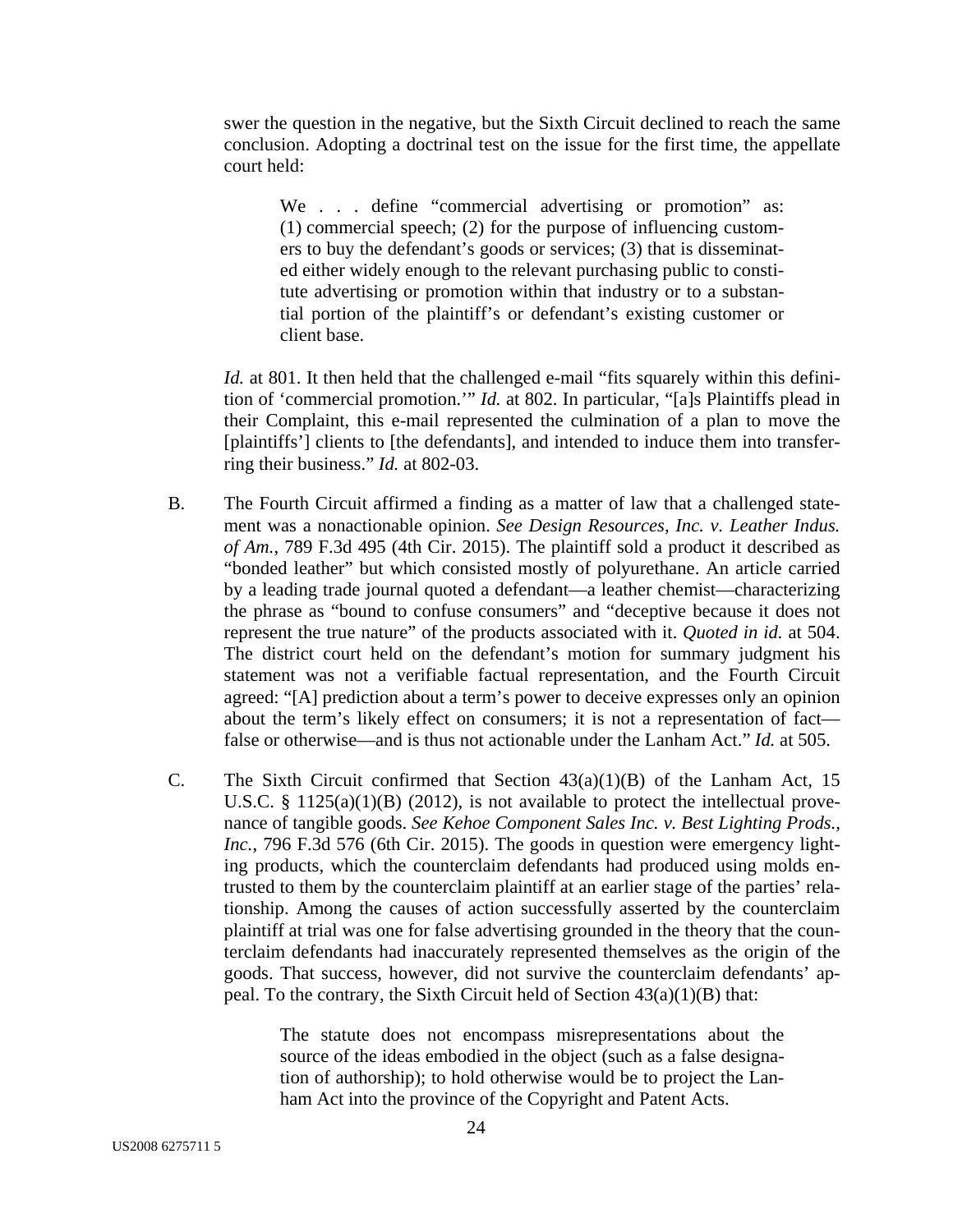The district court did not find that [the counterclaim defendants] made any false representation about the characteristics of the cloned products themselves; it found that [the counterclaim defendants'] advertisements were false only because they represented that [the counterclaim defendants], rather than [the counterclaim plaintiff], [were] the intellectual origin of the products. Because [Section  $43(a)(1)(B)$ ] does not impose liability for misrepresenting the intellectual progenitor of a tangible product, the district court erred in finding that [the counterclaim defendants'] conduct violated the statute. Its judgment finding [the counterclaim defendants] liable on both Lanham Act claims is reversed.

#### *Id.* at 590.

D. The Eleventh Circuit addressed a question of first impression for it, namely, whether a cause of action exists for contributory false advertising under Section 43(a)(1)(B). *See Duty Free Ams., Inc. v. Estee Lauder Cos.*, 797 F.3d 1248 (11th Cir. 2015). In holding it does, the court noted as a general matter that "contributory liability under the Lanham Act is a judicially created doctrine." *Id.* at 1274. It then looked to the font of that judicial creation, the Supreme Court's application of Section 43(a)(1)(A)'s unfair competition cause of action in *Inwood Labs. v. Ives Labs*., 456 U.S. 844 (1982), observing that "when a claim involves trademark infringement, a manufacturer or distributor can be liable if it 'intentionally induces another to infringe a trademark' or ' continues to supply its product to one whom it knows or has reason to know is engaging in trademark infringement." *Duty Free Ams.*, 797 F.3d at 1274 (quoting *Inwood*, 456 U.S. at 854). That test, the court concluded, was equally applicable under Section  $43(a)(1)(B)$  because:

> These prohibitions [against unfair competition and false advertising] are found in the same statutory provision, and they share the same introductory clause. . . . The placement of the two prohibitions in the same statutory section—and correspondingly, the fact that the introductory language banning both practices is identical—suggests the two causes of action should be interpreted to have the same scope.

*Id.* at 1275. This meant a plaintiff alleging contributory false advertising must make a two-part showing: "First, the plaintiff must show that a third party in fact directly engaged in false advertising that injured the plaintiff. Second, the plaintiff must allege that the defendant contributed to that conduct either by knowingly inducing or causing the conduct, or by materially participating in it." *Id.* at 1277. That holding represented an initial victory for the plaintiff, whose cause of action had been dismissed for failure to state a claim after the district court declined to recognize the tort of contributory false advertising in the first instance. Unfortunately for the plaintiff, however, the ultimate outcome was the same, as its allegations failed even to satisfy the Eleventh Circuit's new test. As the court explained, "[c]ontributory false advertising claims are cognizable under the Lanham Act, but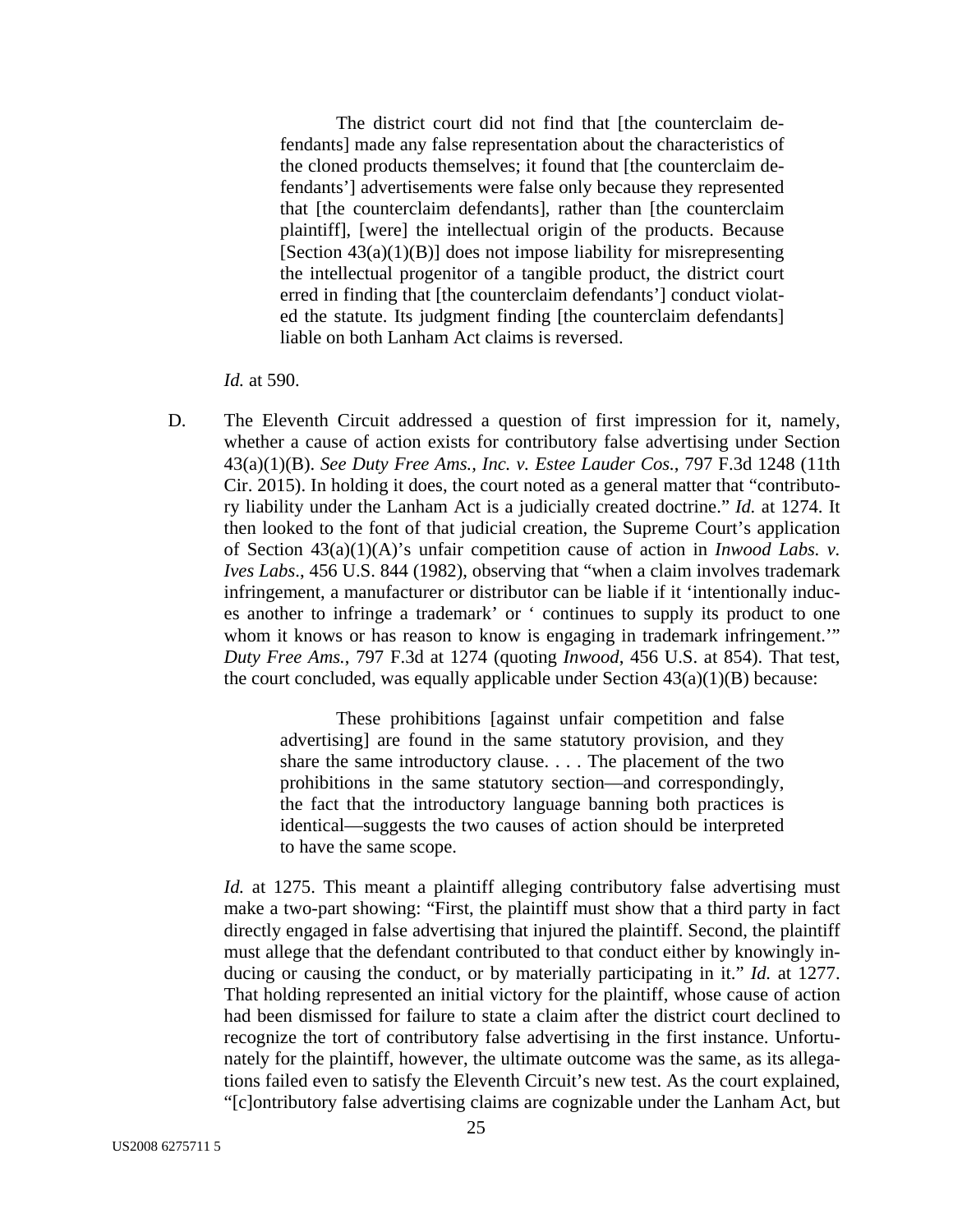a plaintiff must allege more than an ordinary business relationship between the defendant and the direct false advertiser in order to plausibly plead its claim." *Id.* 

E. An Ohio appellate panel distinguished between Section 43(a)(1)(A) and Section 43(a)(1)(B) in affirming a judgment of nonliability under the former. *See Jascar Enters. v. Body By Jake Enters.*, 40 N.E.3d 689 (Ohio Ct. App. 2015). As the court explained, Section  $43(a)(a)(A)$  reaches only a defendant's misrepresentations about its own product, while Section  $43(a)(1)(B)$  can reach misrepresentations about a plaintiff's product. *Id.* at 695.

## **V. PROVING RIGHT-OF-PUBLICITY VIOLATIONS AND FALSE ENDORSE-MENT**

The past year produced a number of cases addressing claims by plaintiffs that their personas, of those of their predecessors, had been misappropriated. Some of those claims were based on state-law causes of action sounding in violations of the plaintiffs' rights of publicity, whether arising under statutes or the common law. Others, however, were based on the false endorsement prong of Section  $43(a)(1)(A)$ , 15 U.S.C. § 1125(a)(1)(A).

- A. The Eighth Circuit declined to allow a professional wrestler to bring a right of publicity claim against ESPN based on ESPN's rebroadcast of his matches without his consent. *See Ray v. ESPN, Inc.*, 783 F.3d 1140 (8th Cir. 2015) (per curiam). As the court explained, the plaintiff's claim was preempted by the Copyright Act because the recordings of the matches were within the subject matter of copyright protection and the right asserted by the plaintiff was equivalent to the exclusive rights within the general scope of copyright. *Id.* at 1142-44.
- B. A defense motion to dismiss proved similarly successful in a case in which fastfood restaurant chain Wendy's distributed promotional footbags along with an insert that identified the plaintiff as holding the world record of 63,326 consecutive kicks. *See Martin v. Wendy's Int'l, Inc*., No. 15 C 6998, 2016 WL 1730648 (N.D. Ill. May 2, 2016). As the court explained in holding that the plaintiff had failed to state a claim for false endorsement under Section 43(a):

[I]t is not plausible that the mere use of plaintiff's name and record in the instructions for a game defendants distributed to Wendy's Kid's Meal customers, as an illustrative example of how to play the game and with the intent that the customers would play that game with their families, was likely to confuse anyone as to whether plaintiff endorsed the toys defendants distributed, whether he was in any sense the source of the toys defendants distributed, or whether he was at all associated with them.

*Id.* at \*9.

C. In substantial part because of the lack of uniformity between state right of publicity causes of action, one California district declined to grant class certification to a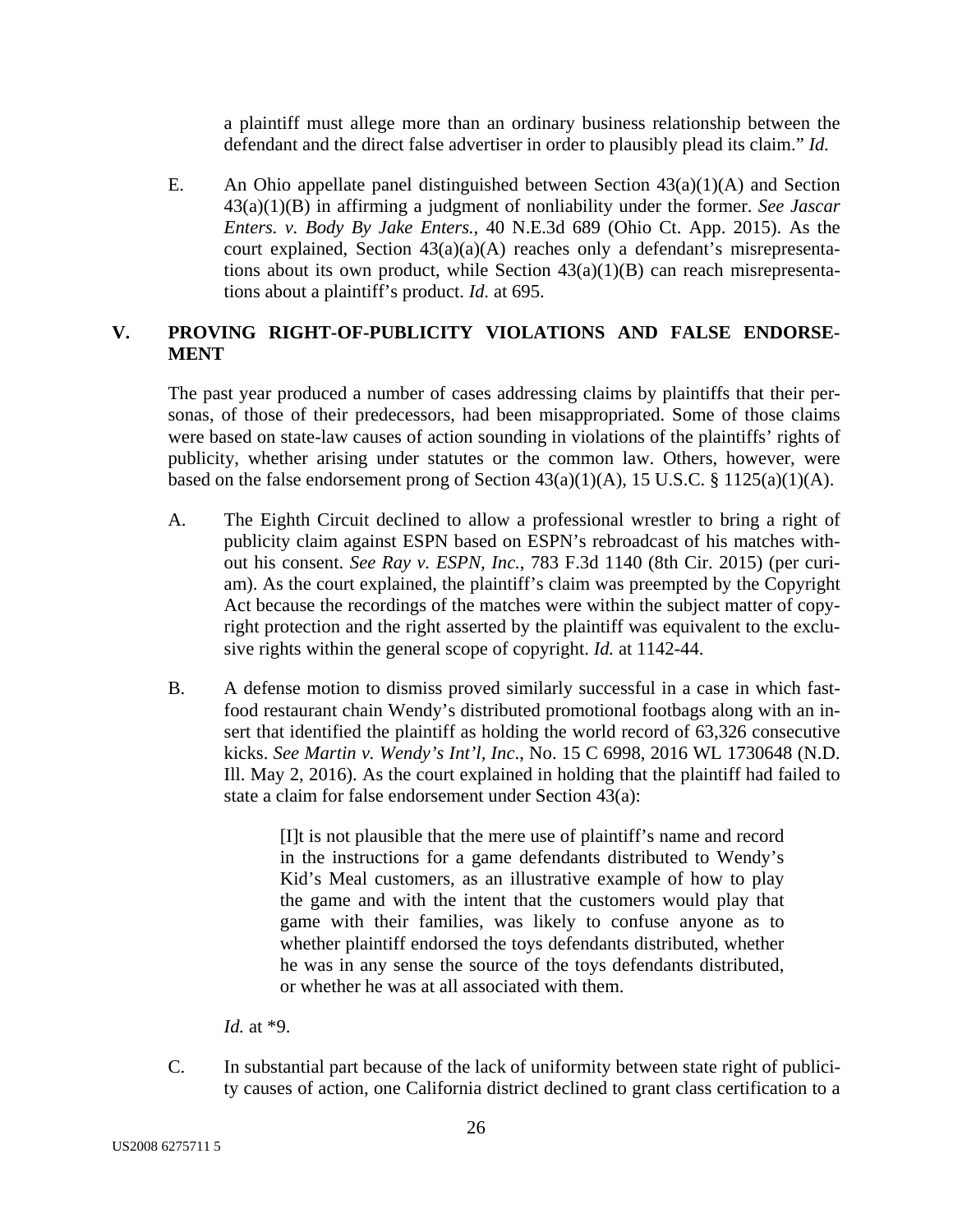group of athletes challenging a vendor of photographs of the athletes. *See Lightbourne v. Printroom Inc.*, No. SACV13876JLSRNBX, 2015 WL 4604804, at \*7 (C.D. Cal. July 30, 2015).

## **VI. CONSTITUTIONAL ISSUES**

- A. In affirming the summary disposition of a false advertising cause of action, the Second Circuit held that "representations commensurate with information in an FDA label generally cannot form the basis for Lanham Act liability." *Apotex Inc. v. Acorda Therapeutics, Inc.*, No. 14-4353-CV, 2016 WL 2848911, at \*8 (2d Cir. May 16, 2016). It did so because the summary judgment record demonstrated most of the advertisements at issue merely repeated information found on labels for the defendant's goods that previously had secured FDA approval. As to those advertisements, the court concluded that as bright-line rule against liability "rightfully insulates pharmaceutical companies from liability when they engage in First Amendment speech that is consistent with the directive of the regulatory body having oversight of product labels." *Id.* at \*8.
- B. A Pennsylvania federal district court proved decidedly unsympathetic to a false advertising-based challenge to a political memoir. *Keel v. Axelrod*, No. CV 15- 1507, 2015 WL 7733973 (E.D. Pa. Dec. 1, 2015). The gravamen of the plaintiff's cause of action was that the defendant had falsely claimed credit for a political strategy that properly belonged to the plaintiff. In dismissing the complaint for failure to state a claim, the court rejected the plaintiff's argument that, because the defendant's book was sold at a profit, the book necessarily was ineligible for First Amendment protection: "[S]peech does not lose its broad First Amendment protection 'even though it is carried in a form that is "sold" for profit.'" *Id.* at \*7 (quoting *Va. State Bd. of Pharmacy v. Va. Citizens Consumer Coun., Inc*., 425 U.S. 748, 761 (1976)).
- C. In a case in which the plaintiffs accused the defendants' sales agents of misrepresenting their affiliation with the plaintiffs, the court rejected the defendants' argument that the First Amendment protected the agents' conduct. *See ADT, LLC v. Capital Connect, Inc.*, No. 3:15-CV-2252-G, 2015 WL 6549277 (N.D. Tex. Oct. 28, 2015). As the court explained, "preventing people from violating the Lanham Act does not restrain speech in violation of the First Amendment." *Id.* at \*15.
- D. In contrast, a different court granted a motion to dismiss allegations of false advertising based on statements made to the media by representatives of ridesharing service Uber. *See L.A. Taxi Coop., Inc. v. Uber Techs., Inc.*, 114 F. Supp. 3d 852 (N.D. Cal. 2015). According to it, "[s]tatements made to the media and published in a journalist's news article concerning a matter of public importance are not commercial speech, and are protected under the First Amendment." *Id.* at 864.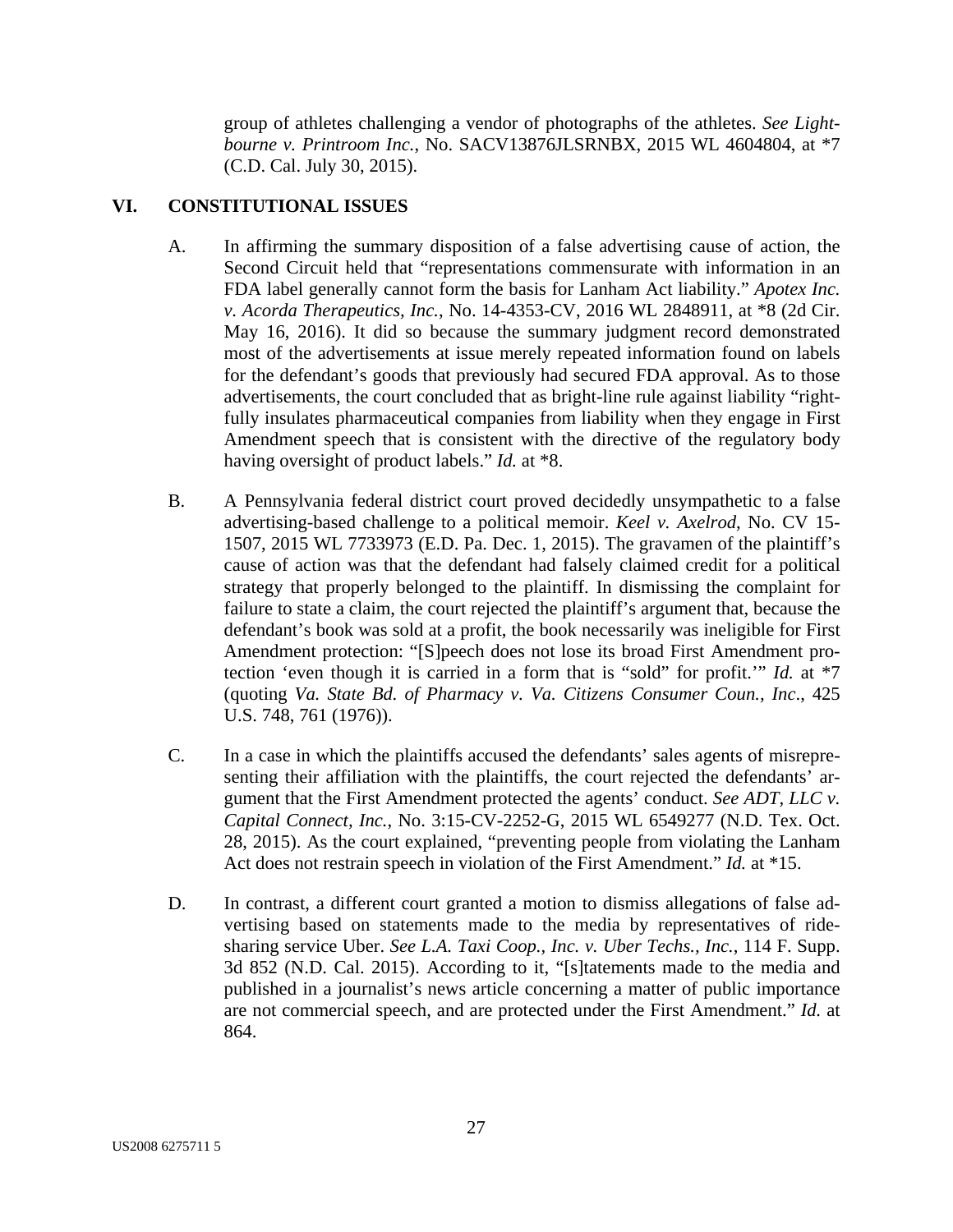### **VII. PROCEDURAL ISSUES**

#### **A. Issue Preclusion (Collateral Estoppel)**

As the Supreme Court has held, "[a]llowing the same issue to be decided more than once wastes litigants' resources and adjudicators' time, and it encourages parties who lose before one tribunal to shop around for another. The doctrine of collateral estoppel or issue preclusion is designed to prevent this from occurring." *B & B Hardware, Inc. v. Hargis Industries*, 135 S. Ct. 1293, 1298-99 (2015). In the wake of the Supreme Court's opinion in *B & B Hardware*, three courts gave issue-preclusive effect to prior Board determinations.

1. The first such outcome came in *B & B* itself on remand, in which the Board's prior determination of likely confusion received preclusive effect. *See B & B Hardware, Inc. v. Hargis Indus.*, 800 F.3d 427 (8th Cir. 2015) (per curiam). In that case, the Eighth Circuit held that:

> Having reviewed the [parties' supplemental] briefing, we now determine that the ordinary elements of issue preclusion have been met and the usages of the marks adjudicated before the TTAB were materially the same as the usages before the district court. As noted in our prior opinions, the TTAB compared the marks in question in the marketplace context when it determined the likelihood of confusion issue for purposes of trademark registration.

*Id.* at 427.

- 2. Likewise, in *Nationstar Mortg. LLC v. Ahmad*, No. 1:14-CV-1751, 2015 WL 9274920 (E.D. Va. Dec. 17, 2015), the court gave preclusive effect to a prior Board finding of fraud. *Id.* at \*5.
- 3. Finally, in *Ashe v. PNC Fin. Servs. Grp.*, No. PWG-15-144, 2015 WL 7252190, (D. Md. Nov. 17, 2015), the defendant successfully availed itself of an earlier unappealed finding by the Board that the defendant enjoyed priority of rights vis-à-vis the plaintiff. *Id.* at \*3-6.

## **B. Claim Preclusion (Res Judicata)**

Claim preclusion, or res judicata, prohibits parties from relitigating issues that were or could have been raised by the parties in an earlier action resulting in a final judgment on the merits. *See generally Federated Dep't Stores, Inc. v. Moitie*, 452 U.S. 394, 398 (1981).

1. *B & B Hardware* does not mean that the Board's disposition of a case on a purely procedural ground should have issue-preclusive effect, because, as one court properly recognized, such a scenario must be evaluated under a claim-preclusion rubric. *See CSL Silicones Inc. v. Midsun Grp.*, No.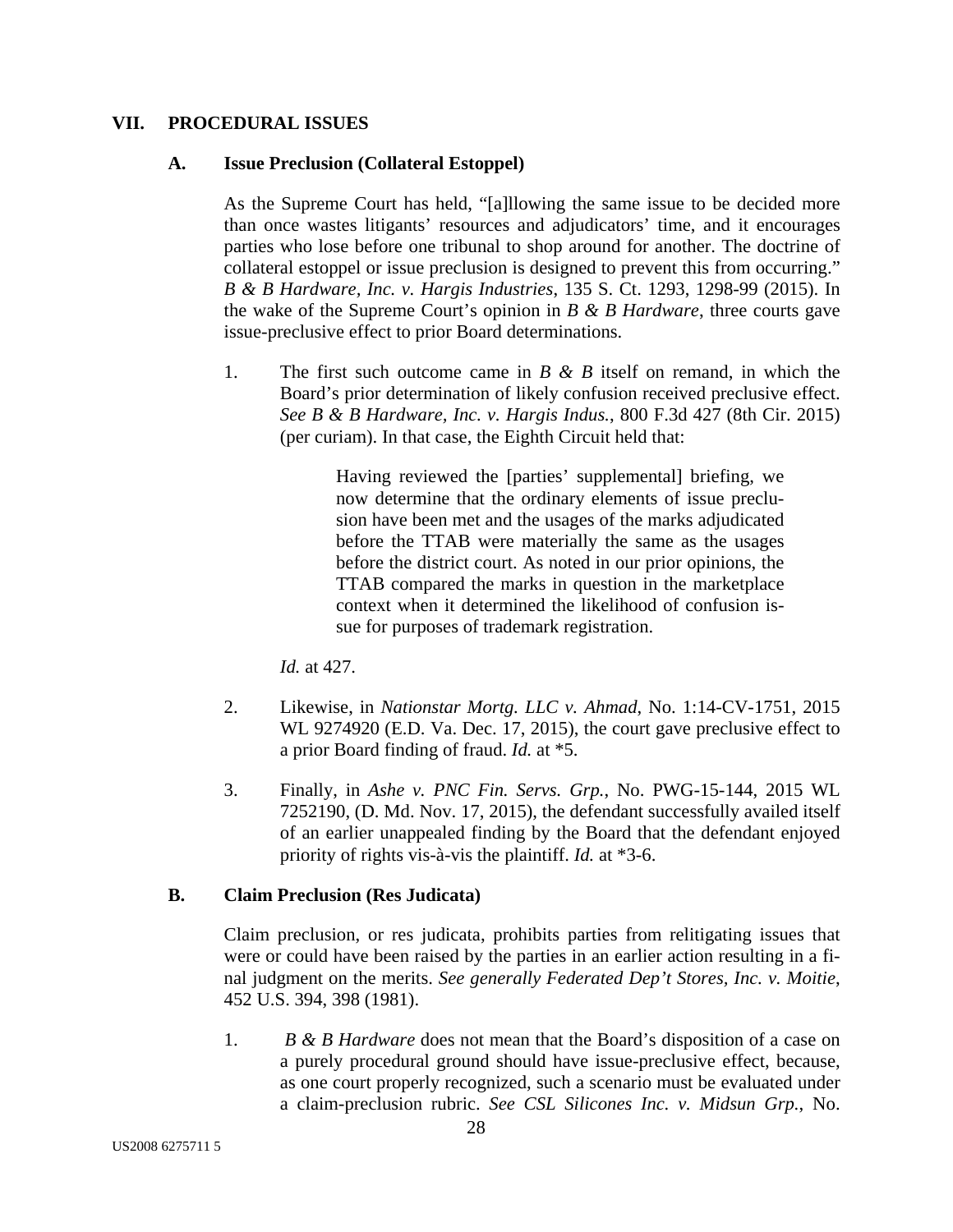3:14-CV-01897 (CSH), 2016 WL 1060189 (D. Conn. Mar. 15, 2016). In the case before that court, a petitioner for cancellation had withdrawn its abandonment-based petition without the respondent's permission, which had resulted in judgment being entered against it. When the petitioner again alleged abandonment in the context of an infringement action, the respondent sought to have the Board's disposition of the cancellation action given preclusive effect, but the court declined to do so. It noted that "[c]laim preclusion operates to bar a second trademark proceeding where: '(1) there is identity of parties (or their privies); (2) there has been an earlier final judgment on the merits of a claim; and (3) the second claim is based on the same set of transactional facts as the first.'" *Id.* at \*11 (quoting *Jet, Inc. v. Sewage Aeration Sys.*, 223 F.3d 1360, 1362 (Fed. Cir. 2000)). Notwithstanding a superficial similarity between the petitioner's two attacks on the respondent's registration, the court held they were not based on the same transactional facts because the second one alleged a period of nonuse postdating the original period alleged in the petition for cancellation:

> Here, [the petitioner] has credibly stated that in litigating the merits of its cause of action for cancellation of [the respondent's registration], this Court will necessarily be adjudicating facts that post-date [the petitioner's] initial trademark registration challenge. The Court therefore finds that [the petitioner] has stated a plausible claim that because its present challenge to [the respondent's] registration . . . will necessarily involve the litigation of facts that occurred [after the original period of nonuse], it will not be based on the same set of transactional facts as its first petition.

*Id.* at \*12 (internal quotation marks omitted).

2. Nevertheless, and although most courts addressing the issue have concluded that allegations of likely confusion in the inter partes context and the infringement context do not present the same claim for the purpose of the claim-preclusion inquiry, *see, e.g.*, *Tonka Corp. v. Rose Art Indus*., 863 F. Supp. 200, 213 (D.N.J. 1993), one court appeared to reach the contrary result. *See V.V.V. & Sons Edible Oils Ltd. v. Meenakshi Overseas LLC*, No. 214CV02961TLNCKD, 2016 WL 1268008, at \*7 (E.D. Cal. Mar. 31, 2016) ("[T]he rights at issue, trademark infringement and dilution, are the same fundamental rights that were at issue in the TTAB opposition proceeding."). Nevertheless, it ultimately declined to reach a holding of claim preclusion for other reasons.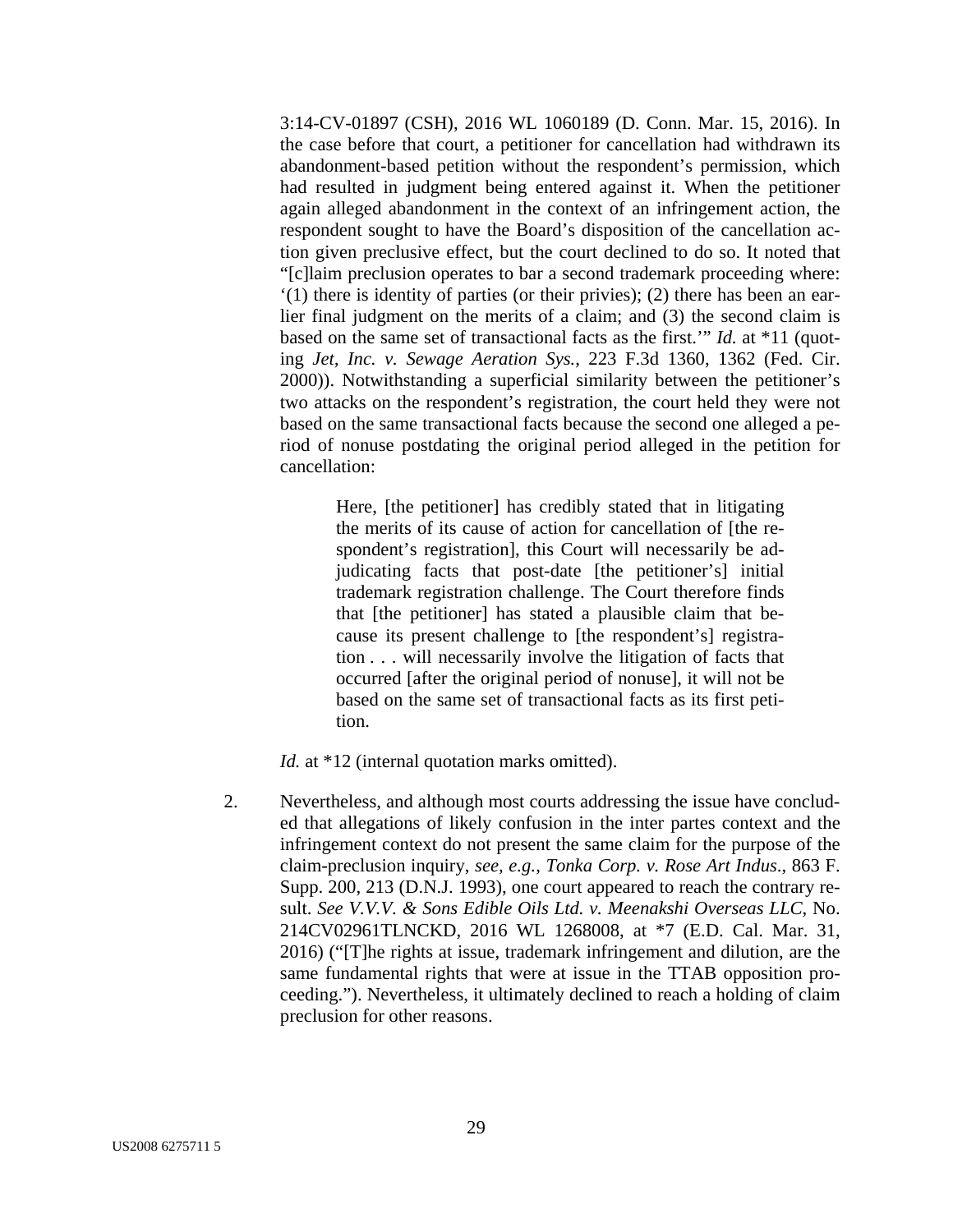#### **VIII. DEFENSES**

#### **A. Abandonment**

Trademark law contemplates two scenarios in which a mark owner can lose the rights to its mark through abandonment: (1) a discontinuance of use coupled with an intent not to resume use; and (2) conduct by the mark owner that causes the mark to lose its significance as an indicator of source, *e.g.*, the grant of so-called "naked licenses," under which the mark owner does not control the nature and quality of the goods and services provided under the licensed mark.

- 1. In rejecting as a matter of law a claim of abandonment based on alleged nonuse, a California district was influenced by the plaintiff's ongoing sales of goods bearing its marks. *See Macy's Inc. v. Strategic Marks, LLC*, 117 U.S.P.Q.2d 1743 (N.D. Cal. 2016). Perhaps anticipating that result, the defendant argued the plaintiff's uses were merely ornamental and, additionally, that the totality of the circumstances created a factual dispute as to whether those uses were bona fide in nature. Following its rejection of the former proposition, the court limited the applicability of the totality-ofthe-circumstances test to priority disputes, holding it inapplicable in the abandonment context. *Id.* at 1749. That doomed the defendant's assertion of abandonment, as to which the plaintiff prevailed as a matter of law.
- 2. Although the Trademark Trial and Appeal Board is typically unreceptive to claims of ongoing use based on downstream sales by third-party retailers, *see, e.g.*, *Parfums Nautee Ltd. v. Am. Int'l Indus.*, 22 U.S.P.Q.2d 1306 (T.T.A.B. 1992), a Washington federal district court denied a defense motion for summary judgment by relying on evidence of just such sales. *See Clearly Food & Beverage Co. v. Top Shelf Beverages, Inc*., 102 F. Supp. 3d 1154, 1164-65 (W.D. Wash. 2015).
- 3. One court reached the usual result in addressing a claim of abandonment through naked licensing, which was to reject it. *See Paleteria La Michoacana, Inc. v. Productos Lacteos Tocumbo S.A. de C.V.*, No. CV 11-01623 (RC), 2016 WL 3034150 (D.D.C. May 27, 2016). It did so based on the licensor's showing that:

[The licensor's] licensees are closely related to [its] directors and owners. They are all members of the [same] family, and they regard their businesses as being part of a family tradition that stretches back generations. The licensees testified that they had grown up visiting their family members' [businesses] and learning their trade.

*Id.* at \*50. That "[the licensor's] quality control efforts certainly leave much to be desired" did not affect the result. *Id.*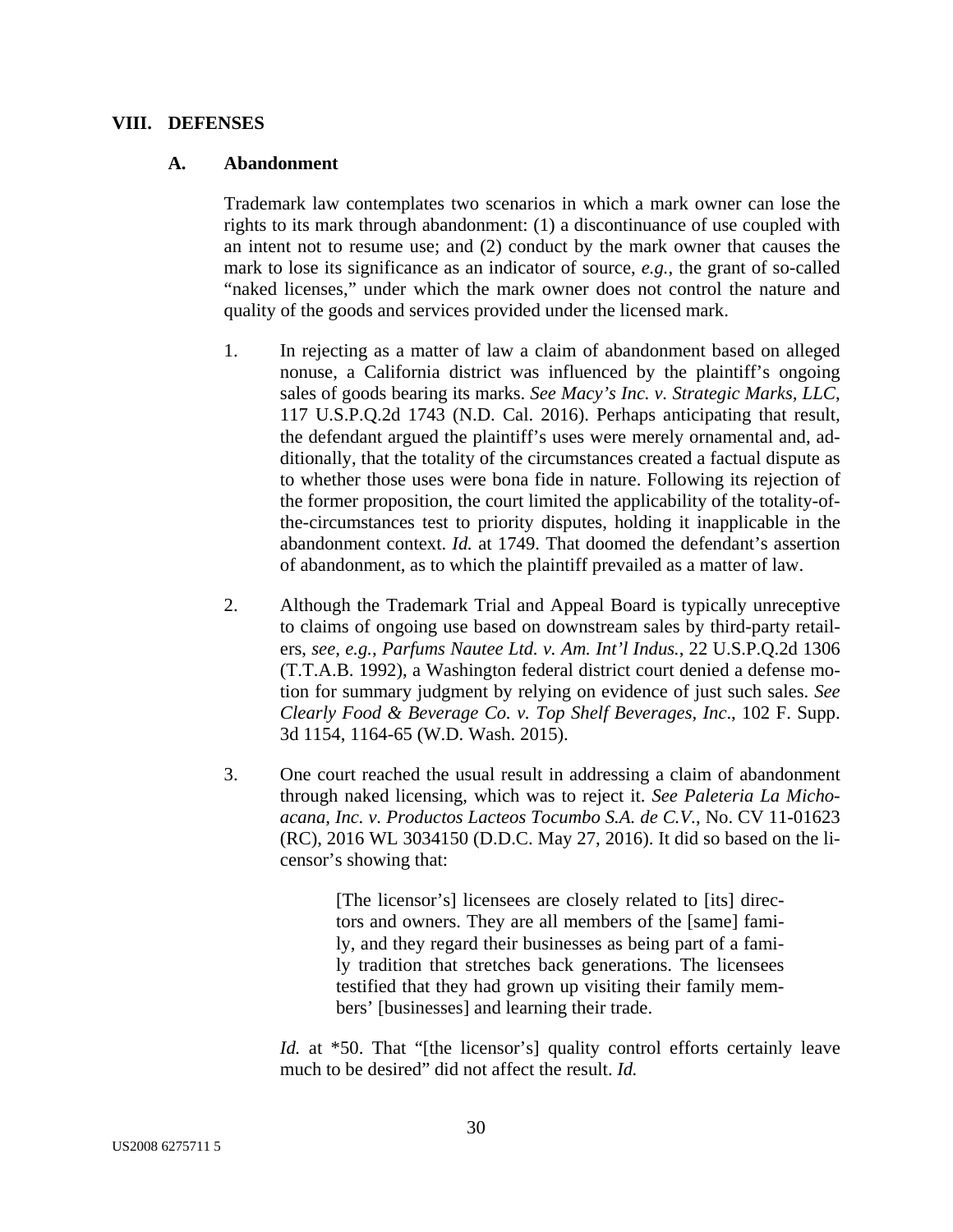4. Whatever the theory of abandonment that may be in play, one court confirmed abandonment is an affirmative defense that must be pleaded in response to a complaint or it will be waived. *See Mountain Mktg. Grp., LLC v. Heimerl & Lammers, LLC*, No. 14-CV-846 SRN/BRT, 2015 WL 5602805, at \*5 (D. Minn. Sept. 23, 2015).

## **B. Laches**

- 1. The standard doctrinal test for laches remained unchanged, although courts differed on whether it comprised two or three enumerated elements: *Compare Anhing Corp. v. Thuan Phong Co.*, No. CV1305167BROMANX, 2015 WL 4517846, at \*6 (C.D. Cal. July 24, 2015) ("A defendant asserting laches must prove both of the following: (1) that the plaintiff's delay in filing suit was unreasonable, and (2) that the defendant will suffer prejudice from the delay.") *with RGB Plastic, LLC v. First Pack, LLC*, No. 14 C 08744, 2016 WL 2602423, at \*16 (N.D. Ill. May 4, 2016) ("To establish a laches defense, [the defendant] must show that (1) [the plaintiff] had knowledge of [the defendant's] use of an allegedly infringing mark; (2) [the plaintiff] inexcusably delayed in taking action with respect to [the defendant's] use; and (3) [the plaintiff's] delay prejudiced [the defendant].").
- 2. Some courts confirmed that "[i]f the plaintiff files suit within the analogous statute of limitations period, there is a presumption that laches does not apply. But the presumption is reversed if the plaintiff files suit after the analogous limitations period has expired." *Anhing Corp. v. Thuan Phong Co.*, No. CV1305167BROMANX, 2015 WL 4517846, at \*6 (C.D. Cal. July 24, 2015) (citation omitted) (internal quotation marks omitted); *see also Kehoe Component Sales Inc. v. Best Lighting Prods., Inc.*, 796 F.3d 576, 584-85 (6th Cir. 2015) ("If the plaintiff has filed its Lanham Act claim within the time that it would have been required to file in the forum state a state-law claim for injury to personal property, then the plaintiff's delay in asserting its rights is presumptively reasonable. But a delay beyond the analogous limitations period is presumptively prejudicial and unreasonable." (citation omitted) (internal quotation marks omitted)); *Alfa Laval Inc. v. Flowtrend, Inc.*, No. CV H-14-2597, 2016 WL 2625068, at \*6 (S.D. Tex. May 9, 2016) ("Because the Lanham Act contains no express limitations period, Courts look to the most analogous state law statute of limitations to determine the applicable laches period."); *RGB Plastic, LLC v. First Pack, LLC*, No. 14 C 08744, 2016 WL 2602423, at \*17 (N.D. Ill. May 4, 2016) (referring to analogous state statute of limitations because "[t]he Lanham Act does not have a statute of limitations"); *Dynamic Measurement Grp. v. Univ. of Oregon*, 121 F. Supp. 3d 1047, 1051 (D. Or. 2015) ("[I]if a plaintiff files an action before the statute of limitations has expired, there is a strong presumption that laches is inapplicable. Similarly, if the plaintiff files an action after the limitations period has expired, then there is a presumption that laches is applicable." (citation omitted)).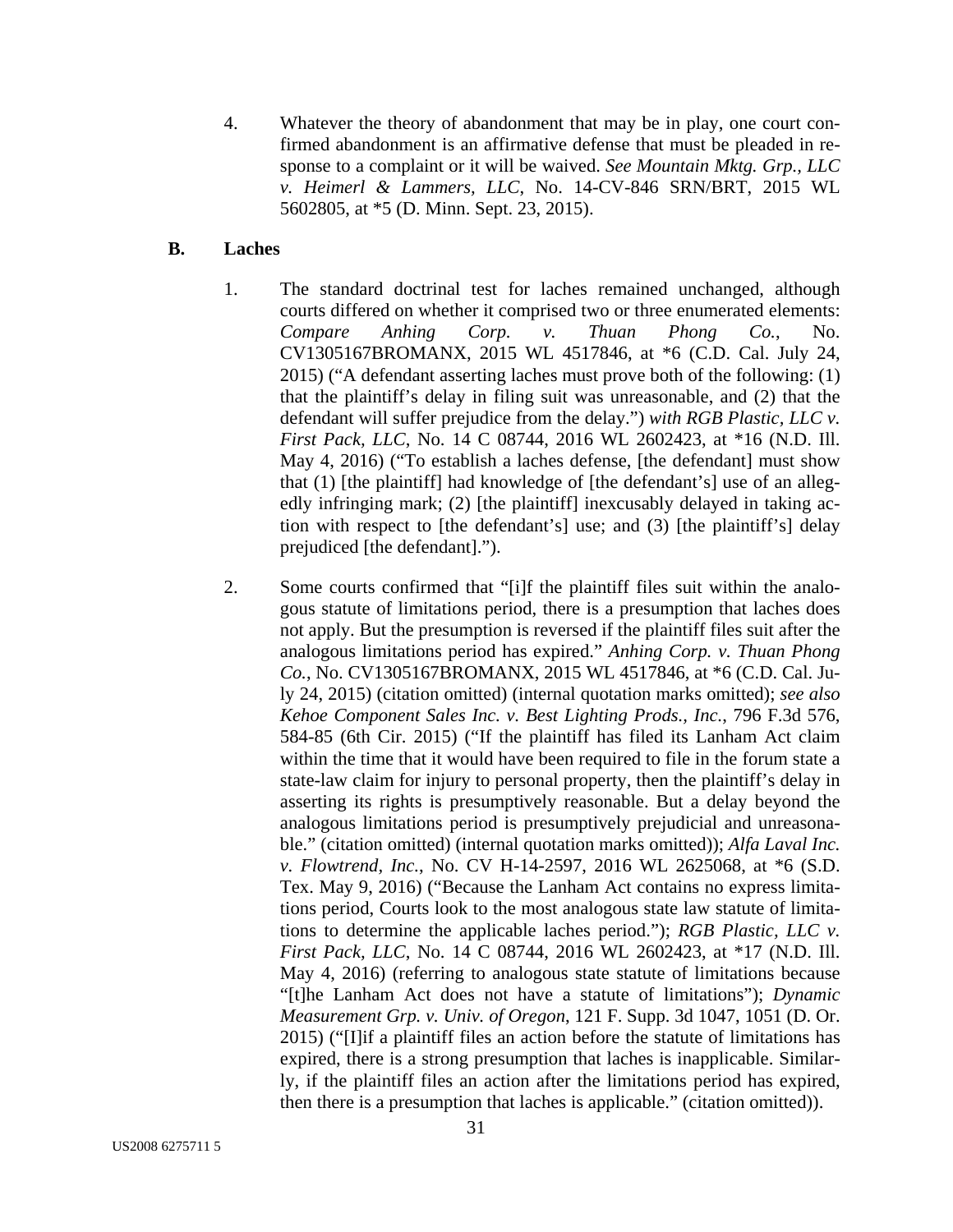- 3. Reaching the usual result, some courts declined to grant laches-based defense motions to dismiss for failure to state a claim, noting that the question of laches was "primarily a fact-based issue." *Obesity Research Inst., LLC v. Fiber Research Int'l, LLC*, No. 15-CV-00595-BAS(MDD), 2016 WL 739796, at \*10 (S.D. Cal. Feb. 25, 2016); *see also Champion Labs., Inc. v. Cent. Illinois Mfg. Co.*, No. 14 C 9754, 2016 WL 164364, at \*5 (N.D. Ill. Jan. 14, 2016); *cf. Spiral Direct, Inc. v. Basic Sports Apparel, Inc.*, No. 615CV641ORL28TBS, 2015 WL 9450575, at \*4 (M.D. Fla. Nov. 24, 2015) (declining to dismiss defendants' assertion of laches for failure to state a claim).
- 4. In contrast, one court determined from the face of the complaint before it that the plaintiff was guilty of laches and therefore dismissed the plaintiff's causes of action at the pleading stage. *See Free Kick Master LLC v. Apple Inc*., No. 15-CV-3403-PJH, 2016 WL 777916, at \*5 (N.D. Cal. Feb. 29, 2016).
- 5. Although laches is an affirmative defense, one court excused a failure by the defendants before it to raise the doctrine in their response to the plaintiff's complaint, citing the defendants' disclosure of their intent to rely on laches in the parties' jointly submitted Rule 26 report. *See Vision Info. Techs., Inc. v. Vision IT Servs. USA, Inc.*, No. 15-10592, 2016 WL 126058, at \*5 (E.D. Mich. Jan. 12, 2016). The same court also held that, although a finding of laches might bar the issuance of monetary relief, such a finding will not ordinarily preclude the entry of injunctive relief. *Id.* at \*8.
- 6. In denying a defense motion for summary judgment, a Florida federal district court relied on the equitable nature of laches, holding that "[i]t is well established that 'laches is not a defense against injunctive relief when the defendant intended the infringement.'" *Flat Rate Movers, Ltd. v. FlatRate Moving & Storage, Inc.*, 104 F. Supp. 3d 371, 383 (S.D.N.Y. 2015) (quoting *Hermes Int'l v. Lederer de Paris Fifth Ave., Inc.,* 219 F.3d 104, 107 (2d Cir. 2000)); *accord Obesity Research Inst., LLC v. Fiber Research Int'l, LLC*, No. 15-CV-00595-BAS(MDD), 2016 WL 739796, at \*10 (S.D. Cal. Feb. 25, 2016) ("[A] party with unclean hands may not assert laches.").
- 7. One court confirmed that the Lanham Act recognizes laches as a defense against allegations of false advertising, as well as allegations of trademark infringement. *See Dynamic Measurement Grp. v. Univ. of Or.*, No. 6:14- CV-01295-TC, 2015 WL 4644637, at \*16 (D. Or. Aug. 4, 2015).

## **C. Acquiescence**

1. Most courts applied the standard test for acquiescence: "The elements of a prima facie case for acquiescence are as follows: (1) the senior user active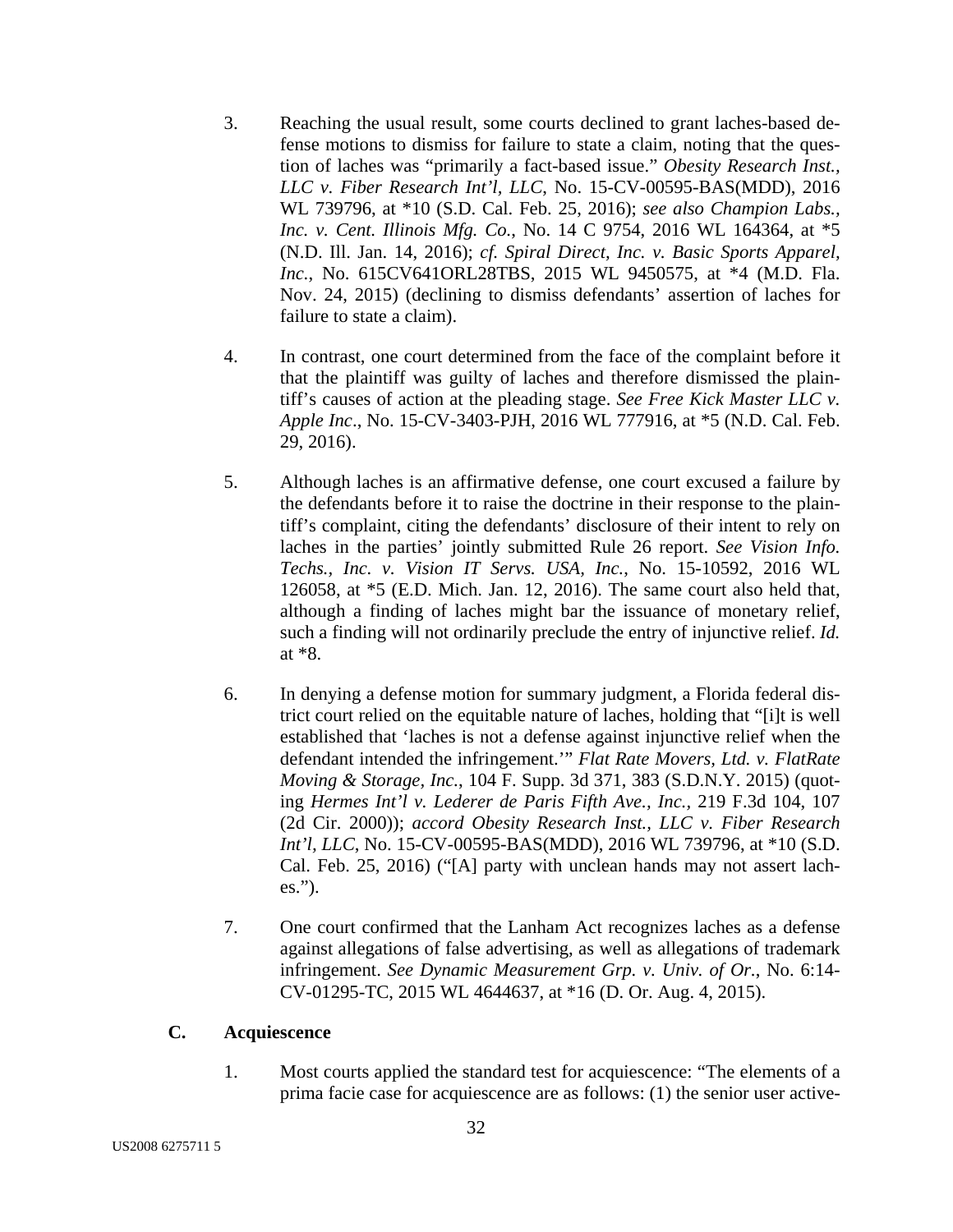ly represented that it would not assert a right or a claim; (2) the delay between the active representation and assertion of the right or claim was not excusable; and (3) the delay caused the defendant undue prejudice." *Wallack v. Idexx Labs.*, No. 11CV2996-GPC KSC, 2015 WL 5943844, at \*14 (S.D. Cal. Oct. 13, 2015).

2. Noting that "an equitable defense like acquiescence is not ordinarily susceptible to resolution at the pleading stage," the Seventh Circuit reversed the grant of a defense motion to dismiss for failure to state a claim. *See Hyson USA, Inc. v. Hyson 2U, Ltd.*, No. 14-3261, 2016 WL 2849334, at \*4 (7th Cir. May 16, 2016). As it explained:

> [The plaintiff's] complaint does not unambiguously establish the affirmative defense of acquiescence. . . . There are no allegations that [the plaintiff] made any active representations—by word or deed—that [it] would not assert a right or claim regarding the [disputed] trademark. The other two elements of the defense—delay and undue prejudice cannot alone support a finding of acquiescence, so we need say no more about them here.

*Id*.

#### **D. Unclean Hands**

- 1. One court explained the unclean hands doctrine in the following manner: "[T]he affirmative defense of unclean hands requires the proponent to show that (1) 'the plaintiff's wrongdoing is directly related to the claim,' and (2) that 'the defendant was personally injured by the wrongdoing.'" *USA Nutraceuticals Grp. v. BPI Sports, LLC*, No. 15-CIV-80352, 2016 WL 695596, at \*10 (S.D. Fla. Feb. 22, 2016) (quoting *Bailey v. TitleMax of Georgia, Inc*., 776 F.3d 797, 801 (11th Cir. 2015)); *see also Bauer Bros. v. Nike, Inc.*, No. 09CV500-WQH-BGS, 2016 WL 411065, at \*9 (S.D. Cal. Feb. 3, 2016) ("The doctrine of unclean hands bars relief to a plaintiff who has violated conscience, good faith or other equitable principles in his prior conduct, as well as to plaintiff who has dirtied his hands in acquiring the right presently asserted." (quoting *Seller Agency Council, Inc. v. Kennedy Ctr. for Real Estate Educ., Inc.*, 621 F.3d 981, 986 (9th Cir. 2010)).
- 2. Despite the usual rule that a plaintiff's allegedly unclean hands must relate to the acquisition of the rights the plaintiff seeks to protect, *see, e.g.*, *USA Nutraceuticals Grp.*, 2016 WL 695596, at \*10, one court declined to dismiss the defense on a motion for summary judgment, citing the defendants' allegations the plaintiff had engaged in the same sort of advertising of which it was complaining. *See Select Comfort Corp. v. Baxter*, No. CV 12-2899 (DWF/SER), 2016 WL 158516, at \*16 (D. Minn. Jan. 13, 2016).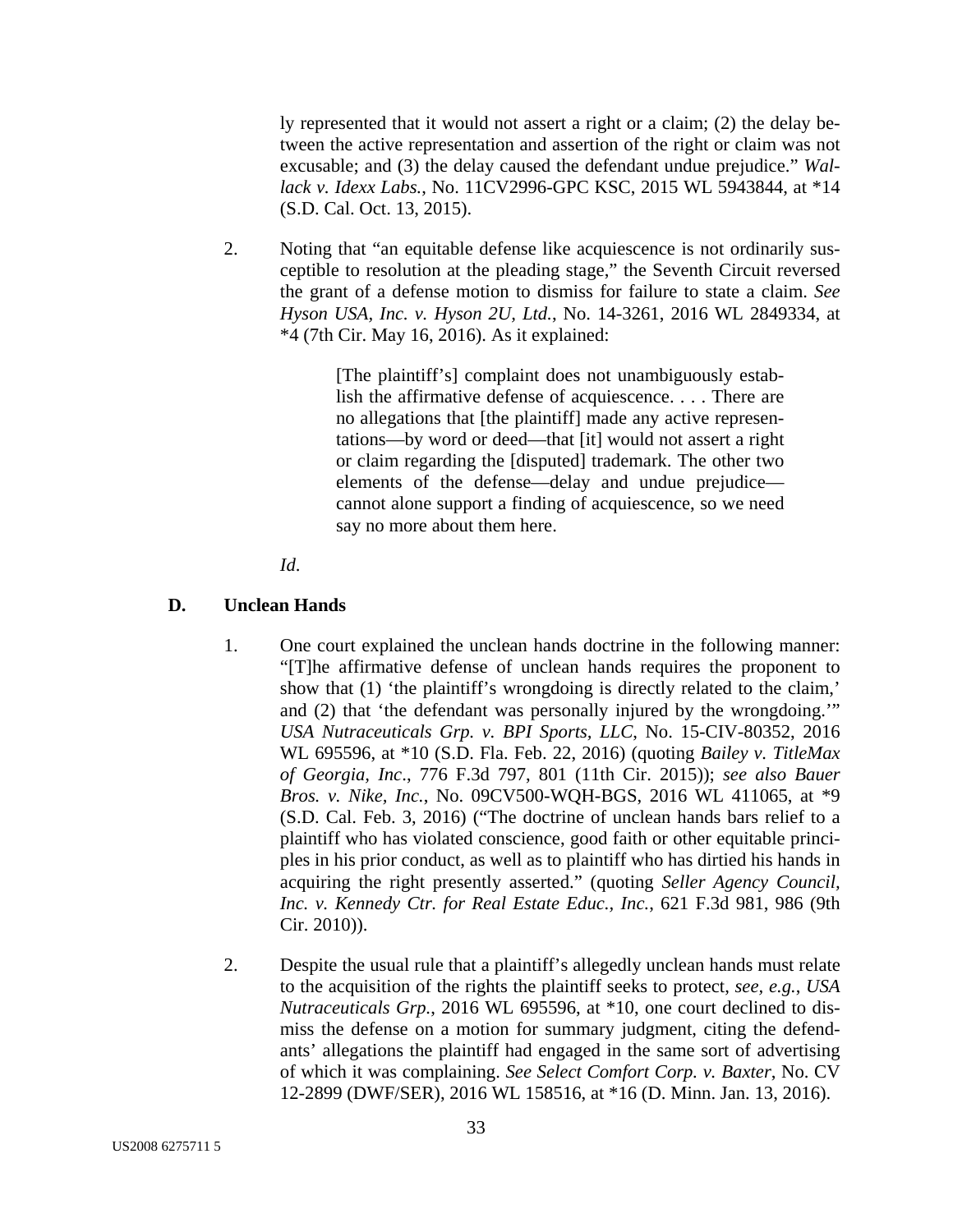3. On what might seem like more promising facts, a counterclaim defendants claimed unclean hands based on the counterclaim plaintiff's submission to the USPTO of digitally altered specimens. *See Paleteria La Michoacana, Inc. v. Productos Lacteos Tocumbo S.A. de C.V.*, No. CV 11-01623 (RC), 2016 WL 3034150 (D.D.C. May 27, 2016). The court was nonplussed, and it declined to hold the counterclaim plaintiff's claims barred by unclean hands. As it explained, "[the counterclaim defendants] did not present any evidence to the Court indicating who was responsible for these images or their intentions in submitting them to the USPTO." *Id.* at \*53.

#### **E. Descriptive Fair Use**

1. One federal district court explained the descriptive fair use defense in the following manner:

> Fair use is an affirmative defense to trademark infringement. Under the common law classic fair use defense codified in [Section  $33(b)(5)$ ] of the Lanham Act . . . a junior user is always entitled to use a descriptive term in good faith in its primary, descriptive sense other than as a trademark. The classic fair use analysis is appropriate where a defendant has used the plaintiff's mark only to describe his own product, and not at all to describe the plaintiff's product. To establish a classic fair use defense, a defendant must prove the following three elements: 1. Defendant's use of the term is not as a trademark or service mark; 2. Defendant uses the term fairly and in good faith; and 3. Defendant uses the term only to describe its goods or services.

*Bauer Bros. v. Nike, Inc.*, No. 09CV500-WQH-BGS, 2016 WL 411065, at \*6 (S.D. Cal. Feb. 3, 2016) (alteration accepted) (internal quotation marks omitted). It then erred by asserting in the face of the Supreme Court's holding to the contrary in *KP Permanent Make-Up, Inc. v. Lasting Impression I, Inc.*, 543 U.S. 111 (2004), that "the classic fair use defense is not available if there is a likelihood of customer confusion as to the origin of the product." *Bauer Bros.*, 2016 WL 411065, at \*6.

2. The WD-40 Company successfully asserted descriptive fair use as an affirmative defense after being sued for introducing a spray lubricant featuring the word "inhibitor" on its packaging: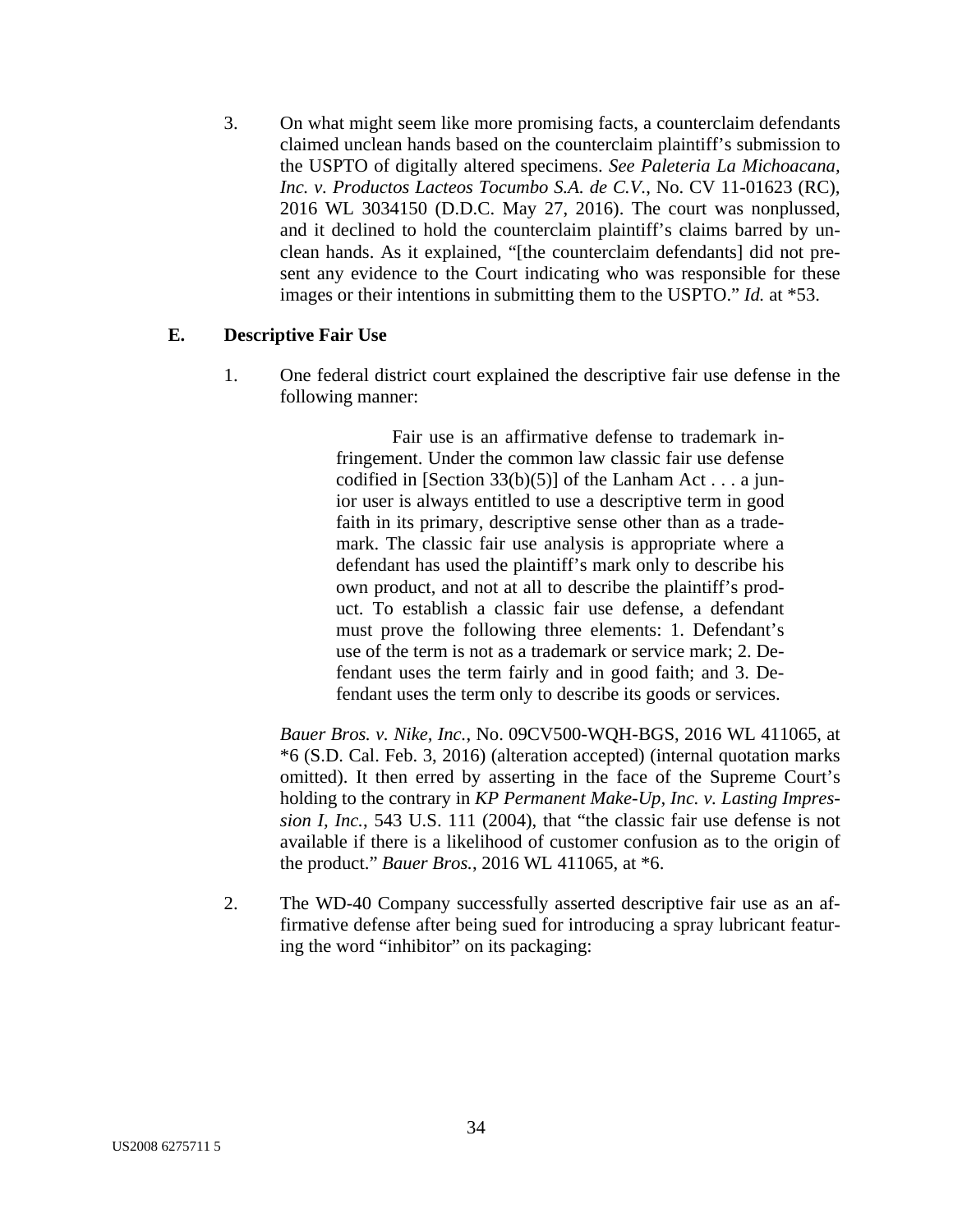

*See Sorensen v. WD-40 Co*., 792 F.3d 712 (7th Cir. 2015). The district found as a matter of law that the use of the word was a fair descriptive one, and the Seventh Circuit concurred. The Seventh Circuit disagreed with the methodology used by the district court in determining that WD-40's use was non-trademark in nature, which rested heavily on the concurrent use of the WD-40 mark, but the appellate court nevertheless held that "no reasonable juror looking at a bottle of Long–Term Corrosion Inhibitor could conclude that the word is used as an indicator of source." *Id.* at 724. The plaintiff was equally unsuccessful challenging the district court's determination that "inhibitor" was descriptive of the associated product, with the Seventh Circuit concluding:

There can be no dispute here that the word "inhibitor," following the word "corrosion," describes a characteristic of WD–40's product, which contains [a volatile corrosion inhibitor] and is meant to inhibit corrosion for a long period of time. Multiple competing products made by third parties use the word "inhibitor" to describe their products, and WD–40 uses the word multiple times on its bottle in a manner that is clearly non-source identifying.

*Id.* Finally, the court rejected the plaintiff's argument that WD-40's knowledge of the plaintiff's prior use and registration of the INHIBITOR mark for a rust-inhibiting product created a factual dispute as to WD-40's good faith. *Id.* at 725. On the contrary, "[t]o survive summary judgment, a plaintiff must point to something more that suggests subjective bad faith; [the plaintiff] has not done so here." *Id.*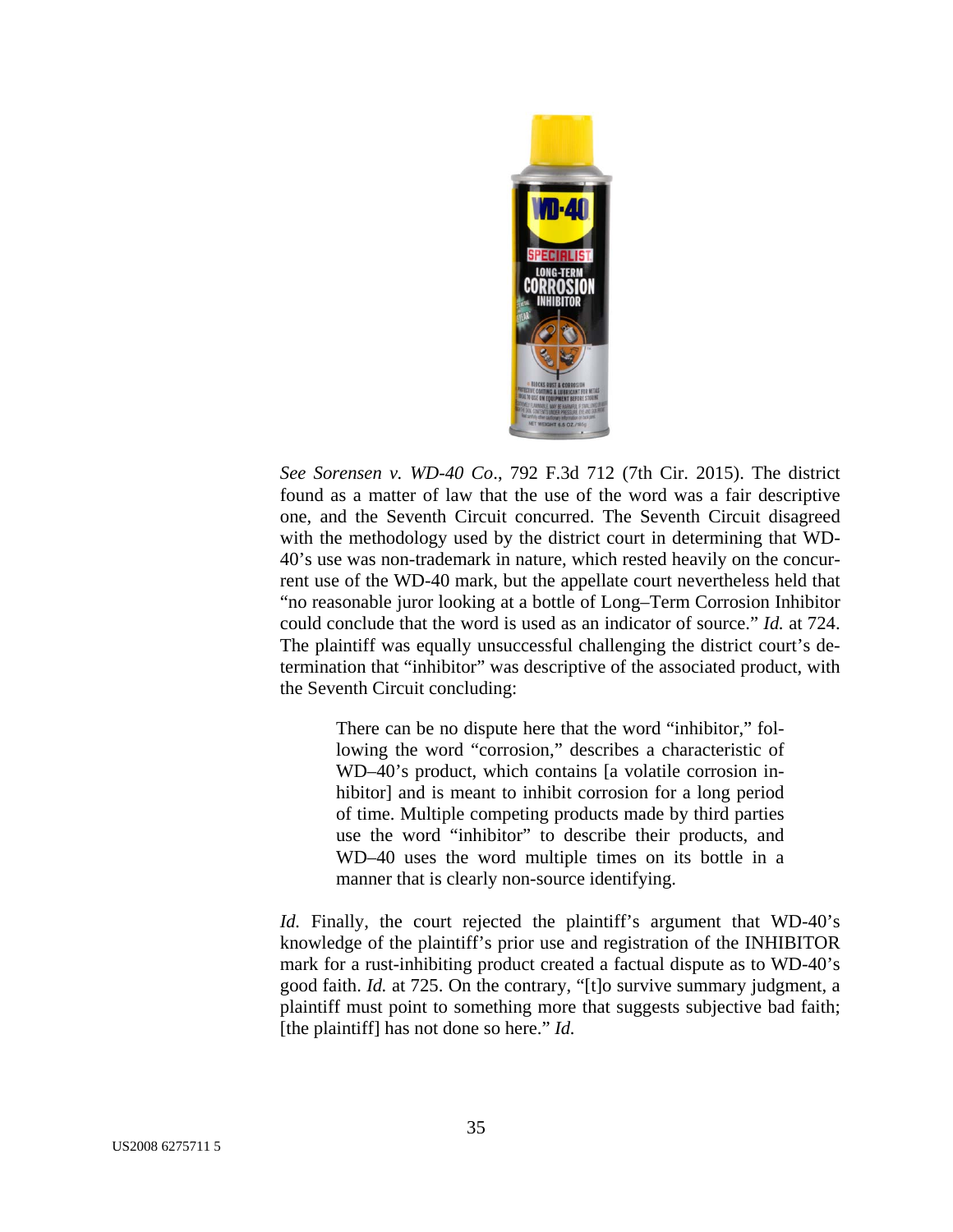## **F. Nominative Fair Use**

- 1. Although the Ninth Circuit's most recent opinions on the issue have treated nominative fair use as something a plaintiff must overcome as part of its prima case, *Toyota Motor Sales v. Tabari*, 610 F.3d 1171, 1183 (9th Cir. 2010), one panel of that court characterized the doctrine as an affirmative defense to be proven by the defendant. *See Adobe Sys. Inc. v. Christenson*, 809 F.3d 1071, 1081 (9th Cir. 2015) ("We have long recognized that nominative fair use is a defense to a trademark claim.").
- 2. Relying on Section  $43(c)(3)(A)(ii)$ 's nominative fair use "exclusion," which it treated as an affirmative defense, the Fourth Circuit reached a finding of no likelihood of dilution by tarnishment as a matter of law in a declaratory judgment action brought by a non-profit organization and its founder to defend their use in connection with anti-abortion activities of the National Association for the Advancement of Colored People's NAACP mark. *See Radiance Found. v. NAACP*, 786 F.3d 316 (4th Cir. 2015). That use consisted in significant part of the mark's presentation as an acronym for "National Association for the Abortion of Colored People," which allegedly captured the NAACP's position on abortion and not surprisingly "triggered a counterclaim under Section 43(c) by the NAACP. Although the district court found after a bench trial that the NAACP had satisfied each of the prerequisites for a finding of liability in the first instance, the appellate court faulted the lower court for having failed to consider whether the counterclaim defendants had merely engaged in a nominative fair use of the NAACP's mark to criticize the civil rights organization. Because "it is abundantly clear that [the counterclaim defendants] used 'NAACP' in conjunction with 'National Association for the Abortion of Colored People' to comment upon and criticize the NAACP for its perceived position on abortion and other issues affecting the African American community," the Fourth Circuit vacated the finding of liability. *Id* at 331.
- 3. Squarely addressing the question for the first time, the Second Circuit held that nominative fair use is an affirmative defense. *See Int'l Info. Sys. Sec. Certification Consortium, Inc. v. Sec. Univ., LLC*, No. 14-3456-CV, 2016 WL 2893172 (2d Cir. May 18, 2016). According to that court:

[I]n addition to considering the [standard likelihood-ofconfusion] factors, courts are to consider (1) whether the use of the plaintiff's mark is necessary to describe both the plaintiff's product or service and the defendant's product or service, that is, whether the product or service is not readily identifiable without use of the mark; (2) whether the defendant uses only so much of the plaintiff's mark as is necessary to identify the product or service; and (3) whether the defendant did anything that would, in conjunction with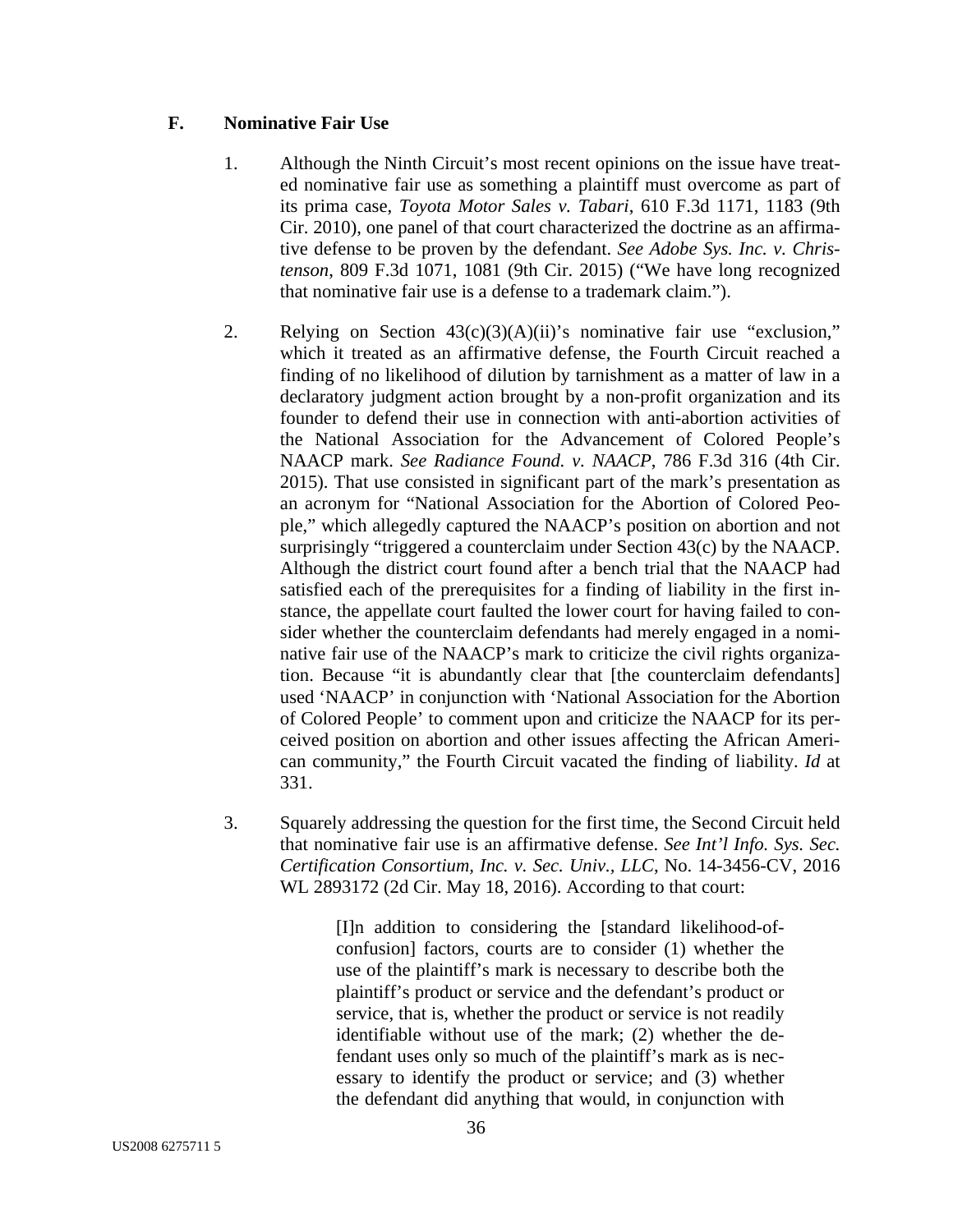the mark, suggest sponsorship or endorsement by the plaintiff holder . . . .

*Id.* at \*1.

## **IX. REMEDIES**

## **A. Injunctive Relief**

- 1. As usual, a number of courts applied the traditional rule that a showing of infringement or unfair competition creates a presumption of irreparable harm for the purpose of injunctive relief. *See, e.g.*, *Edge Sys. LLC v. Aguila*, No. 1:14-CV-24517-KMM, 2016 WL 2643482, at \*20 (S.D. Fla. May 9, 2016); *Innovation Ventures, LLC v. Ultimate One Distrib. Corp*., No. 12CV5354KAMRLM, 2016 WL 1273232, at \*21 (E.D.N.Y. Mar. 31, 2016); *Simpson Performance Prods., Inc. v. Wagoner*, 133 F. Supp. 3d 1130, 1138 (N.D. Ind. 2015).
- 2. In contrast, some courts questioned the viability, after *eBay Inc. v. MercExchange, L.L.C.*, 547 U.S. 388 (2006), and *Winter v. Natural Resources Defense Council*, 555 U.S. 7 (2008), of the traditional presumption. *See, e.g.*, *Arrowpoint Capital Corp. v. Arrowpoint Asset Mgmt., LLC*, 793 F.3d 313, 327 n.15 (3d Cir. 2015); *JDR Indus. v. McDowell*, 121 F. Supp. 3d 872, 891 (D. Neb. 2015).
- 3. As always, some courts found that plaintiffs seeking injunctive relief had successfully demonstrated irreparable harm as a factual matter independent of the presumption. *See, e.g.*, *Bernatello's Pizza, Inc. v. Hansen Foods, LLC*, No. 16-CV-65-JDP, 2016 WL 1180206, at \*9 (W.D. Wis. Mar. 25, 2016); *Gen. Mills, Inc. v. Chobani, LLC*, No. 3:16-CV-58, 2016 WL 356039, at \*10 (N.D.N.Y. Jan. 29, 2016), *reconsideration denied*, No. 3:16-CV-58, 2016 WL 1639903 (N.D.N.Y. Apr. 25, 2016).
- 4. Whether or not a presumption of irreparable harm is applied, one court confirmed that a plaintiff's six-month delay in asserting its rights can be fatal to a claim for preliminary injunctive relief. *See Cablevision Sys. Corp. v. Verizon N.Y. Inc.*, 119 F. Supp. 3d 39, 52 (E.D.N.Y. 2015).

## **B. Monetary Relief**

## **1. Accountings of Profits**

a. In an application of Second Circuit law, the Federal Circuit declined to depart from the historical requirement that a plaintiff seeking an accounting of a defendant's profits must demonstrate bad-faith conduct by the defendant. *See Romag Fasteners, Inc. v. Fossil, Inc.*, 817 F.3d 782, 789-91 (Fed. Cir. 2016).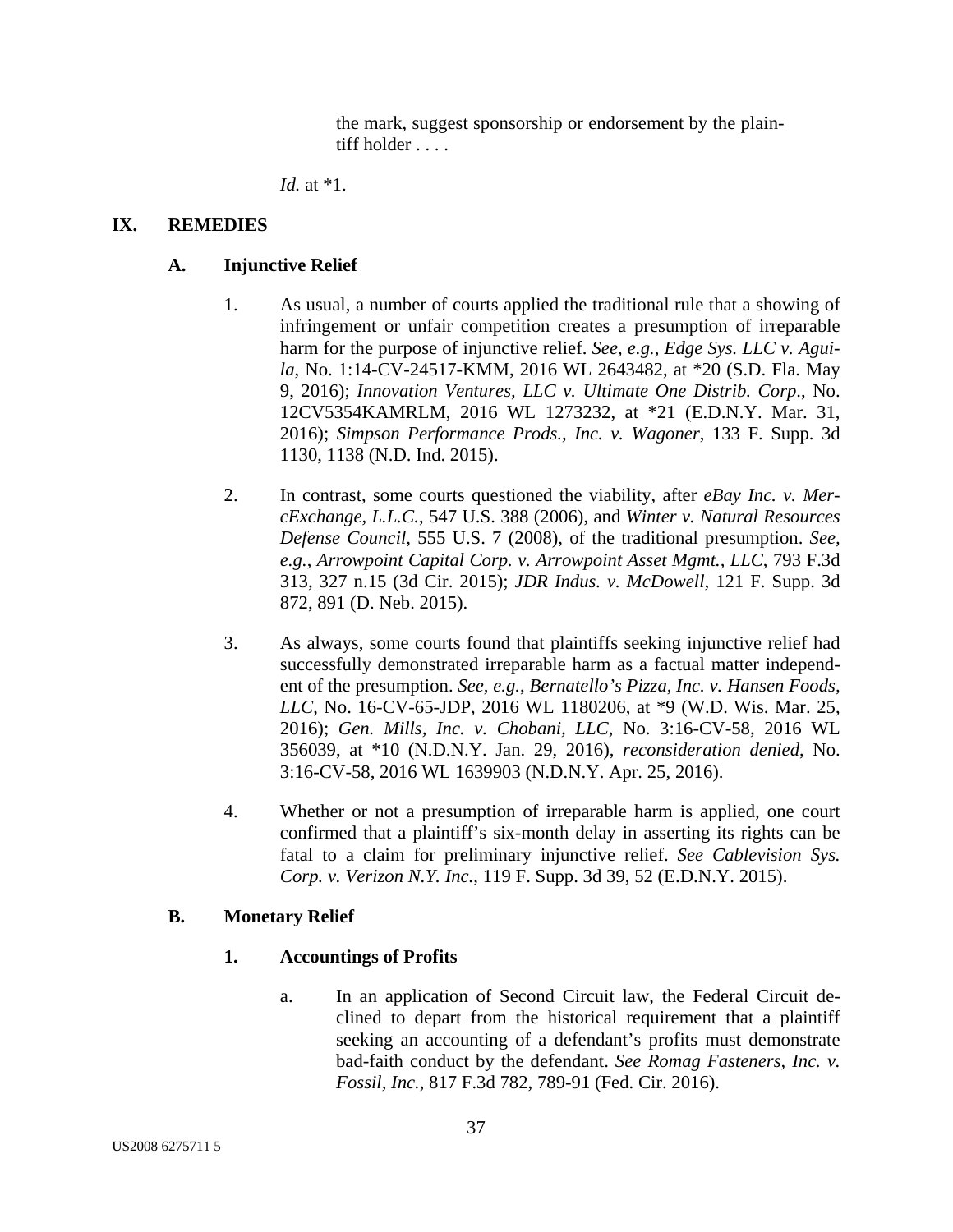b. In contrast, in an application of Eleventh Circuit authority, a Florida federal district court rejected the proposition that a prevailing plaintiff must demonstrate a higher degree of culpability to be entitled to an accounting. *See PODS Enters. v. U-Haul Int'l, Inc*., 126 F. Supp. 3d 1263, 1281 (M.D. Fla. 2015).

## **2. Actual Damages**

- a. The Sixth Circuit confirmed that "[p]laintiffs seeking damages for false advertising must 'present evidence that a "significant portion" of the consumer population was deceived.'" *Grubbs v. Sheakley Grp.*, 807 F.3d 785, 802 (6th Cir. 2015) (quoting *Herman Miller, Inc. v. Palazzetti Imps. & Exports, Inc.,* 270 F.3d 298, 323 (6th Cir. 2001)).
- b. Another court similarly held in an infringement action that, to recover an award of actual damages, a prevailing plaintiff must establish that actual confusion caused an actual injury, *e.g.*, a loss of sales, profits, "or present value (goodwill)." *Black & Decker Corp. v. Positec USA Inc*., 118 F. Supp. 3d 1056, 1061-62 (N.D. Ill. 2015).
- c. In a case in which a jury found the plaintiff entitled to an award of damages to fund a corrective advertising campaign, a Florida federal district court declined to disturb the jury's valuation of that campaign at \$45 million, even though the plaintiff's own annual advertising spend was less than \$3 million. *See PODS Enters. v. U-Haul Int'l, Inc.*, 126 F. Supp. 3d 1263, 1282-85 (M.D. Fla. 2015).
- d. Although Section 35(a) of the Lanham Act, 15 U.S.C. § 1117(a) (2012), prohibits the augmentation of monetary relief as a penalty, courts sometimes succumb to the temptation to treble awards of actual damages in light of bad-faith conduct by defendants. Such was the case in at least two disputes over the past year. *See Sprint Sols., Inc. v. JP Int'l Grp.*, 139 F. Supp. 3d 1363 (N.D. Ga. 2015); *Sprint Sols., Inc. v. Connections Digital, LLC*, No. 1:15-CV-00226-RWS, 2015 WL 6743093, at \*3 (N.D. Ga. Nov. 4, 2015).
- e. In contrast, despite acknowledging evidence in the trial record that could justify a finding of willful misconduct by the defendant, a different court declined to augment an award of actual damages in light of evidence of genericness adduced by the defendant at trial. *See PODS Enters. v. U-Haul Int'l, Inc.*, 126 F. Supp. 3d 1263, 1290 (M.D. Fla. 2015) ("Additional damages would essentially penalize [the defendant], rather than compensate [the plaintiff], and will therefore not be awarded.").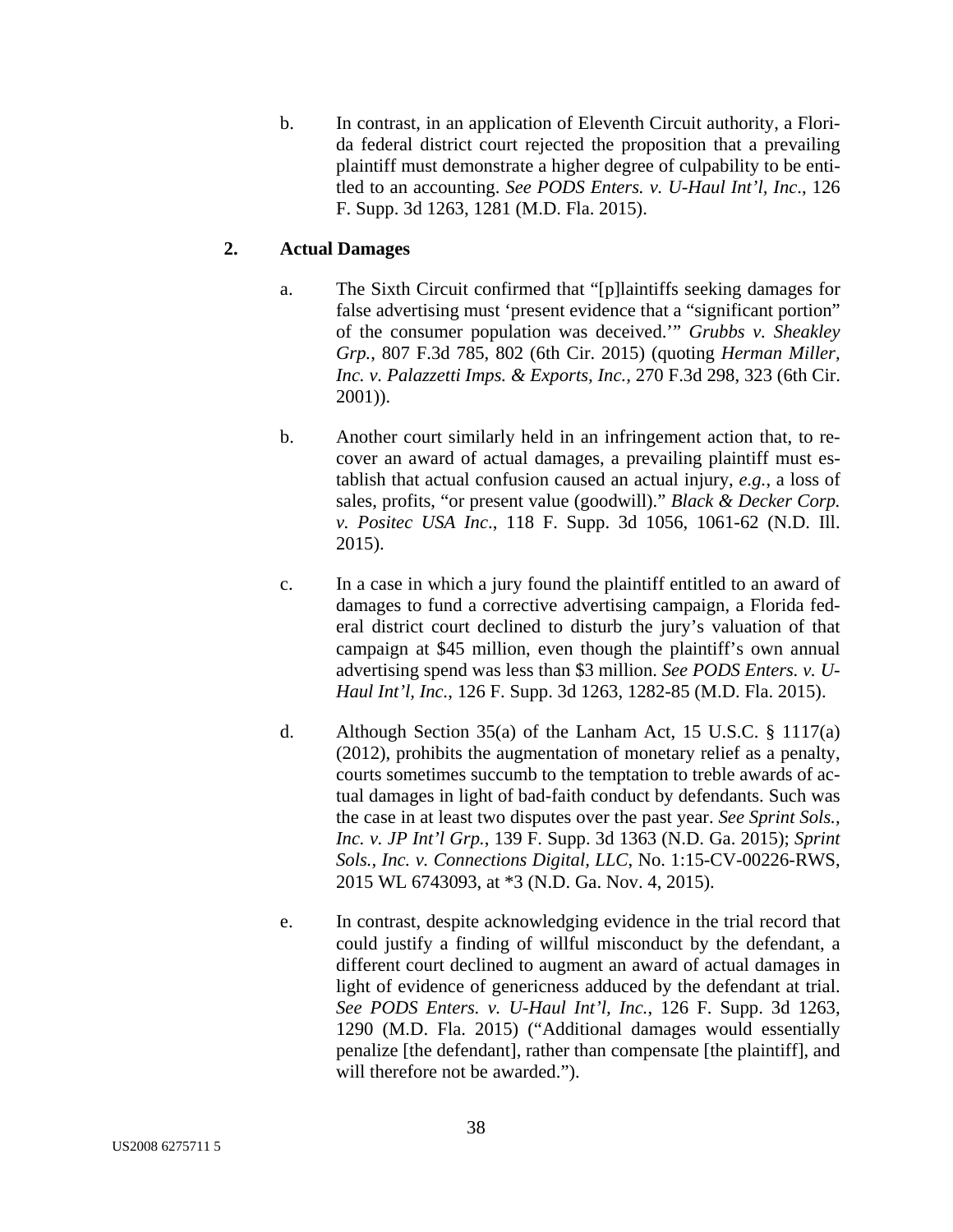## **3. Attorneys' Fees**

The influence of the Supreme Court's interpretation of Section 285 of the Patent Act, 35 U.S.C. § 285 (2012), in *Octane Fitness, LLC v. Icon Health & Fitness, Inc*., 134 S. Ct. 1749 (2014) continued over the past year.

- a. Like the Third and the Fourth Circuit before it, the Fifth Circuit held that *Octane Fitness* trumped its past case law on what constitutes an exceptional case under Section 35: "While *Octane Fitness* directly concerns the scope of a district court's discretion to award fees for an 'exceptional' case under § 285 of the Patent Act, the case guides our interpretation of § [35(a)] of the Lanham Act and is instructive here." *Baker v. DeShong*, No. 14-11157, 2016 WL 2342963, at \*3 (5th Cir. May 3, 2016).
- b. The Sixth Circuit came close to adopting the same rule without expressly doing so in a case in which a district court's denial of a defense motion for fees occurred prior to *Octane Fitness*. *See Slep-Tone Entm't Corp. v. Karaoke Store, Inc.*, 782 F.3d 313 (6th Cir. 2015). Like the Fifth Circuit, the Sixth Circuit concluded that "[t]he fee-shifting provisions in § 285 and § [35] are identical. And statutes using the same language should generally be interpreted consistently." *Id.* at 318 (citation omitted). It did not, however, use the occasion of the defendants' appeal to resolve the issue in the first instance, but instead left it up to the district court to do so: "[O]n remand the district court should . . . assess the applicability of *Octane Fitness* before determining it is necessary to reassess if this case qualifies as extraordinary under § [35]." *Id.*
- c. In the absence of guidance from their circuit courts, some federal district courts took the plunge and adopted the *Octane Fitness*  standard on their own initiative. *See, e.g.*, *Romeo & Juliette Laser Hair Removal, Inc. v. Assara I LLC*, No. 08CV0442(DLC), 2016 WL 1328936, at \*2 (S.D.N.Y. Apr. 5, 2016); *Innovation Ventures, LLC v. Ultimate One Distrib. Corp*., No. 12CV5354KAMRLM, 2016 WL 1273232, at \*20 (E.D.N.Y. Mar. 31, 2016); *CarMax Auto Superstores, Inc. v. StarMax Fin., Inc.*, No. 615CV898ORL37TBS, 2015 WL 7731481, at \*2 (M.D. Fla. Dec. 1, 2015); *Donut Joe's, Inc. v. Interveston Food Servs., LLC*, 116 F. Supp. 3d 1290, 1292-93 (N.D. Ala. 2015).
- d. Other courts dodged the issue of *Octane Fitness*'s significance by holding that their disposition of the fee requests before them would be the same whether under the patent standard or that historically applied in their jurisdictions. *See, e.g.*, *SunEarth, Inc. v. Sun Earth Solar Power Co.*, No. 13-17622, 2016 WL 2993958, at \*1 (9th Cir. May 24, 2016); *Memory Lane, Inc. v. Classmates, Inc.*, No. 14-